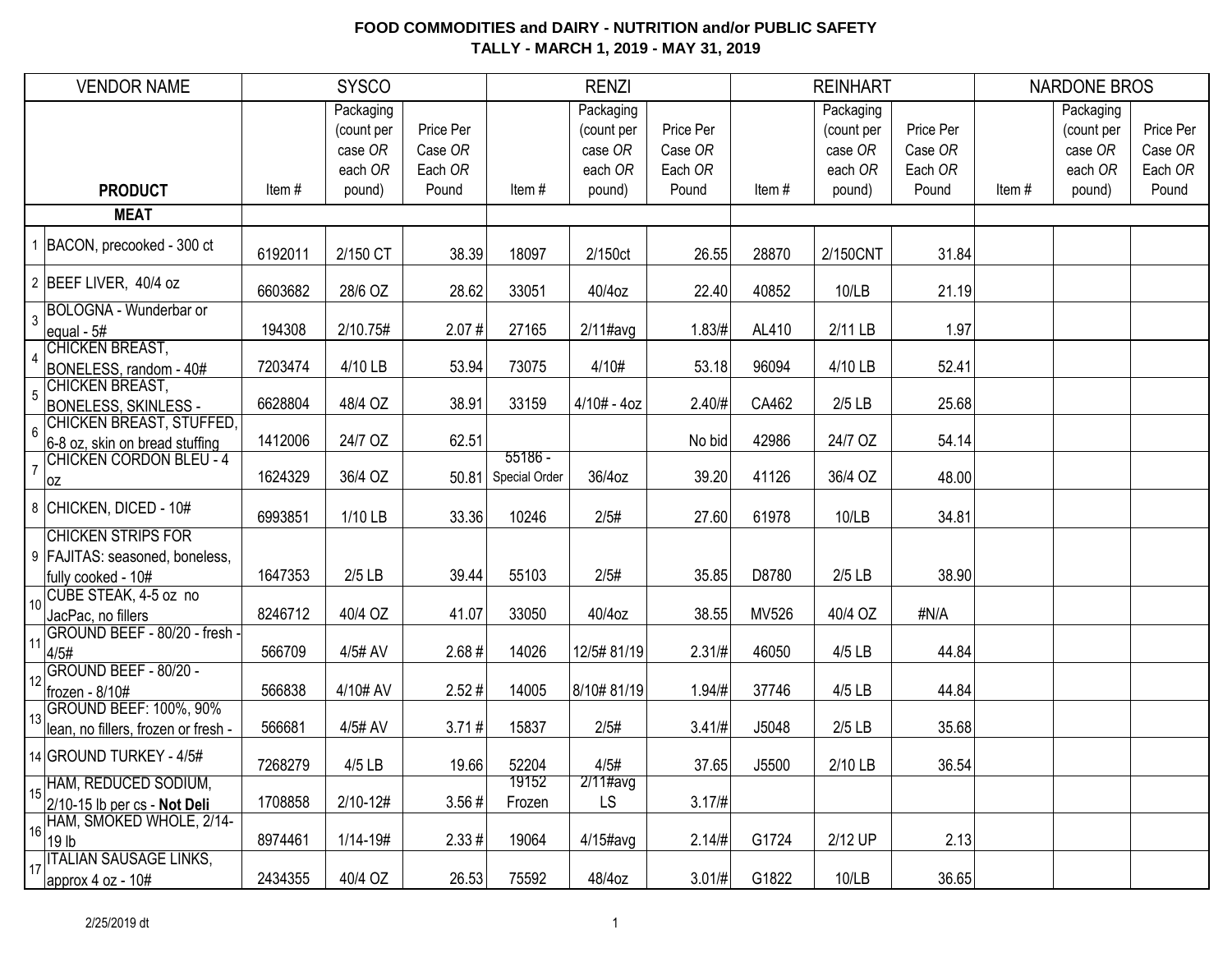|                | <b>VENDOR NAME</b>                                  |         | <b>SYSCO</b> |       |       | <b>RENZI</b>  |           |       | <b>REINHART</b> |       | <b>NARDONE BROS</b> |  |
|----------------|-----------------------------------------------------|---------|--------------|-------|-------|---------------|-----------|-------|-----------------|-------|---------------------|--|
|                | 18 PORK BREAKFAST SAUSAGE                           |         |              |       |       |               |           |       |                 |       |                     |  |
|                | LINKS, approx 1 oz - 10#                            | 1589399 | 160/1 OZ     | 28.89 | 10497 | 160/1oz       | 21.51     | 40102 | 10/LB           | 17.54 |                     |  |
| 19             | PORK CHOP, BONELESS,                                |         |              |       |       |               |           |       |                 |       |                     |  |
|                | approx 40/4 oz                                      | 1527761 | 40/4 OZ      | 35.19 | 15162 | 40/4oz        | 31.35     | MP320 | 40/4 OZ         | 34.42 |                     |  |
| 20             | PORK CHOPS, approx 40/4 oz,                         | 5741570 | 40/4 OZ      | 33.67 | 15155 | 40/4oz        | 31.26     | 45628 | 10/LB           | 34.68 |                     |  |
|                | center cut, 1/2" lean<br>PORK LOINS, boneless, lean |         |              |       |       |               |           |       |                 |       |                     |  |
| 21             | unseasoned - 6/5-9#                                 | 2723211 | 6/8# AV      | 1.70# | 15171 | $6/8.8$ #avg  | 1.68/#    | K9806 | 6/8 UP          | 1.78  |                     |  |
|                | 22 SALISBURY STEAK, approx 4                        |         |              |       |       | $84/40z -$    |           |       |                 |       |                     |  |
|                | $ oz, JakPac acceptable - 10#$                      | 6525505 | 50/3.2 OZ    | 48.26 | 15839 | 21# cs        | 3.22/#    | E2506 | $2/5$ LB        | 34.64 |                     |  |
|                | $\frac{1}{23}$ STEW BEEF lean USDA                  |         |              |       |       |               |           |       |                 |       |                     |  |
|                | choice, 3/4" cubes: NO jac-pac -                    | 4883435 | $2/5$ LB     | 38.65 | 14019 | 10#           | 3.25/H    | 46016 | $2/5$ LB        | 48.11 |                     |  |
|                | TOP ROUNDS, 4/8-12 lb,                              |         |              |       |       |               |           |       |                 |       |                     |  |
|                | 24 USDA choice, trimmed, split                      |         |              |       |       |               |           |       |                 |       |                     |  |
|                | and tied                                            | 1737238 | $4/9 - 12#$  | 2.86# | 12011 | $4/14$ #avg   | 3.42/#    | 38276 | 3/18 UP         | 2.68  |                     |  |
|                | TURKEY BREAST, 2/8-10lb,                            |         |              |       |       |               |           |       |                 |       |                     |  |
|                | 25 premium grade, not deli,                         |         |              |       |       |               |           |       |                 |       |                     |  |
|                | cooked, skinless                                    | 7135759 | $2/8 - 10#$  | 4.01# | 54036 | $2/10#$ avg   | $2.94/\#$ | B1146 | 2/8 UP          | 3.19  |                     |  |
|                | <b>FROZEN FOOD</b>                                  |         |              |       |       |               |           |       |                 |       |                     |  |
|                | 1 BABY BACK RIBS - 16/2.25#                         | 322552  | 1/30# AV     | 3.86# | 17111 | 16/2.5#avg    | $2.94/\#$ | D3186 | 14/CNT          | 3.19  |                     |  |
|                | BEEF PATTIES: 80% lean,                             |         |              |       |       |               |           |       |                 |       |                     |  |
| $\overline{2}$ | 100% beef, 3 patties/pound,                         |         |              |       |       |               |           |       |                 |       |                     |  |
|                | round, paper in between patties                     |         |              |       |       |               |           |       |                 |       |                     |  |
|                | 10#                                                 | 4562583 | 45/5.33 OZ   | 59.99 | 11152 | 30/5.3oz      | 2.80/H    | G1438 | 30/5.33         | 29.08 |                     |  |
|                | BREAKFAST SAUSAGE                                   |         |              |       |       |               |           |       |                 |       |                     |  |
|                | PATTIES - approx 1 oz                               | 1589332 | 160/1 OZ     | 29.45 | 10498 | 160/1oz       | 22.35     | G1808 | 10/LB           | 23.35 |                     |  |
|                | <b>BREAKFAST SAUSAGE</b>                            |         |              |       |       |               |           |       |                 |       |                     |  |
|                | 4   PATTIES, VEGETARIAN -                           |         | 112/1.34     |       |       |               |           |       |                 |       |                     |  |
|                | 112/cs                                              | 4800451 | OZ           | 53.45 | 23048 | 112/1.34oz    | 48.21     | 79460 | <b>112/CNT</b>  | 51.04 |                     |  |
| 5              | <b>BREADED CHICKEN PATTY,</b>                       | 5316627 | 4/BAGS       | 73.92 | 53210 | 10.35#case    | 20.45     | 43144 | $2/5$ LB        | 26.95 |                     |  |
|                | approx 3 oz, oven ready, white                      |         |              |       |       |               |           |       |                 |       |                     |  |
|                | 6 BREADED FISH COOKED                               | 7845625 | 1/10 LB      | 38.37 | 40156 | 80/3.6oz      | 40.15     | J3762 | 10/LB           | 27.14 |                     |  |
|                | BREADED FISH : uncooked,                            |         |              |       |       |               |           |       |                 |       |                     |  |
|                | 7   ready to bake, NOT DEEP FRY,                    |         |              |       |       |               |           |       |                 |       |                     |  |
|                | comparable to Pier 17                               | 1072982 | $4/2.5$ LB   | 41.37 | 40161 | 46/3.6oz      | 30.65     | B5302 | 10/LB           | 51.57 |                     |  |
| 8              | <b>BREADED FISH FILLETS -</b>                       | 5014661 | 1/10 LB      | 30.47 | 10901 | 10#           | 31.10     | J3742 | 10/LB           | 50.70 |                     |  |
|                | approx 4 oz<br><b>CHICKEN BREAST,</b>               |         |              |       |       |               |           |       |                 |       |                     |  |
| 9              | <b>BONELESS, SKINLESS</b>                           | 7203474 | 4/10 LB      | 53.94 | 33159 | $4/10# - 4oz$ | 2.40/#    | 30238 | 2/10 LB         | 73.41 |                     |  |
|                |                                                     |         |              |       |       |               |           |       |                 |       |                     |  |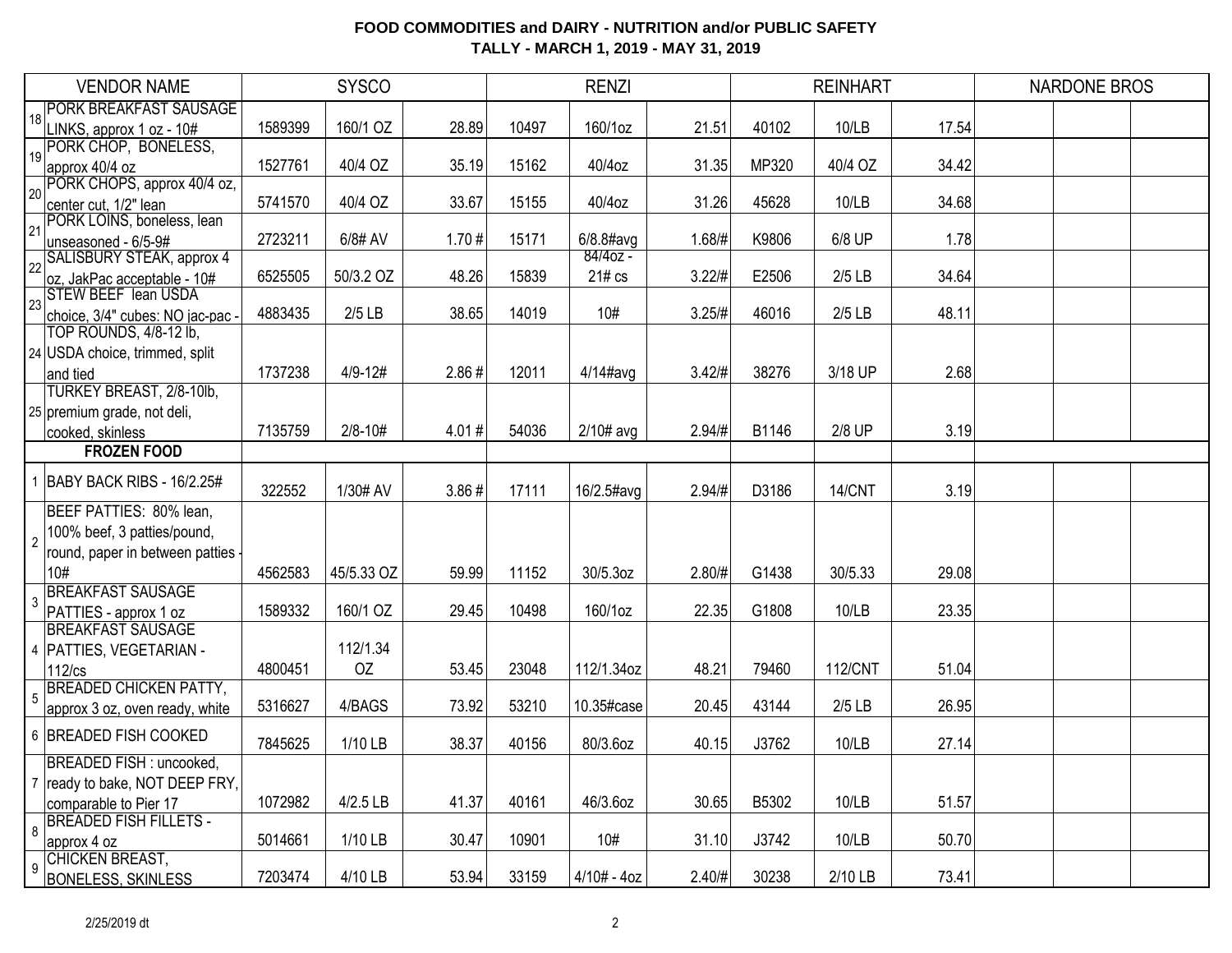|    | <b>VENDOR NAME</b>                                                                            |         | <b>SYSCO</b>   |       |       | <b>RENZI</b>       |        |              | <b>REINHART</b> |       | <b>NARDONE BROS</b> |  |
|----|-----------------------------------------------------------------------------------------------|---------|----------------|-------|-------|--------------------|--------|--------------|-----------------|-------|---------------------|--|
|    | <b>CHICKEN BREASTS, approx</b><br>$10 6.5$ oz, bone in and skin on, no<br>backs, no ribs, IQF | 778217  | 48/6 OZ        | 66.17 | 53156 | 48ct<br>25.47#case | No bid |              |                 |       |                     |  |
| 11 | <b>CHICKEN FILLETS, BREADED</b><br>approx 4 oz                                                | 8666051 | 40/4 OZ        | 42.95 | 55058 | 40/4oz             | 29.05  | V6496        | $2/5$ LB        | 26.05 |                     |  |
| 12 | CHICKEN LEGS - approx 6 oz,<br><b>IQF</b>                                                     | 7917707 | 60/8.7 OZ      | 65.98 | 53220 | 60/9oz             | 58.94  | 44150        | 22/LB           | 45.55 |                     |  |
| 13 | <b>CHICKEN MEAT, DICED:</b><br>cooked, white & dark meat, IQF                                 | 6993851 | 1/10 LB        | 33.36 | 10246 | 2/5#               | 28.50  | 61978        | 10/LB           | 34.81 |                     |  |
|    | 14 CHICKEN NUGGET                                                                             | 5316631 | 4/BAGS         | 65.62 | 55054 | 225/.71oz          | 19.51  | V6492        | $2/5$ LB        | 20.54 |                     |  |
|    | 15 CHICKEN PATTY                                                                              | 5316627 | 4/BAGS         | 73.92 | 53210 | 2/5#               | 20.45  | <b>BN348</b> | $2/5$ LB        | 20.54 |                     |  |
|    | 16 CUBED PORK                                                                                 | 1664994 | $2/5$ LB       | 25.62 | 17079 | 2/5#               | 23.65  |              |                 |       |                     |  |
|    | 17 DANISH - assorted                                                                          | 2249365 | 5/10 CT        | 21.98 | 51236 | 50/1.25oz          | 21.17  | 65278        | 24/CNT          | 19.31 |                     |  |
|    | 18 DICED TURKEY                                                                               | 3054848 | $2/5$ LB       | 28.11 | 10161 | 2/5#               | 24.60  | D3490        | $2/5$ LB        | 27.78 |                     |  |
| 19 | DINNER ROLLS - 1 oz - proof &<br>bake                                                         | 1576875 | 8/24 CT        | 36.25 | 37211 | 150/1.5oz          | 25.18  | R6574        | 288/1.25        | 37.43 |                     |  |
|    | 20 DONUT - assorted                                                                           | 3000965 | 144/1.25<br>OZ | 37.23 | 51119 | 126/1.3oz          | 22.85  | 68704        | 8/6 CNT         | 27.59 |                     |  |
|    | 21 FISH NUGGETS - approx 1 oz                                                                 | 5014646 | 1/10 LB        | 30.49 | 40157 | 4/5#               | 52.15  | G2004        | $2/5$ LB        | 31.03 |                     |  |
|    | 22 FRENCH FRIES                                                                               | 8897878 | $6/5$ LB       | 24.22 | 34115 | 6/5#               | 19.30  | J1072        | 6/5 LB          | 21.62 |                     |  |
|    | 23 FRENCH TOAST                                                                               | 3158504 | 1/144 CT       | 26.52 | 27036 | 12/12ct            | 46.45  | F1108        | 12/2 LB         | 46.65 |                     |  |
|    | 24 HASHBROWN - approx 2.25 oz                                                                 | 17354   | 120/2.25<br>OZ | 25.66 | 34210 | 240/2.25oz         | 38.85  | 93130        | 6/2.8 LB        | 25.75 |                     |  |
|    | 25 HOT DOGS - All Beef                                                                        | 1137728 | $2/5$ LB       | 30.66 | 23080 | 80/2oz 10#         | 24.75  | 41764        | $2/5$ LB        | 24.49 |                     |  |
|    | 26 HOT DOGS (approx 80 cs)                                                                    | 1073485 | $2/5$ LB       | 25.91 | 23018 | 1/10.5#<br>case    | 18.54  | T3424        | $2/5$ LB        | 17.62 |                     |  |
|    | 27 HOT DOGS - LOW SODIUM                                                                      |         |                |       | 14094 | 8/1<br>10#case     | 20.11  |              |                 |       |                     |  |
|    | 28 HOT DOGS - TURKEY                                                                          | 9822586 | $2/5$ LB       | 16.06 | 23099 | 160/2oz            | 25.25  | 43474        | 4/5 LB          | 30.70 |                     |  |
|    | 29 ITALIAN MEATBALLS                                                                          | 5063138 | 160/1 OZ       | 23.93 | 11234 | 1/10# 1oz          | 21.10  | 53084        | $2/5$ LB        | 26.98 |                     |  |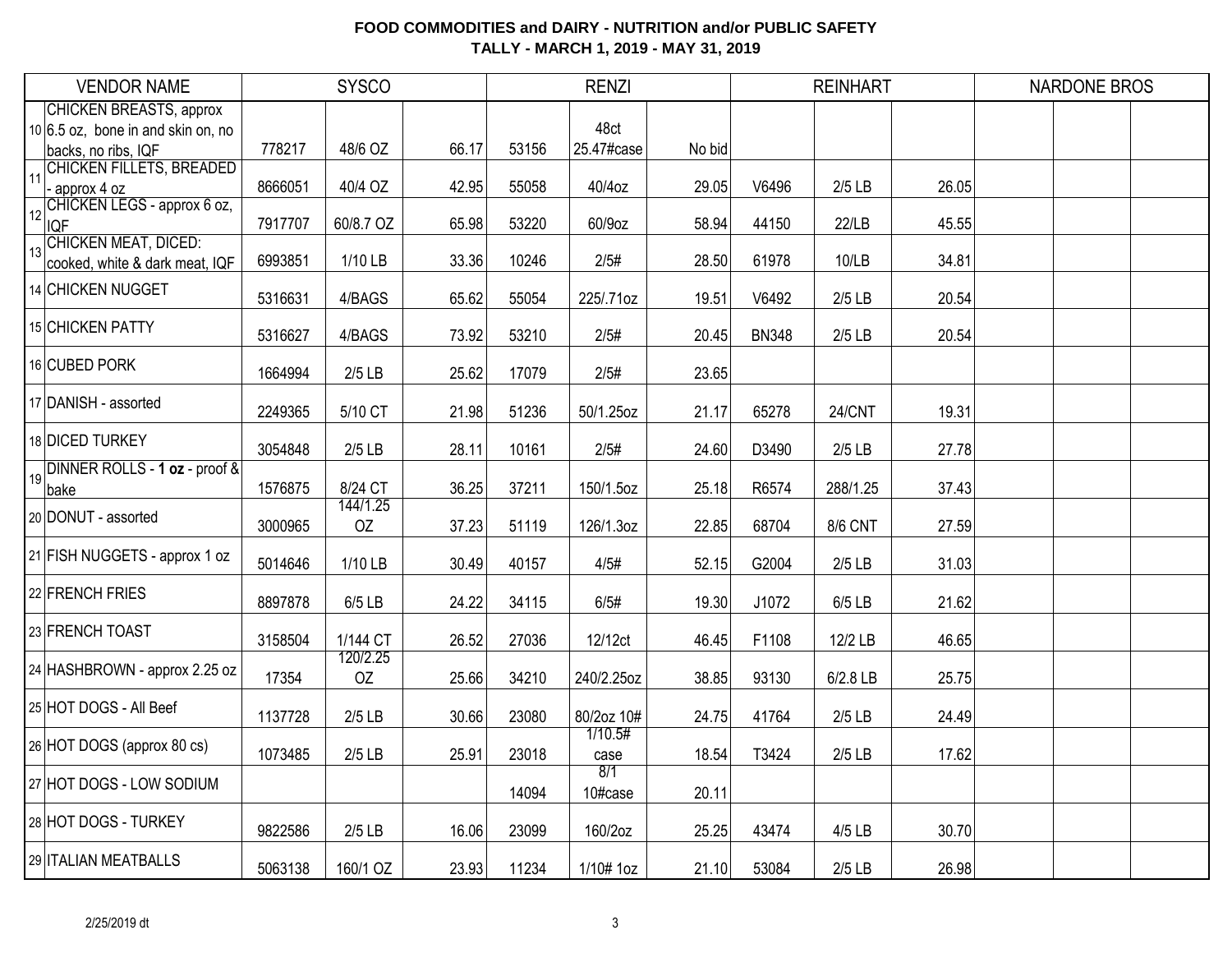|    | <b>VENDOR NAME</b>                            |         | <b>SYSCO</b>   |       |       | <b>RENZI</b>        |        |       | <b>REINHART</b> |               | <b>NARDONE BROS</b>        |         |
|----|-----------------------------------------------|---------|----------------|-------|-------|---------------------|--------|-------|-----------------|---------------|----------------------------|---------|
| 30 | <b>ITALIAN SAUSAGE CUBES:</b><br>cooked       | 6862298 | 3/5 LB         | 53.31 | 10489 | 4/5#                | 46.55  | 53070 | $2/5$ LB        | 29.38         |                            |         |
|    | 31 MANICOTTI - approx 3 oz                    | 1042878 | 60/2.75 OZ     | 36.01 | 35243 | 60/2.75oz           | 30.09  | 20110 | 5/2 LB          | 31.86         |                            |         |
|    | 32 MEATBALLS                                  | 5063138 | 160/1 OZ       | 23.93 | 11234 | 10#                 | 21.15  | 53084 | $2/5$ LB        | 26.98         |                            |         |
|    | 33 MEATLOAF SLICES                            |         |                |       | 33167 | 75/3.2oz<br>15#case | 45.85  |       |                 |               |                            |         |
|    | $34$ OMELETS - approx 1 oz                    | 9546797 | 200/1 OZ       | 34.72 |       |                     | No bid |       |                 |               |                            |         |
|    | 35 OMELETS - approx 3 oz                      | 7360704 | 72/3.5 OZ      | 49.41 | 26044 | 84/3oz              | 42.70  | B7934 | 84/3 OZ         | 42.70         |                            |         |
|    | 36 PANCAKES                                   | 1010255 | 144/1.25<br>OZ | 22.36 | 46034 | 144/1.2oz           | 15.25  | J0968 | 12/12CNT        | 23.09         |                            |         |
| 37 | PANCAKES - BUTTERMILK -<br>approx 1.2 oz      | 1783935 | 216/1.25<br>OZ | 37.66 | 46001 | 144/1.3oz           | 18.80  | J0968 | 12/12CNT        | 23.09         |                            |         |
|    | 38 PEPPERONI: sliced                          | 2368769 | 2/12.5 LB      | 79.61 | 32067 | 10#                 | 27.45  | 18862 | 10/LB           | 34.02         |                            |         |
|    | 39 PIE SHELLS - 10" - Unbaked                 | 1676667 | 54/5.2 OZ      | 57.19 | 48006 | 20ct                | 22.14  | A6786 | 60/CNT          | 42.97         |                            |         |
| 40 | PIZZA, CHEESE, 5" ROUND -<br>approx 5 oz      | 9127358 | 48/6 OZ        | 45.33 | 80010 | 60ct                | 50.15  | 51728 | 50/10 OZ        | 49.42 625WRM2 | $60/5.4$ oz<br>whole wheat | \$46.00 |
| 41 | PIZZA CRUST, sheet pan -<br>approx 24 oz      | 2222545 | 22/24 OZ       | 44.38 | 38713 | 12/24oz             | 19.05  | MB340 | 14/20 OZ        | 45.18         |                            |         |
| 42 | PIZZA CRUST, sheet pan -<br>approx 44 oz      | 2096760 | 10/45.5 OZ     | 26.29 | 37807 | 10/43oz             | 23.00  |       |                 | 2WPS          | 10/40 oz<br>whole wheat    | \$28.00 |
|    | 43 PIZZA TOPPING, SAUSAGE                     | 8131443 | $2/5$ LB       | 25.93 | 10489 | 4/5#                | 45.80  | 53070 | $2/5$ LB        | 29.38         |                            |         |
| 44 | POLLOCK POTATO CRUNCH<br>NUGGET - approx 1 oz | 5014646 | 1/10 LB        | 30.49 | 40157 | 4/5#                | 52.15  |       |                 |               |                            |         |
|    | 45 POPCORN CHICKEN, Plain                     | 9486192 | 2/5LB          | 31.81 | 55121 | 2/5#                | 24.12  | 12366 | $2/5$ LB        | 32.43         |                            |         |
| 46 | PORK BBQ RIBETTES,<br>cooked, approx 3-4 oz   | 7154263 | 53/3 OZ        | 35.48 | 33024 | 75/3.2oz            | 43.65  | 26338 | 10/LB           | 40.43         |                            |         |
| 47 | POTATOES, CUBED (to pan<br>fry)               | 3644036 | $6/5$ LB       | 42.51 | 34109 | 4/5#                | 23.80  | G2452 | 4/5 LB          | 29.97         |                            |         |
|    | 48 PULLED TURKEY                              | 7497217 | 1/10 LB        | 42.29 | 52031 | 2/5#                | 3.75/H | J5504 | 10/LB           | 45.73         |                            |         |
|    | 49 RAVIOLI                                    | 2467637 | $3/3$ LB       | 25.25 | 86212 | 4/3#                | 25.80  | 60068 | $2/5$ LB        | 26.18         |                            |         |
|    | 50 STEAK UM                                   | 7161395 | 40/4 OZ        | 41.64 | 33168 | 56/3oz              | 33.10  | A8066 | 10/LB           | 36.24         |                            |         |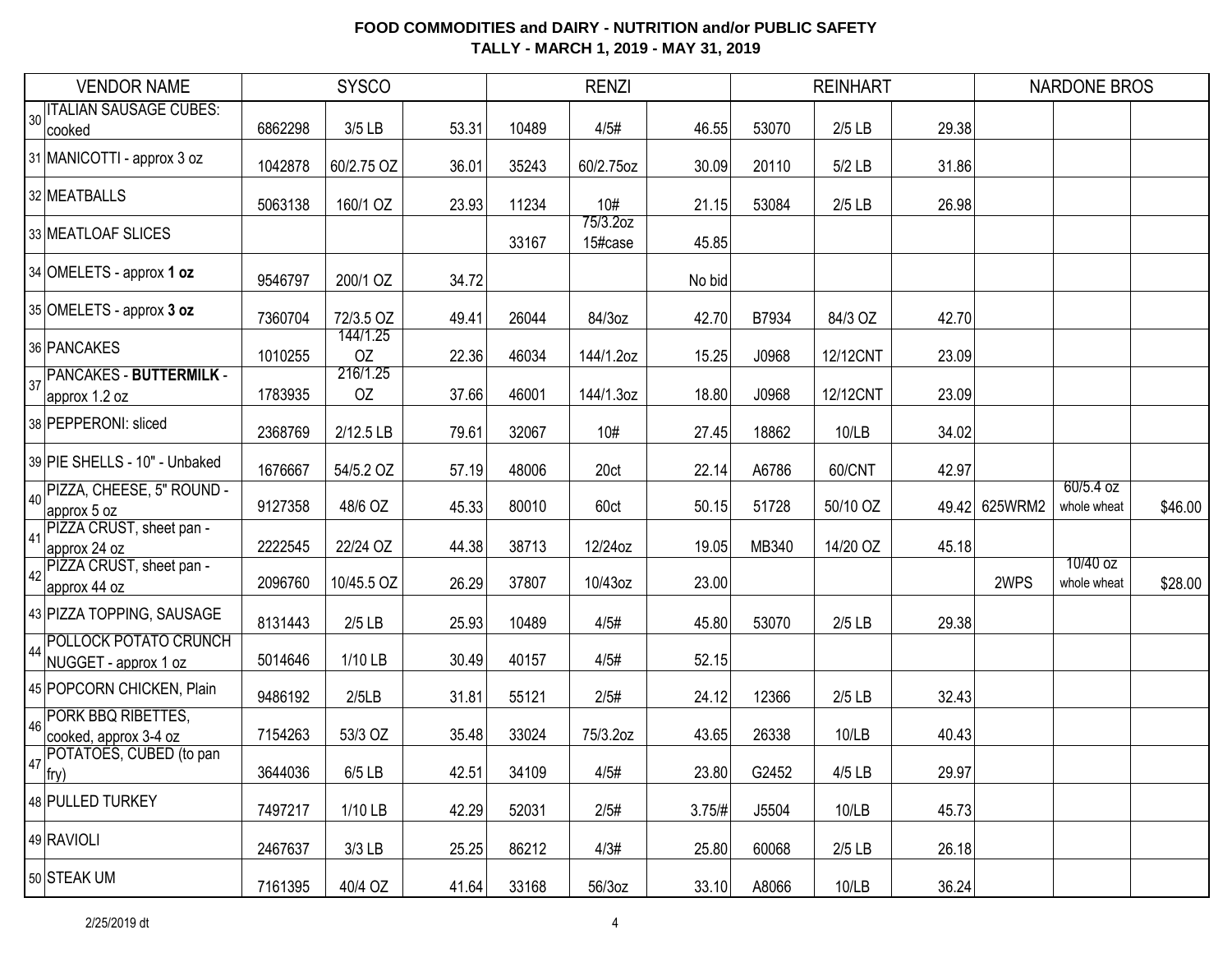| <b>VENDOR NAME</b>                                   |         | <b>SYSCO</b> |        |       | <b>RENZI</b>         |        |              | <b>REINHART</b> |       | <b>NARDONE BROS</b> |  |
|------------------------------------------------------|---------|--------------|--------|-------|----------------------|--------|--------------|-----------------|-------|---------------------|--|
| 51 SWEET POTATO FRIES                                | 5020197 | 6/2.5 LB     | 29.65  | 34120 | 6/2.5#               | 28.55  | 16420        | 5/3 LB          | 29.86 |                     |  |
| STUFFED SHELLS - approx 2<br>52<br> OZ               | 1948512 | 96/2 OZ      | 42.43  | 35249 | 2/7.5#               | 40.00  | J3636        | 2/5.46LB        | 38.15 |                     |  |
| 53 TATOR TOT - approx 1 oz                           | 1050954 | 6/5 LB       | 46.34  | 34008 | 8/5#                 | 26.35  | <b>BL642</b> | 6/5 LB          | 24.82 |                     |  |
| 54 TURKEY BREAST - raw, frozen                       | 4347126 | 2/8-10 LB    | 3.44#  | 52036 | $2/11$ #avg          | 2.75/H | 12216        | 2/9.5 UP        | 2.90  |                     |  |
| <b>UNBREADED FISH FILLETS -</b><br>55<br>approx 4 oz | 8085698 | 4/10 LB      | 119.67 | 10125 | 40/4oz               | 44.50  | 11238        | 10/LB           | 30.72 |                     |  |
| UNBREADED VEAL PATTY -<br>56<br>approx 4 oz          | 2590222 | 1/10 LB      | 40.51  | 16334 | 40/4oz               | 37.00  | 99418        | 10/LB           | 39.72 |                     |  |
| 57 VEGGIE BURGER, regular                            | 2023125 | 48/3.4 OZ    | 56.10  | 11100 | 48/3.4oz             | 50.79  | 30064        | 48/3.40Z        | 53.84 |                     |  |
| <b>VEGGIE BURGER,</b><br>58<br>southwestern          | 9349960 | 48/3.4 OZ    | 49.50  | 11075 | 48/3.4oz             | 50.60  | 80436        | 48/4.25         | 69.56 |                     |  |
| 59 WAFFLES                                           | 3158494 | 18/8 CT      | 16.98  | 46009 | 144/1.23oz           | 16.71  | AR818        | <b>144/CNT</b>  | 21.38 |                     |  |
| 60 WRAPS - 12"                                       | 6291595 | 6/12 CT      | 23.65  | 60048 | 6/12ct               | 14.45  | 67582        | 8/12 CNT        | 24.32 |                     |  |
|                                                      |         |              |        |       |                      |        |              |                 |       |                     |  |
| <b>FISH</b>                                          |         |              |        |       |                      |        |              |                 |       |                     |  |
| 1 TUNA FISH - 12 oz                                  | 8524357 | 24/12 OZ     | 72.72  | 43232 | 24/12oz in<br>water  | 64.09  | B9646        | 24/12 OZ        | 66.53 |                     |  |
| 2 TUNA FISH - 66.5 oz                                | 7519285 | 6/66.5 OZ    | 45.19  | 64025 | 6/66.5oz in<br>water | 45.72  | 36646        | 6/66.5OZ        | 66.75 |                     |  |
| <b>EGGS</b>                                          |         |              |        |       |                      |        |              |                 |       |                     |  |
| 1 EGG PATTIES - 1 oz - frozen                        | 9546797 | 200/1 OZ     | 34.72  | 27062 | 144/1oz              | 19.05  | G6244        | 144/1 OZ        | 20.79 |                     |  |
| EGG PATTIES - 1.75 oz -<br>$\overline{2}$<br>∣trozen | 3984396 | 160/1.5 OZ   | 35.27  | 27092 | 144/1.75oz           | 32.00  | 25380        | 200/CNT         | 45.98 |                     |  |
| 3 EGG PATTIES - 2 oz - frozen                        | 2738623 | 100/2 OZ     | 28.42  | 27093 | 100/2oz              | 25.50  | J3444        | 100/2 OZ        | 28.26 |                     |  |
| 4 FRESH EGGS - 30/doz                                | 4767038 | 1/30 DZ      | 41.35  | 28028 | 1/30dz               | 35.33  | L3694        | 15/DZ           | 21.98 |                     |  |
| 5 PASTEURIZED EGGS - 15/2#                           | 2366607 | 15/2 LB      | 48.13  | 27048 | 15/2#                | 43.41  | A6998        | 15/2 LB         | 44.92 |                     |  |
| 6 PEELED HARD COOKED - 25#                           | 8847491 | 1/25 LB      | 52.17  | 28108 | 1/25#                | 45.16  | 25460        | 12/12CNT        | 30.39 |                     |  |
| <b>PASTA &amp; GRAINS</b>                            |         |              |        |       |                      |        |              |                 |       |                     |  |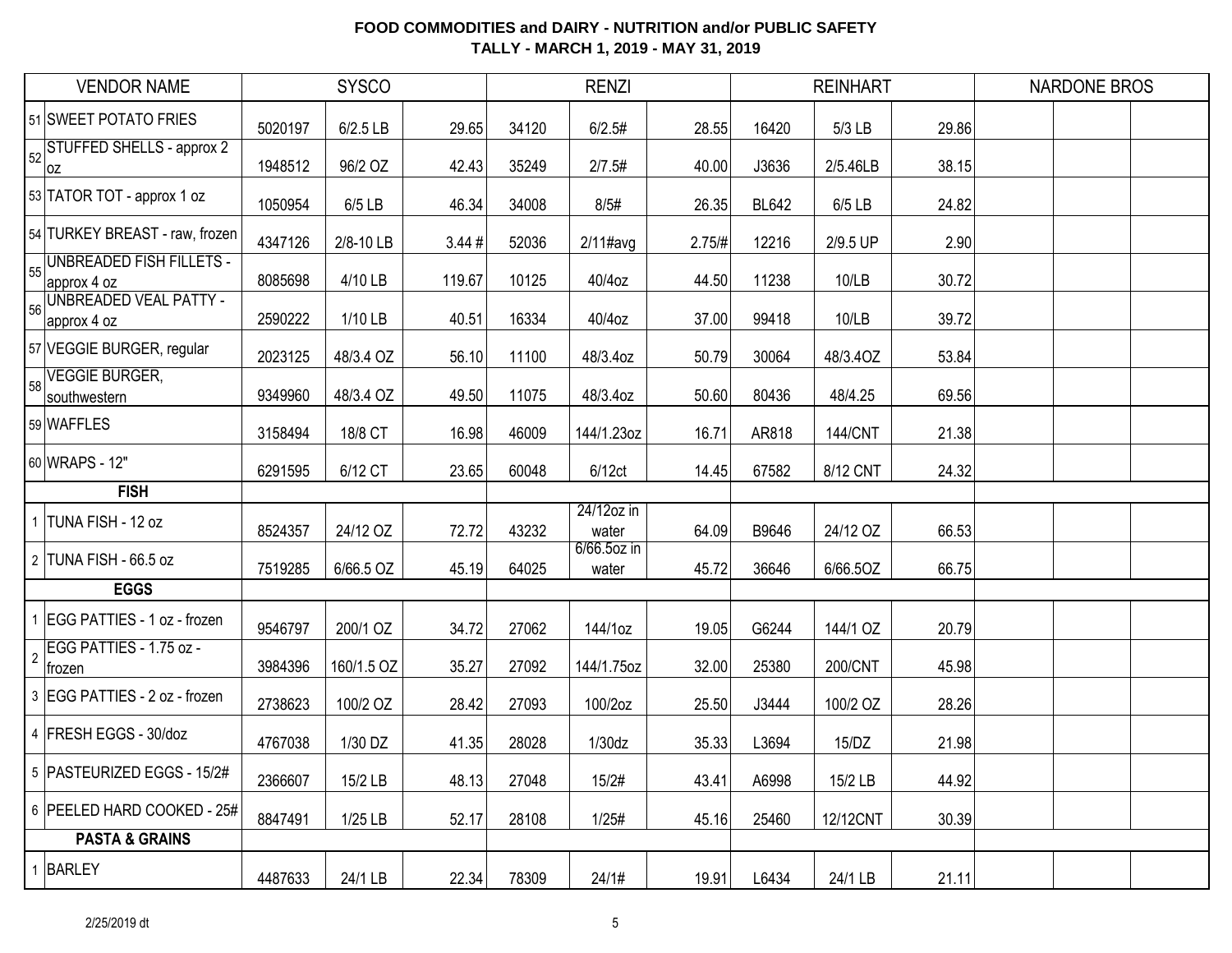|                | <b>VENDOR NAME</b>                |         | <b>SYSCO</b> |        |       | <b>RENZI</b> |        |       | <b>REINHART</b> |       | <b>NARDONE BROS</b> |  |
|----------------|-----------------------------------|---------|--------------|--------|-------|--------------|--------|-------|-----------------|-------|---------------------|--|
| $\overline{2}$ | <b>CASSEROLE ELBOW</b><br>NOODLES | 5204544 | 2/10 LB      | 23.42  | 76884 | 2/10#        | 19.45  | 24806 | 3/10 LB         | 30.41 |                     |  |
|                | 3 EGG NOODLES                     | 5204617 | $2/5$ LB     | 17.74  | 84082 | 1/10# Wide   | 11.95  | 25486 | $2/5$ LB        | 14.09 |                     |  |
|                | 4 ELBOW MACARONI                  | 4862702 | 2/10 LB      | 22.78  | 84073 | 20#          | 14.74  | 24806 | 3/10 LB         | 30.41 |                     |  |
|                | 5 LASAGNA NOODLES                 | 4933164 | 1/10 LB      | 16.63  | 76879 | 12/1#        | 14.25  | 24612 | 12/1 LB         | 15.52 |                     |  |
|                | 6 RICE - par boil - $25#$         | 4671350 | 1/25 LB      | 16.26  | 66014 | 25#          | 12.19  | 25204 | 25/LB           | 13.64 |                     |  |
|                | $7$ RICE - par boil - 50#         | 4323366 | 1/50 LB      | 28.53  | 66014 | 25#          | 12.19  |       |                 |       |                     |  |
|                | 8 ROTINI - tricolor               | 5204551 | 2/10 LB      | 27.67  | 76882 | 2/10#        | 22.50  | 28036 | 2/10 LB         | 23.43 |                     |  |
|                | 9 ROTINI - plain                  | 5204569 | 2/10 LB      | 23.87  | 84083 | 20#          | 16.15  | 25490 | 2/10 LB         | 20.78 |                     |  |
|                | 10 SHELLS - Medium Size           | 5204585 | 2/10 LB      | 23.73  | 76913 | 20#          | 19.27  | 25472 | 2/10 LB         | 20.78 |                     |  |
|                | 11 SPAGHETTI                      | 4862983 | 2/10 LB      | 22.75  | 84072 | 20#          | 17.00  | 30312 | 2/10 LB         | 20.18 |                     |  |
|                | $12$ ZITI                         | 4862835 | 2/10 LB      | 25.70  | 84074 | 2/10#        | 17.00  | 25868 | 2/10 LB         | 20.78 |                     |  |
|                | <b>BAKING PRODUCTS</b>            |         |              |        |       |              |        |       |                 |       |                     |  |
|                | 1 BAKING COCOA                    | 5792684 | 6/5 LB       | 104.96 | 92337 | 6/5#         | 72.45  | J7957 |                 | 12.32 |                     |  |
|                | 2 BAKING POWDER                   | 5517701 | 6/5 LB       | 59.95  | 68064 | 6/5#         | 39.95  | 22384 | $6/5$ LB        | 47.29 |                     |  |
|                | 3 BAKING SODA                     | 4950598 | 12/24 OZ     | 16.02  | 68058 | 24/1#        | 14.81  | 22396 | 24/1 LB         | 17.52 |                     |  |
|                | 4 CANOLA OIL                      | 7028113 | 4/1 GAL      | 42.34  | 30088 | $6/1$ gal    | 30.08  | J2902 | 6/1 GAL         | 30.78 |                     |  |
|                | 5 COCONUT: unsweetened            | 4510921 | $5/2$ LB     | 25.53  |       |              | No bid |       |                 |       |                     |  |
|                | 6 CORN STARCH                     | 4032991 | 24/1 LB      | 19.20  | 91369 | 24/1#        | 16.34  | 19702 | 24/1 LB         | 17.04 |                     |  |
|                | 7 CRAISINS                        | 6889125 | 1/10 LB      | 25.52  | 73094 | 5#           | 19.56  | 82696 | 5/LB            | 15.38 |                     |  |
|                | 8 FLOUR - 25#                     | 8379270 | 2/25 LB      | 15.63  | 10820 | 2/25#        | 14.81  | 27620 | 25/LB           | 10.74 |                     |  |
|                | 9 FLOUR - 50#                     | 4267274 | 1/50 LB      | 17.26  | 10864 | 50#          | 15.65  | 27636 | 2/25 LB         | 17.68 |                     |  |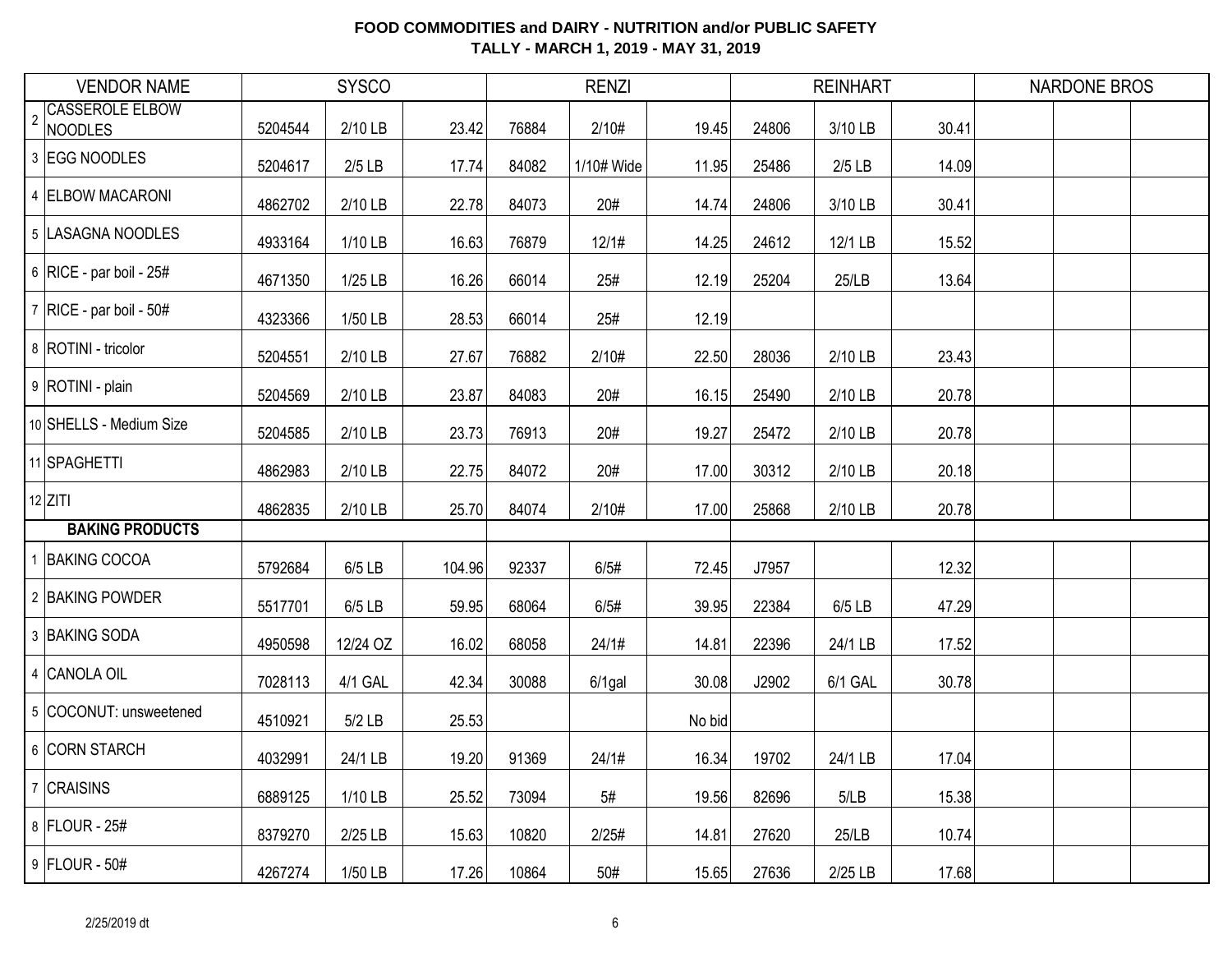|                | <b>VENDOR NAME</b>                                 |         | <b>SYSCO</b> |       |                        | <b>RENZI</b>         |       |              | <b>REINHART</b> |       | <b>NARDONE BROS</b> |  |
|----------------|----------------------------------------------------|---------|--------------|-------|------------------------|----------------------|-------|--------------|-----------------|-------|---------------------|--|
|                | 10 PEANUT BUTTER CHIPS - 25#                       |         |              |       | 75071<br>Special Order | 25#                  | 64.75 |              |                 |       |                     |  |
| 11             | <b>SEMI-SWEET CHOCOLATE</b><br><b>CHIPS - 25#</b>  | 5335732 | 1/25 LB      | 55.49 | 92210                  | 25#                  | 42.60 | 25958        | 25/LB           | 64.86 |                     |  |
|                | 12 SHORTENING                                      | 4684250 | 1/50 LB      | 46.22 | 10954                  | 50#                  | 33.44 | <b>MB164</b> | 50/LB           | 33.49 |                     |  |
|                | 13 SUGAR, BROWN - 2#                               | 5593702 | 12/2 LB      | 27.28 | 11183                  | 12/2#                | 24.12 | J3166        | 12/2 LB         | 26.67 |                     |  |
|                | 14 SUGAR, BROWN - 50#                              | 1854926 | 1/50 LB      | 41.02 | 67009                  | 50#                  | 32.35 | 27692        | 50/LB           | 36.37 |                     |  |
| 15             | <b>SUGAR, CONFECTIONERY -</b><br>2#                | 5593900 | 12/2 LB      | 27.25 | 92205                  | 12/2#                | 23.95 | 33218        | 12/2 LB         | 26.67 |                     |  |
| 16             | <b>SUGAR, CONFECTIONERY -</b><br>50#               | 1854918 | 1/50 LB      | 40.75 | 67007                  | 50#                  | 32.80 | J3154        | 50/LB           | 36.10 |                     |  |
|                | 17 SUGAR, GRANULATED - 5#                          | 2926727 | 10/4 LB      | 32.08 | 96240                  | 8/5#                 | 24.65 | A7648        | 10/4 LB         | 30.61 |                     |  |
|                | 18 SUGAR, GRANULATED - 50#                         | 4782694 | 1/50 LB      | 32.70 | 68395                  | 50#                  | 28.75 | 28182        | 50/LB           | 32.25 |                     |  |
|                | 19 VANILLA EXTRACT - Gal                           | 5239389 | 6/32 OZ      | 33.61 | 96205                  | $4/1$ gal            | 26.70 | 26684        | 1/GAL           | 15.77 |                     |  |
|                | 20 VEGETABLE OIL - Gal                             | 4119061 | 6/1 GAL      | 38.57 | 30088                  | $6/1$ gal            | 31.78 | J2894        | 6/1 GAL         | 33.74 |                     |  |
|                | 21 WALNUTS                                         | 4645404 | $3/2$ LB     | 61.89 | 92353                  | 5# - Halves<br>& Pcs | 39.25 | 23044        | $2/2.5$ LB      | 36.24 |                     |  |
|                | <b>INDIVIDUAL / BULK CEREALS</b>                   |         |              |       |                        |                      |       |              |                 |       |                     |  |
|                | <b>BRAN FLAKES - Individual - 1</b><br>loz         | 4044616 | 96/.875 OZ   | 24.51 | 75488                  | 96/1oz               | 21.96 |              |                 |       |                     |  |
|                | 2 BRAN FLAKES - Bulk - 35 oz                       | 6709414 | 4/35 OZ      | 14.71 | 92331                  | 4/35oz               | 13.35 | K2994        | 4/28 OZ         | 20.85 |                     |  |
|                | 3 CHEERIOS - Individual - 1 oz                     | 2177584 | 96/1 OZ      | 20.81 | 84160                  | 96/1oz               | 19.51 | <b>BA940</b> | 96/1 OZ         | 39.45 |                     |  |
|                | CHEERIOS - Bulk - 29 oz - 35<br>0Z                 | 6732754 | 4/35 OZ      | 15.63 | 76254                  | 4/35oz               | 14.25 | K3066        | 4/28 OZ         | 21.25 |                     |  |
| 5              | <b>CINNAMON TOASTIES -</b><br>Individual - 1 oz    | 4119723 | 96/1 OZ      | 20.81 | 84065                  | 96/1oz               | 19.31 | 33626        | 96/CNT          | 39.45 |                     |  |
| 6              | <b>CINNAMON TOASTIES - Bulk -</b><br>32 oz - 35 oz | 4396446 | 4/45 OZ      | 37.52 | 92334                  | 4/35oz               | 22.85 |              |                 |       |                     |  |
| $\overline{7}$ | <b>CORN FLAKES - Individual - 1</b><br>0Z          | 5593967 | 96/1 OZ      | 23.43 | 76496                  | 96/1oz               | 19.25 | 12316        | 96/.75OZ        | 27.37 |                     |  |
| 8              | CORN FLAKES - Bulk - 32 oz -<br>35 oz              | 6709307 | 4/35 OZ      | 14.09 | 76255                  | 4/35oz               | 12.80 | K3006        | 4/28 OZ         | 22.10 |                     |  |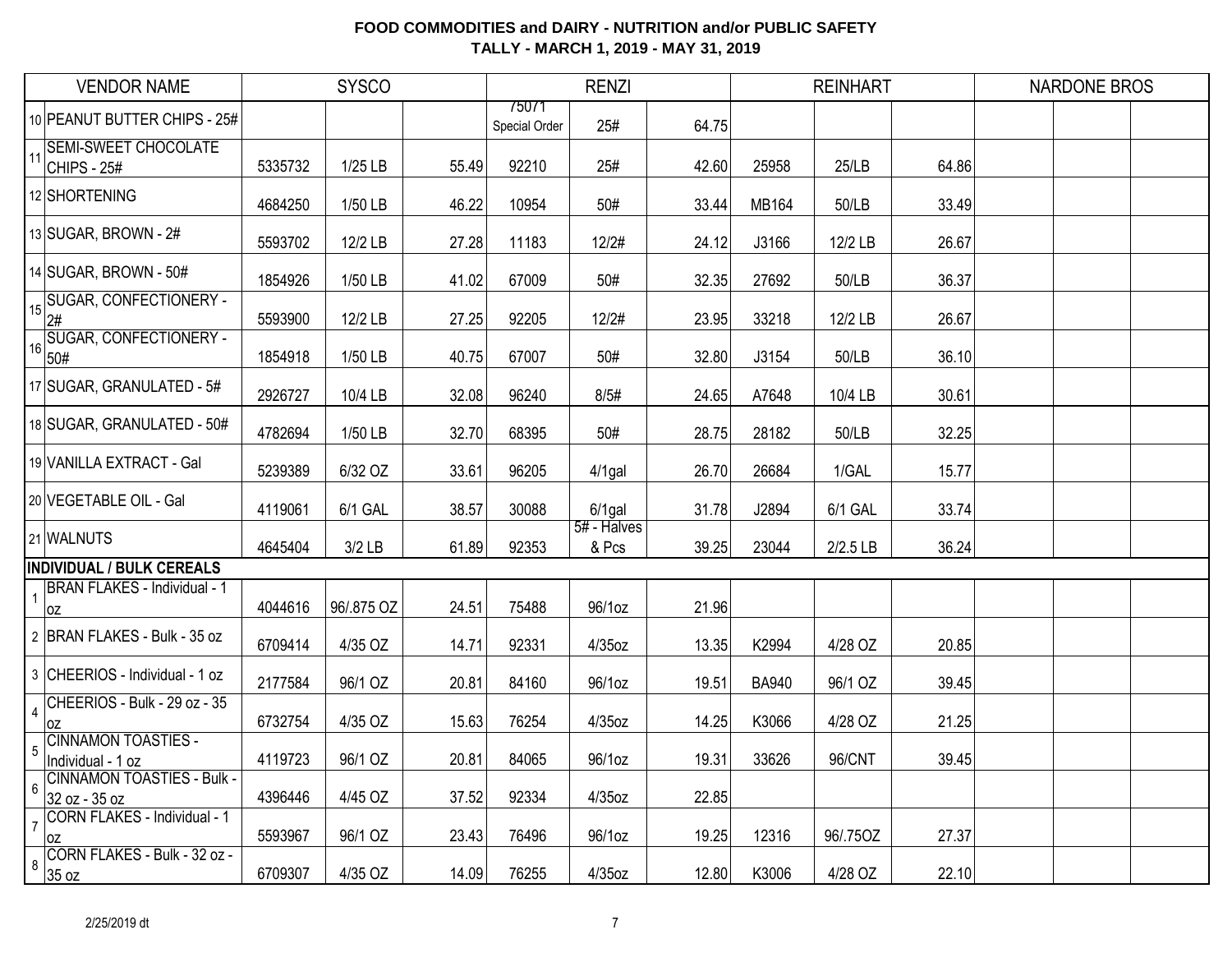|    | <b>VENDOR NAME</b>                                |         | <b>SYSCO</b> |       |       | <b>RENZI</b> |        |       | <b>REINHART</b> |       | <b>NARDONE BROS</b> |  |
|----|---------------------------------------------------|---------|--------------|-------|-------|--------------|--------|-------|-----------------|-------|---------------------|--|
| 9  | <b>CREAM OF WHEAT - Bulk - 28</b>                 |         |              |       |       |              |        |       |                 |       |                     |  |
|    | loz - 35 oz<br><b>CREAM OF WHEAT - Individual</b> | 8562639 | 12/28 OZ     | 32.74 | 85523 | 12/28oz      | 25.10  | 25562 | 12/28 OZ        | 44.19 |                     |  |
| 10 | $-1$ oz                                           |         |              |       |       |              | No bid |       |                 |       |                     |  |
| 11 | FROSTED FLAKES - Individual -                     |         |              |       |       |              |        |       |                 |       |                     |  |
|    | 1 oz<br><b>FROSTED FLAKES - Bulk - 35</b>         | 4044707 | 96/1 OZ      | 24.51 | 10522 | 96/1oz       | 20.95  | W6354 | 96/1 OZ         | 41.23 |                     |  |
| 12 | oz - 45 oz                                        | 6781587 | 4/35 OZ      | 16.10 | 92321 | 4/32oz       | 13.65  | K3022 | 4/28 OZ         | 21.95 |                     |  |
|    | 13 OATMEAL - Individual - 1 oz                    | 8562621 | 12/42 OZ     | 35.42 | 76593 | 48/1oz       | 9.07   | 92336 | 10/12CNT        | 25.70 |                     |  |
|    | 14 QUICK OATS - 35 oz - 45 oz                     | 8562621 | 12/42 OZ     | 35.42 | 85522 | 12/42oz      | 28.65  | C2468 | 12/42 OZ        | 34.15 |                     |  |
|    | 15 RAISIN BRAN - Individual - 1 oz                | 4044624 | 96/1.25 OZ   | 24.51 | 10519 | 96/1oz       | 19.98  | 12330 | 96/CNT          | 27.37 |                     |  |
|    | 16 RAISIN BRAN - Bulk - 35 oz                     | 6732788 | 4/35 OZ      | 17.69 | 76243 | 4/35oz       | 15.30  | K3058 | 4/28 OZ         | 22.93 |                     |  |
|    | 17 SPECIAL K - Individual - 1 oz                  | 4044699 | 96/5/8 OZ    | 24.51 | 84026 | 96/1oz       | 24.30  |       |                 |       |                     |  |
| 18 | RICE CRISPIES - Individual - 1<br>0Z              | 4044681 | 96/5/8 OZ    | 24.51 | 10634 | 96/1oz       | 21.04  | 57412 | 70/.88OZ        | 34.14 |                     |  |
| 19 | RICE CRISPIES - Bulk - 32 oz -<br>35 oz           | 6709455 | 4/35 OZ      | 15.84 | 76256 | 4/35oz       | 14.49  | 57412 | 70/.88OZ        | 34.14 |                     |  |
| 20 | SHREDDED WHEAT -<br>Individual - 1 oz - 1.2 oz    | 6199269 | 70/1.2 OZ    | 29.85 | 10518 | 96/1oz       | 25.20  |       |                 |       |                     |  |
| 21 | SHREDDED WHEAT - Bulk - 32<br>loz - 35 oz         | 5029087 | 4/56 OZ      | 54.27 | 76253 | 4/35oz       | 25.15  |       |                 |       |                     |  |
| 22 | <b>TOOTIE FRUTIES - Individual -</b><br>0Z        | 2093431 | 96/1 OZ      | 27.11 | 10520 | 96/1oz       | 20.25  |       |                 |       |                     |  |
| 23 | <b>TOOTIE FRUTIES - Bulk - 35</b><br>0Z           | 6768436 | 4/35 OZ      | 17.44 | 92336 | 4/35oz       | 15.70  | K3034 | 4/28 OZ         | 22.89 |                     |  |
|    | <b>DESSERT MIXES</b>                              |         |              |       |       |              |        |       |                 |       |                     |  |
|    | 1 ANGEL FOOD CAKE - 12/1#                         | 5357559 | 6/20 OZ      | 34.89 | 17919 | 12/16oz      | 42.21  | 27302 | 12/16 OZ        | 66.50 |                     |  |
|    | 2 APPLE PIE FILLING - #10                         | 6348015 | 6/#10        | 46.98 | 73066 | 6/#10        | 41.74  | J2994 | 6/#10CAN        | 45.68 |                     |  |
|    | 3 BROWNIE MIX - 6/5#                              | 1242439 | $6/5$ LB     | 28.89 | 28038 | 6/5#         | 25.69  | J3144 | 6/5 LB          | 28.00 |                     |  |
|    | 4 BROWNIE MIX, Sugar Free                         |         |              |       |       |              | No bid |       |                 |       |                     |  |
|    | 5 CAKE MIX, CARROT                                |         |              |       | 28139 | 6/5#         | 35.15  |       |                 |       |                     |  |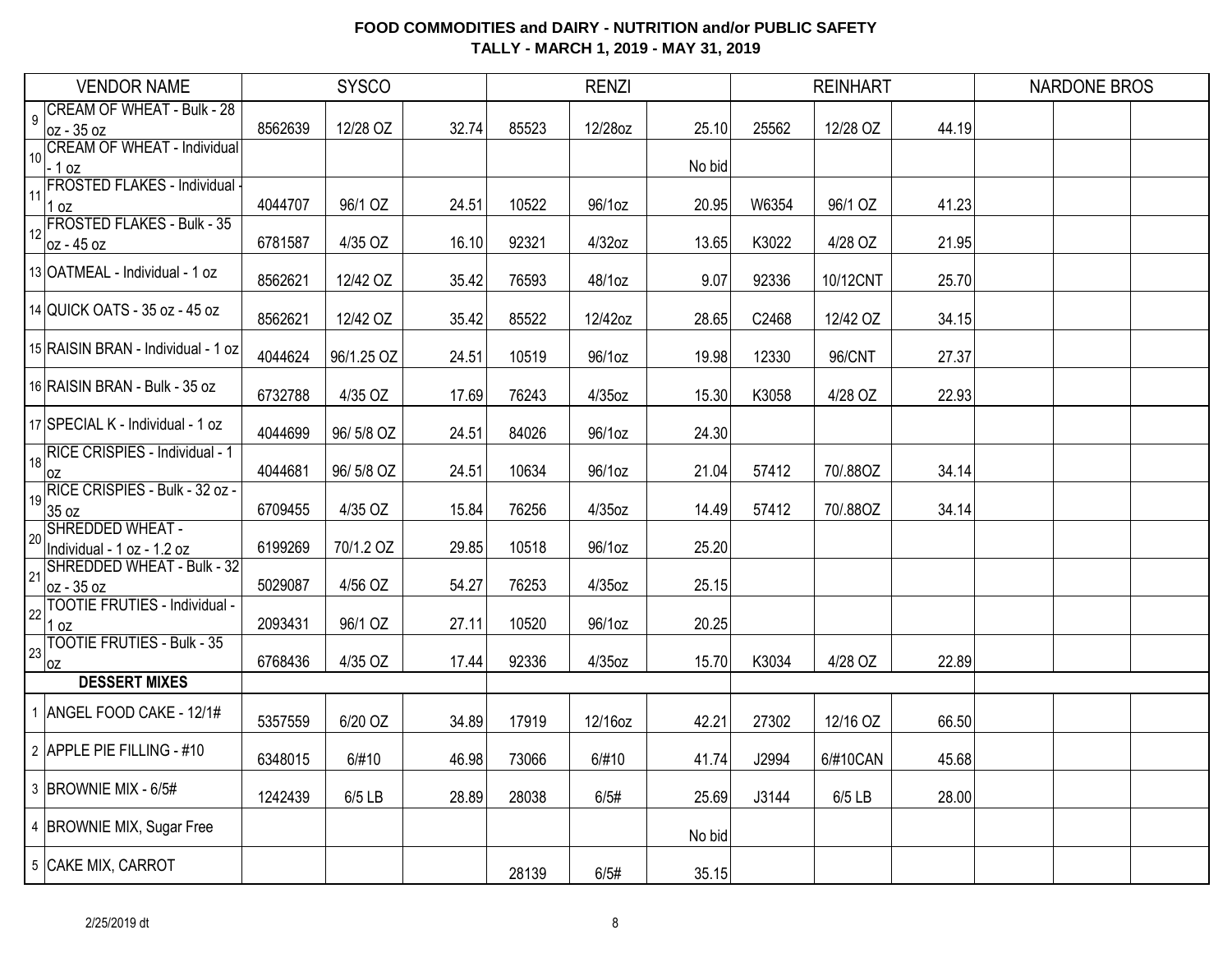|                | <b>VENDOR NAME</b>                                                             |         | <b>SYSCO</b> |       |                              | <b>RENZI</b> |        |       | <b>REINHART</b> |       | <b>NARDONE BROS</b> |
|----------------|--------------------------------------------------------------------------------|---------|--------------|-------|------------------------------|--------------|--------|-------|-----------------|-------|---------------------|
| $6\phantom{a}$ | CAKE MIX, CARROT, Sugar<br>Free                                                |         |              |       |                              |              | No bid |       |                 |       |                     |
|                | 7 CAKE MIX, CHOCOLATE                                                          | 1242985 | 6/5 LB       | 28.41 | 27955                        | 6/5#         | 25.45  | 29272 | 6/5 LB          | 59.78 |                     |
| $\bf{8}$       | CAKE MIX, CHOCOLATE,<br>Sugar Free                                             |         |              |       |                              |              | No bid |       |                 |       |                     |
|                | 9 CAKE MIX, SPICE                                                              | 6048904 | $6/5$ LB     |       | 28250<br>65.74 Special Order | 6/5#         | 41.85  |       |                 |       |                     |
|                | 10 CAKE MIX, YELLOW                                                            | 5301627 | $6/5$ LB     | 26.32 | 27973                        | 6/5#         | 23.60  | G5228 | 6/5 LB          | 24.66 |                     |
|                | 11 CAKE MIX, WHITE                                                             | 5301601 | $6/5$ LB     | 26.34 | 28221                        | 6/5#         | 23.60  | G5234 | 6/5 LB          | 24.66 |                     |
|                | 12 CAKE MIX, WHITE, Sugar Free                                                 |         |              |       |                              |              | No bid |       |                 |       |                     |
|                | 13 CHEESECAKE                                                                  | 1678481 | $6/4$ LB     | 92.59 | 28216                        | 6/4#         | 61.00  |       |                 |       |                     |
|                | 14 GINGERBREAD MIX                                                             | 6048904 | $6/5$ LB     | 65.74 | 28114 Special<br>Order       | 6/5#         | 39.30  |       |                 |       |                     |
|                | <b>ICING, READY TO SPREAD:</b><br>15 MUST BE SHELF STABLE:<br>Chocolate - 12 # | 4158929 | 2/11 LB      |       | 45314<br>59.55 Special Order | 12#          | 22.81  | 72082 | 12/LB           | 25.69 |                     |
|                | <b>ICING, READY TO SPREAD:</b><br>16 MUST BE SHELF STABLE:<br>Vanilla - 12#    | 4046124 | 2/11 LB      | 54.88 | 45315                        | 12#          | 19.95  | 38998 | 12/LB           | 23.36 |                     |
| 17             | ICING, CHOCOLATE, Sugar<br>Free                                                |         |              |       |                              |              | No bid |       |                 |       |                     |
|                | 18 ICING, WHITE, Sugar Free                                                    |         |              |       |                              |              | No bid |       |                 |       |                     |
|                | 19 MUFFIN MIX, BANANA NUT                                                      |         |              |       | 28014                        | 6/5#         | 52.98  |       |                 |       |                     |
|                | 20 MUFFIN MIX, BASIC                                                           | 1242425 | $6/5$ LB     | 24.01 | 28231                        | 6/5#         | 22.65  | J7662 | 6/5 LB          | 23.38 |                     |
|                | 21 MUFFIN MIX, BLUEBERRY                                                       | 4664504 | 6/78 OZ      |       | 28424<br>76.55 Special Order | 6/5#         | 24.97  |       |                 |       |                     |
|                | 22 MUFFIN MIX, BRAN                                                            | 4044020 | 6/5 LB       | 56.96 | 76608                        | 6/5#         | 51.49  |       |                 |       |                     |
|                | 23 MUFFIN MIX, CORN                                                            | 2748905 | 6/5 LB       | 34.32 | 28217                        | 6/5#         | 26.19  | 27468 | 6/5 LB          | 65.11 |                     |
|                | 24 MUFFIN MIX, HONEY BRAN                                                      | 4044020 | 6/5 LB       | 56.96 | 28225                        | 6/5#         | 40.95  |       |                 |       |                     |
|                | <b>COOKING PRODUCTS</b>                                                        |         |              |       |                              |              |        |       |                 |       |                     |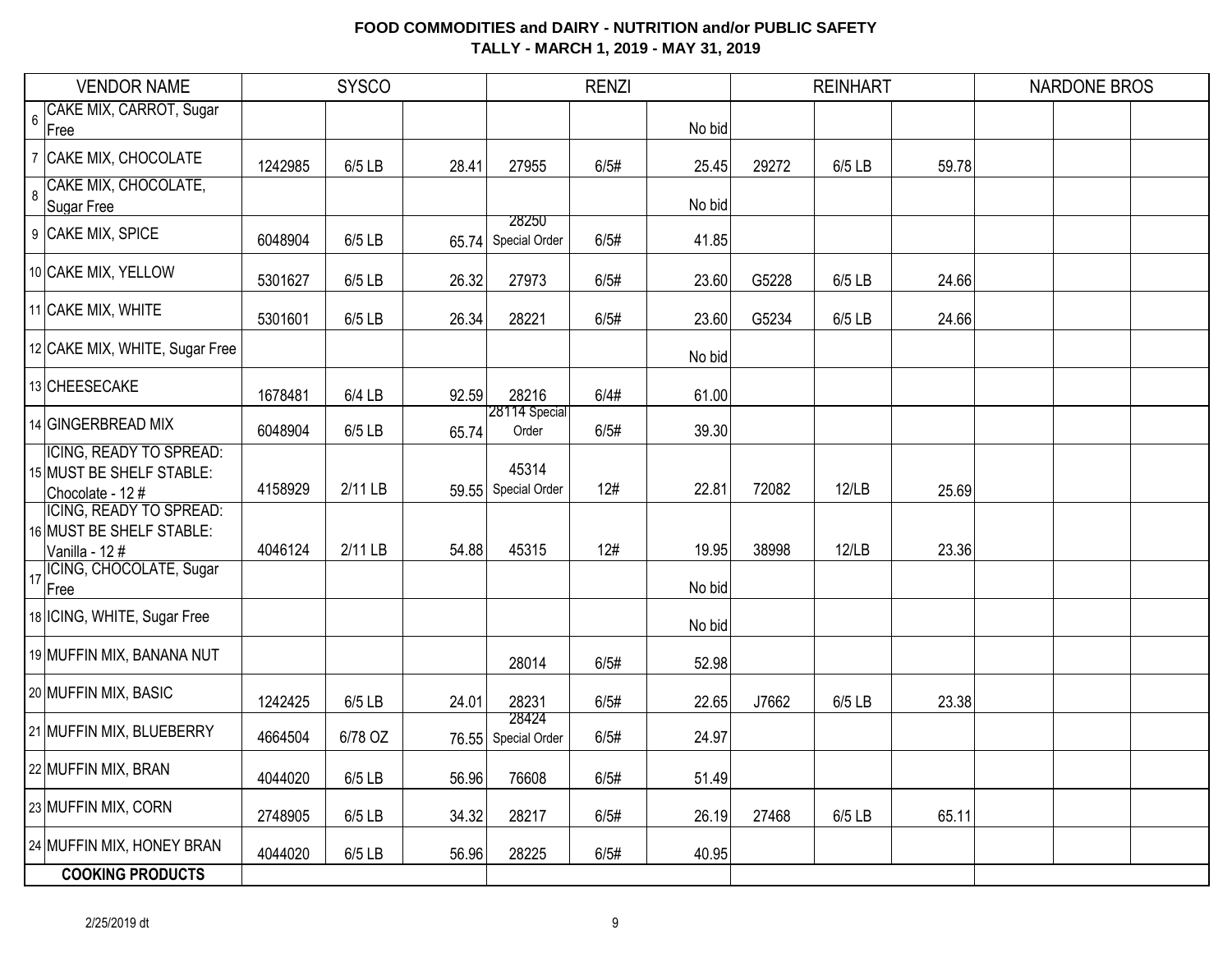|    | <b>VENDOR NAME</b>                                                      |         | <b>SYSCO</b> |       |                               | <b>RENZI</b>      |        |       | <b>REINHART</b> |        | <b>NARDONE BROS</b> |  |
|----|-------------------------------------------------------------------------|---------|--------------|-------|-------------------------------|-------------------|--------|-------|-----------------|--------|---------------------|--|
|    | <b>BEEF BASE</b>                                                        | 4944203 | 6/1 LB       | 36.35 | 57728                         | 12/1#             | 22.15  | 22976 | 6/1 LB          | 36.85  |                     |  |
|    | 2 BEEF BASE, LOW SODIUM                                                 | 5814421 | 6/1 LB       | 53.42 | 57716                         | 12/1#             | 58.15  | J1248 | 6/1 LB          | 46.35  |                     |  |
|    | 3 BEEF BROTH, LOW SODIUM                                                |         |              |       |                               |                   | No bid |       |                 |        |                     |  |
|    | 4 BISQUICK MIX                                                          | 2810392 | 6/5 LB       | 26.73 | 28237                         | 6/5#              | 23.15  | 10306 | 6/5 LB          | 52.11  |                     |  |
|    | 5 BREAD CRUMBS, ITALIAN                                                 | 5249727 | $2/5$ LB     | 12.24 | 29131                         | 6/5#              | 27.25  | T9558 | 6/5 LB          | 37.23  |                     |  |
|    | 6 CHICKEN BROTH                                                         | 5668241 | 12/49 OZ     | 28.55 | 36580                         | 12/48oz           | 26.01  | 21270 | 12/48 OZ        | 32.11  |                     |  |
|    | CHICKEN BROTH, LOW<br><b>SODIUM</b>                                     |         |              |       |                               |                   | No bid |       |                 |        |                     |  |
|    | 8 CHICKEN GRAVY                                                         | 4220364 | 12/#5        | 47.39 | 58103                         | 12/50oz           | 27.54  | 22998 | 12/48 OZ        | 44.90  |                     |  |
| 9  | <b>CHICKEN GRAVY, LOW</b><br>SODIUM                                     | 8877219 | 8/22.6 OZ    | 42.45 | 28448                         | 8/15oz<br>Poultry | 26.18  |       |                 |        |                     |  |
|    | 10 CHICKEN BASE - 1#                                                    | 4944534 | 6/1 LB       | 31.36 | 57729                         | 12/1#             | 28.50  | 25124 | 6/1 LB          | 37.59  |                     |  |
|    | 11 CHICKEN BASE - 5#                                                    | 4342770 | 4/5 LB       |       | 57759<br>142.16 Special Order | 2/5#              | 49.50  | 22562 | 4/5 LB          | 120.34 |                     |  |
| 12 | <b>CHICKEN BASE, LOW</b><br>Sodium                                      | 6213359 | 6/1 LB       | 46.14 | 57715                         | 12/1#             | 53.40  | G5244 | 6/1 LB          | 45.89  |                     |  |
|    | 13 CRISPY ONIONS                                                        | 435671  | 6/24 OZ      | 37.02 | 73125                         | $6/24$ oz         | 33.24  | W6170 | 6/24 OZ         | 34.25  |                     |  |
|    | 14 FALAFEL                                                              | 8022297 | $2/5$ LB     | 25.77 |                               |                   | No bid | H0892 | 100/CNT         | 58.38  |                     |  |
|    | <b>INSTANT BROTH &amp;</b><br>15 SEASONING - BEEF, LOW<br><b>SODIUM</b> |         |              |       | 91235                         | 300/4gm           | 33.15  |       |                 |        |                     |  |
|    | <b>INSTANT BROTH &amp;</b><br>16 SEASONING - CHICKEN, LOW<br>Sodium     |         |              |       | 91236                         | 300/4gm           | 33.15  |       |                 |        |                     |  |
|    | 17 MINCED GARLIC, IN LIQUID                                             | 7127293 | 6/32 OZ      | 32.63 | 68103                         | $6/35$ oz         | 32.15  | 76278 | 6/32 OZ         | 37.56  |                     |  |
|    | 18 PANCAKE MIX                                                          | 2810432 | $6/5$ LB     | 23.71 | 28085                         | 6/5#              | 19.85  | 28814 | 6/5 LB          | 30.04  |                     |  |
|    | 19 PORK GRAVY MIX                                                       | 9829748 | 6/11.3 OZ    | 26.82 | 57709                         | 8/16oz            | 32.75  | 26942 | 8/16 OZ         | 32.61  |                     |  |
| 20 | PORK GRAVY MIX, LOW<br><b>SODIUM</b>                                    | 8877714 | 8/16 OZ      | 34.81 | 57709                         | 8/16oz            | No bid |       |                 |        |                     |  |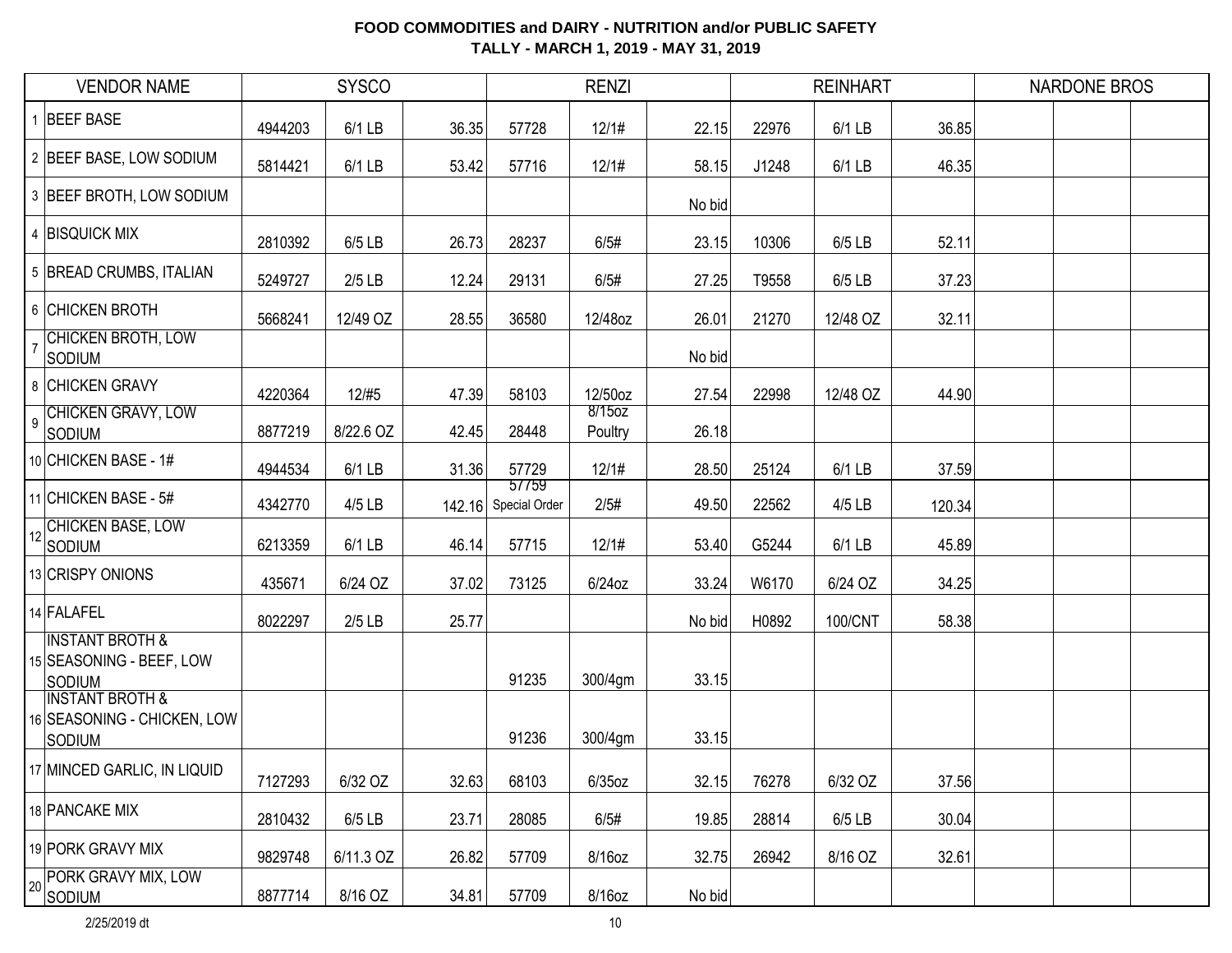|                | <b>VENDOR NAME</b>                               |         | <b>SYSCO</b> |       |                              | <b>RENZI</b>      |        |       | <b>REINHART</b> |       | <b>NARDONE BROS</b> |  |
|----------------|--------------------------------------------------|---------|--------------|-------|------------------------------|-------------------|--------|-------|-----------------|-------|---------------------|--|
|                | 21 SOY SAUCE, LOW SODIUM                         | 4897641 | 6/.5 GAL     |       | 37300<br>41.50 Special Order | $6/0.5$ gal       | 37.45  | 20348 | 6/.5 GAL        | 39.75 |                     |  |
|                | 22 STUFFING MIX, CHICKEN -<br>6/3.5#             | 4396404 | 4/3.56 LB    | 51.26 | 65040                        | $6/55$ oz         | 56.75  | 31438 | 4/57.50Z        | 51.97 |                     |  |
| 23             | <b>STUFFING MIX, CORNBREAD</b><br>6/3.5#         | 4492401 | 6/28 OZ      | 39.62 | 65034                        | 6/28oz            | 33.57  | W7760 | 6/56 OZ         | 68.02 |                     |  |
| 24             | <b>SWEETENED CONDENSED</b><br>MILK               | 9312596 | 24/14 OZ     | 44.06 | 92179<br>Special Order       | $6/0.5$ gal       | 47.04  | 59640 | 24/14 OZ        | 53.45 |                     |  |
|                | 25 TEMPURA BATTER                                | 4979027 | $6/5$ LB     | 47.76 | 28130                        | 6/5#              | 49.91  |       |                 |       |                     |  |
| 26             | <b>THICK-IT INSTANT</b><br>HEALTHCARE FOOD       | 101758  | 100/6.5 GM   | 16.79 | 76723                        | 100/6.5gm         | 14.87  | E2218 | 100/6.5G        | 15.41 |                     |  |
| 27             | <b>THICK-IT INSTANT</b><br>HEALTHCARE FOOD       | 102194  | 1/25 LB      | 68.95 | 76732                        | 25#               | 62.50  | 21444 | 25/LB           | 71.87 |                     |  |
|                | 28 TOFU                                          | 684936  | 12/14 OZ     | 13.46 | 88520                        | 6/4#              | 31.65  | 19828 | 6/14 OZ         | 10.90 |                     |  |
|                | 29 TURKEY GRAVY MIX                              | 7452618 | 8/16 OZ      | 39.20 | 57698                        | 8/16oz            | 36.15  | 24746 | 8/12 OZ         | 39.24 |                     |  |
| $30$           | <b>TURKEY GRAVY MIX, LOW</b><br>SODIUM           | 8877219 | 8/22.6 OZ    | 42.45 | 28448                        | 8/15oz<br>Poultry | 24.09  |       |                 |       |                     |  |
|                | 31 VEGETABLE BASE                                | 5682935 | 6/1LB        | 30.06 | 57696<br>Special Order       | 6/1#              | 20.25  | 28138 | 6/1 LB          | 29.74 |                     |  |
|                | 32 VINEGAR                                       | 5868328 | 4/1 GAL      | 6.86  | 56100                        | $4/1$ gal         | 6.35   | J2626 | 4/1 GAL         | 7.03  |                     |  |
|                | 33 WORCESTERSHIRE SAUCE                          | 1762927 | 4/1 GAL      | 32.61 | 75181                        | 4/1gal            | 21.75  | 10214 | 4/1 GAL         | 40.36 |                     |  |
| 34             | <b>WORCESTERSHIRE SAUCE,</b><br>LOW SODIUM       |         |              |       |                              |                   | No bid |       |                 |       |                     |  |
|                | <b>SALAD DRESSINGS</b>                           |         |              |       |                              |                   |        |       |                 |       |                     |  |
|                | <b>SALAD DRESSING Low Fat</b><br>French          |         |              |       | 56058                        | $4/1$ gal         | 33.13  | 13652 | 4/1 GAL         | 38.72 |                     |  |
| $\overline{2}$ | <b>SALAD DRESSING Low Fat</b><br>Ranch           | 4086575 | 4/1 GAL      | 38.09 | 78427                        | $4/1$ gal         | 40.61  | R3776 | 4/1 GAL         | 40.12 |                     |  |
| 3              | <b>SALAD DRESSING Low Fat</b><br>Golden Italian  | 4488946 | 4/1 GAL      | 21.21 | 56025                        | $4/1$ gal         | 29.01  | 12910 | 4/1 GAL         | 27.50 |                     |  |
| $\overline{4}$ | <b>SALAD DRESSING Low Fat</b><br>Thousand Island |         |              |       | 56147                        | $4/1$ gal         | 34.04  |       |                 |       |                     |  |
|                | 5 SALAD DRESSING Catalina                        |         |              |       | 67266                        | $4/1$ gal         | 40.16  |       |                 |       |                     |  |
|                | 6 SALAD DRESSING Italian                         | 4003687 | 4/1 GAL      | 34.66 | 56176                        | $4/1$ gal         | 30.85  | 17188 | 4/1 GAL         | 38.44 |                     |  |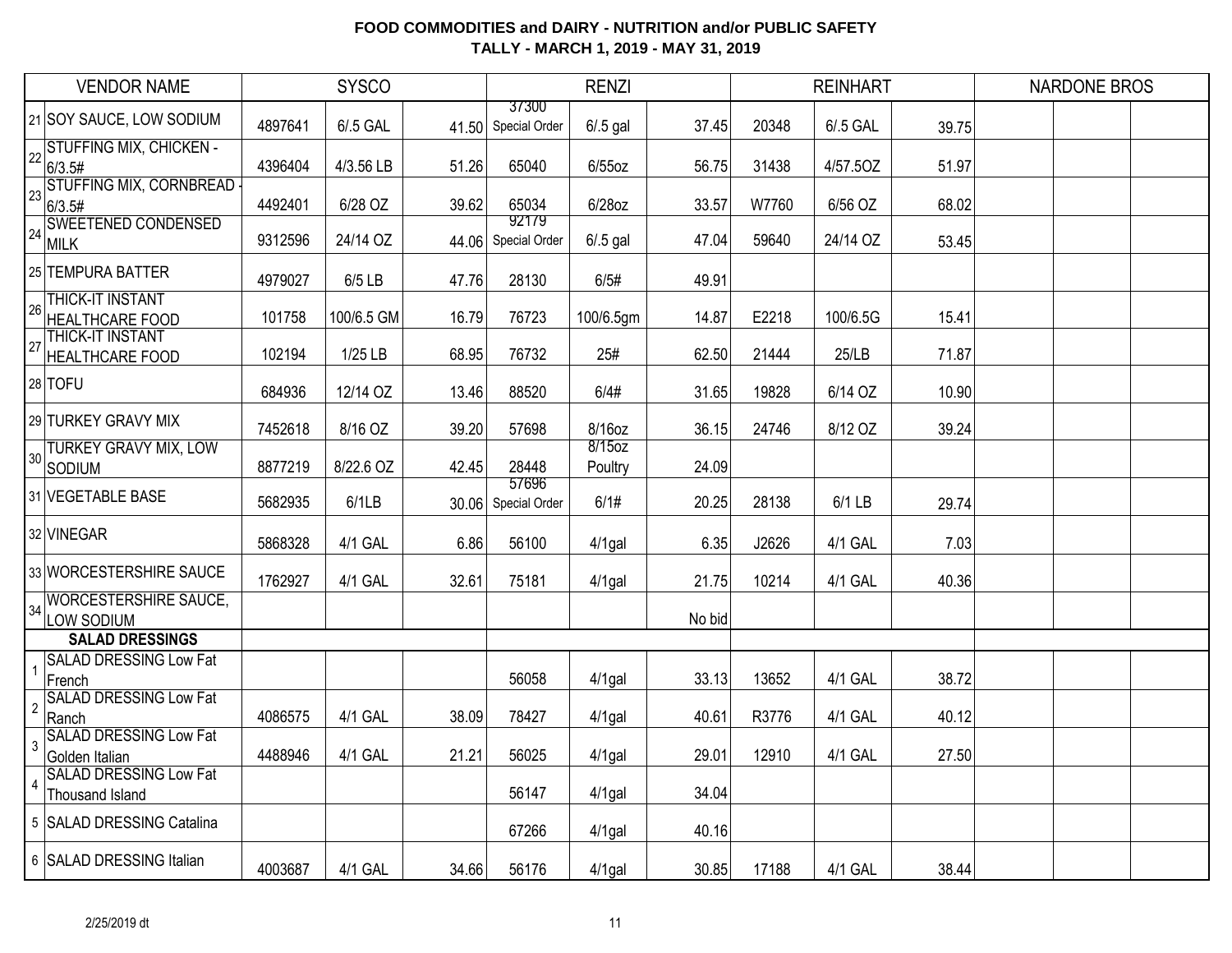|    | <b>VENDOR NAME</b>                             |         | <b>SYSCO</b>   |        |                              | <b>RENZI</b> |       |       | <b>REINHART</b> |       | <b>NARDONE BROS</b> |  |
|----|------------------------------------------------|---------|----------------|--------|------------------------------|--------------|-------|-------|-----------------|-------|---------------------|--|
|    | 7 SALAD DRESSING Ranch                         | 4003679 | 4/1 GAL        | 35.61  | 56171                        | $4/1$ gal    | 32.05 | 12340 | 4/1 GAL         | 43.08 |                     |  |
| 8  | <b>SALAD DRESSING Thousand</b><br>Island       | 4069431 | 4/1 GAL        | 36.89  | 56175                        | $4/1$ gal    | 31.19 | 23654 | 4/1 GAL         | 38.02 |                     |  |
|    | <b>SALAD DRESSING POWDER</b><br>MIX, Italian   | 4847323 | 18/7.6 OZ      | 48.00  | 28215                        | 12/7.6oz     | 27.15 | 18934 | 12/7.60Z        | 49.87 |                     |  |
|    | <b>SPICES</b>                                  |         |                |        |                              |              |       |       |                 |       |                     |  |
|    | 1 BASIL LEAVES                                 | 8173397 | 3/22 OZ        |        | 68055<br>66.17 Special Order | $3/20$ oz    | 40.05 | 10510 | 12/OZ           | 12.25 |                     |  |
|    | 2 BASIL, CRUSHED                               |         |                |        | 68023<br>Special Order       | $6/12$ oz    | 47.95 |       |                 |       |                     |  |
|    | 3 BLACK PEPPER                                 | 5229273 | 6/1 LB         |        | 68554<br>85.75 Special Order | 12/16oz      | 70.71 | 24108 | 18/OZ           | 13.49 |                     |  |
|    | 4 CELERY SALT                                  | 5228465 | 6/30 OZ        | 44.27  | 68122                        | $6/36$ oz    | 31.15 | J2836 | 14/OZ           | 7.47  |                     |  |
|    | 5 CHILI POWDER                                 | 9806498 | 6/20 OZ        | 63.10  | 69275                        | $6/16$ oz    | 33.65 | 22890 | 17/0Z           | 8.17  |                     |  |
|    | 6 CHIVES, DRIED                                | 5096490 | 6/#10          | 28.82  | 68086                        | $6/1$ oz     | 27.98 | 24012 | 1/OZ            | 5.31  |                     |  |
|    | 7 CINNAMON                                     | 6639512 | 6/18 OZ        | 66.73  | 68090                        | 6/18oz       | 46.75 | 24180 | 15/OZ           | 7.54  |                     |  |
|    | 8 CRUSHED RED PEPPER                           | 9806423 | 6//13 OZ       | 53.67  | 68269                        | $6/12$ oz    | 29.65 | 24018 | 12/OZ           | 7.71  |                     |  |
|    | 9 DILL WEED                                    | 5228770 | 6/5 OZ         | 72.15  | 68154                        | 12/4oz       | 42.45 | 10512 | 5/0Z            | 11.15 |                     |  |
|    | 10 GARLIC, GRANULATED                          | 6639165 | 6/26 OZ        |        | 91.29 Special Order<br>68157 | 12/20oz      | 72.90 | 24210 | 24/OZ           | 13.07 |                     |  |
|    | 11 GARLIC POWDER                               | 9806449 | 6/21 OZ        |        | 73.51 Special Order          | 12/16oz      | 72.90 | 24042 | 21/0Z           | 11.37 |                     |  |
|    | 12 GROUND GINGER                               | 4827832 | 6/12.5 OZ      |        | 68150<br>74.25 Special Order | 12/14oz      | 64.00 | 24054 | 16/OZ           | 14.18 |                     |  |
|    | 13 LEMON PEPPER                                | 9806480 | 6/28 OZ        | 75.35  | 68296                        | 6/28oz       | 60.95 | 28588 | 28/OZ           | 11.70 |                     |  |
| 14 | <b>MONTREAL STEAK</b><br>SEASONING             | 6639553 | 6/29 OZ        | 68.65  | 68343                        | 6/26oz       | 48.45 | 28758 | 28/OZ           | 10.36 |                     |  |
|    | <b>MRS. DASH SALT</b><br>SUBSTITUTE - ORIGINAL | 1116052 | 300/0.03<br>OZ | 22.96  | 93047                        | 3/21oz       | 49.04 | 13694 | 19/OZ           | 12.86 |                     |  |
|    | 16 NUTMEG                                      | 5229067 | $6/1$ LB       | 103.22 | 68186                        | $6/16$ oz    | 90.15 | 24084 | 16/OZ           | 16.04 |                     |  |
|    | 17 ONIONS, dehydrated                          | 5865498 | $6/2$ LB       | 59.01  | 68241                        | 6/14oz       | 34.00 | T8326 | 14/OZ           | 6.42  |                     |  |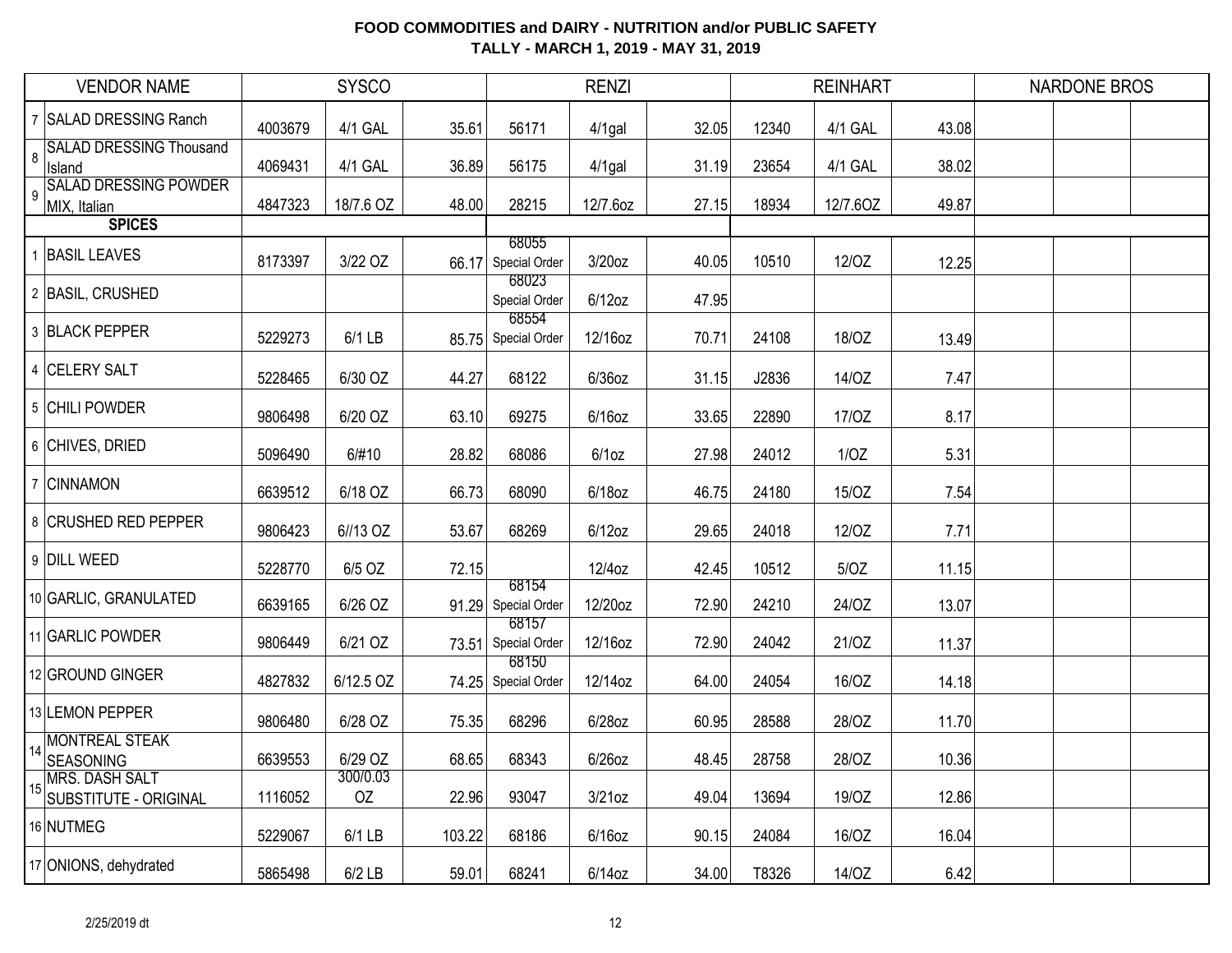| <b>VENDOR NAME</b>                                       |         | <b>SYSCO</b> |       |                      | <b>RENZI</b> |        |       | <b>REINHART</b> |       | <b>NARDONE BROS</b> |  |
|----------------------------------------------------------|---------|--------------|-------|----------------------|--------------|--------|-------|-----------------|-------|---------------------|--|
| 18 ONION POWDER                                          | 5229125 | 6/20 OZ      | 45.65 | 68191                | 6/20oz       | 34.85  | 24400 | 20/OZ           | 6.76  |                     |  |
| 19 OREGANO                                               | 5264320 | 3/1.5 LB     | 75.42 | Special<br>Order New | 24oz         | 55.15  | 24252 | 24/OZ           | 23.47 |                     |  |
| 20 PAPRIKA                                               | 5229174 | 6/18 OZ      | 55.29 | 69335                | $6/16$ oz    | 34.17  | 24186 | 18/OZ           | 9.98  |                     |  |
| 21 PARSLEY FLAKES                                        | 5229265 | 3/10 OZ      | 40.50 | 68152                | $6/16$ oz    | 45.18  | 24198 | 11/OZ           | 13.47 |                     |  |
| 22 POULTRY SEASONING                                     | 5229562 | 6/12 OZ      | 74.50 | 69268                | $6/12$ oz    | 50.94  | 24132 | 10/OZ           | 9.49  |                     |  |
| 23 TACO SEASONING                                        | 822611  | $1/5$ LB     | 13.62 | 56683                | 5#           | 13.97  | 28252 | 6/9 OZ          | 21.92 |                     |  |
| <b>SOUP</b>                                              |         |              |       |                      |              |        |       |                 |       |                     |  |
| CHICKEN NOODLE LO-SO -<br>7.5 oz                         | 4104469 | 24/7.25 OZ   | 20.26 | 76569                | 24/7.25oz    | 18.85  | 22576 | 24/7.25         | 21.85 |                     |  |
| CHICKEN NOODLE LO-SO -<br>$\overline{2}$<br>50 oz        | 4104444 | 12/50 OZ     | 68.57 | 11892                | 12/50oz      | 41.45  |       |                 |       |                     |  |
| 3 CREAM OF CELERY - 7.5 oz                               |         |              |       |                      |              | No bid |       |                 |       |                     |  |
| CREAM OF CELERY,<br>$\overline{4}$<br>CONDENSED - 50 oz  | 4040317 | 12/50 OZ     | 42.51 | 76592                | 12/50oz      | 36.98  |       |                 |       |                     |  |
| 5 CREAM OF CHICKEN - 7.5 oz                              |         |              |       | 36699                | 24/7.25oz    | 19.98  |       |                 |       |                     |  |
| CREAM OF CHICKEN, LO-SO -<br>$6\,$<br>7.5 oz             |         |              |       |                      |              | No bid |       |                 |       |                     |  |
| CREAM OF MUSHROOM - 7.5<br>$\overline{7}$<br>loz         | 4013041 | 24/7.25 OZ   | 19.25 | 36670                | 24/7.25oz    | 19.96  |       |                 |       |                     |  |
| CREAM OF MUSHROOM - 50<br>$9\,$<br>loz                   | 4040382 | 12/50 OZ     | 45.39 | 11899                | 12/50oz      | 40.95  | 11290 | 12/#5CAN        | 44.23 |                     |  |
| <b>CREAM OF MUSHROOM LO-</b><br>10 <sup>1</sup><br>SO #5 |         |              |       | 36671                | 24/7.25oz    | 18.38  |       |                 |       |                     |  |
| 11   TOMATO - 7.5 oz                                     | 4040481 | 24/7.25 OZ   | 18.55 | 76590                | 24/7.25oz    | 17.26  |       |                 |       |                     |  |
| TOMATO, CONDENSED - 50<br>12<br> OZ                      | 4040390 | 12/50 OZ     | 34.42 | 11890                | 12/50oz      | 30.89  | 11132 | 12/#5CAN        | 36.69 |                     |  |
| 13 TOMATO LO-SO - #5                                     | 4146445 | 12/50 OZ     | 44.30 |                      |              | No bid |       |                 |       |                     |  |
| 14 TOMATO LO-SO - 7.5 oz                                 | 4013066 | 24/7.25 OZ   | 18.77 | 36994                | 24/7.25oz    | 17.43  | 29300 | 24/7.50Z        | 20.51 |                     |  |
| 15 VEGETABLE LO-SO - 7.5 oz                              | 4013108 | 24/7.25 OZ   | 19.59 | 36997                | 24/7.25oz    | 19.34  |       |                 |       |                     |  |
| <b>FROZEN DESSERTS</b>                                   |         |              |       |                      |              |        |       |                 |       |                     |  |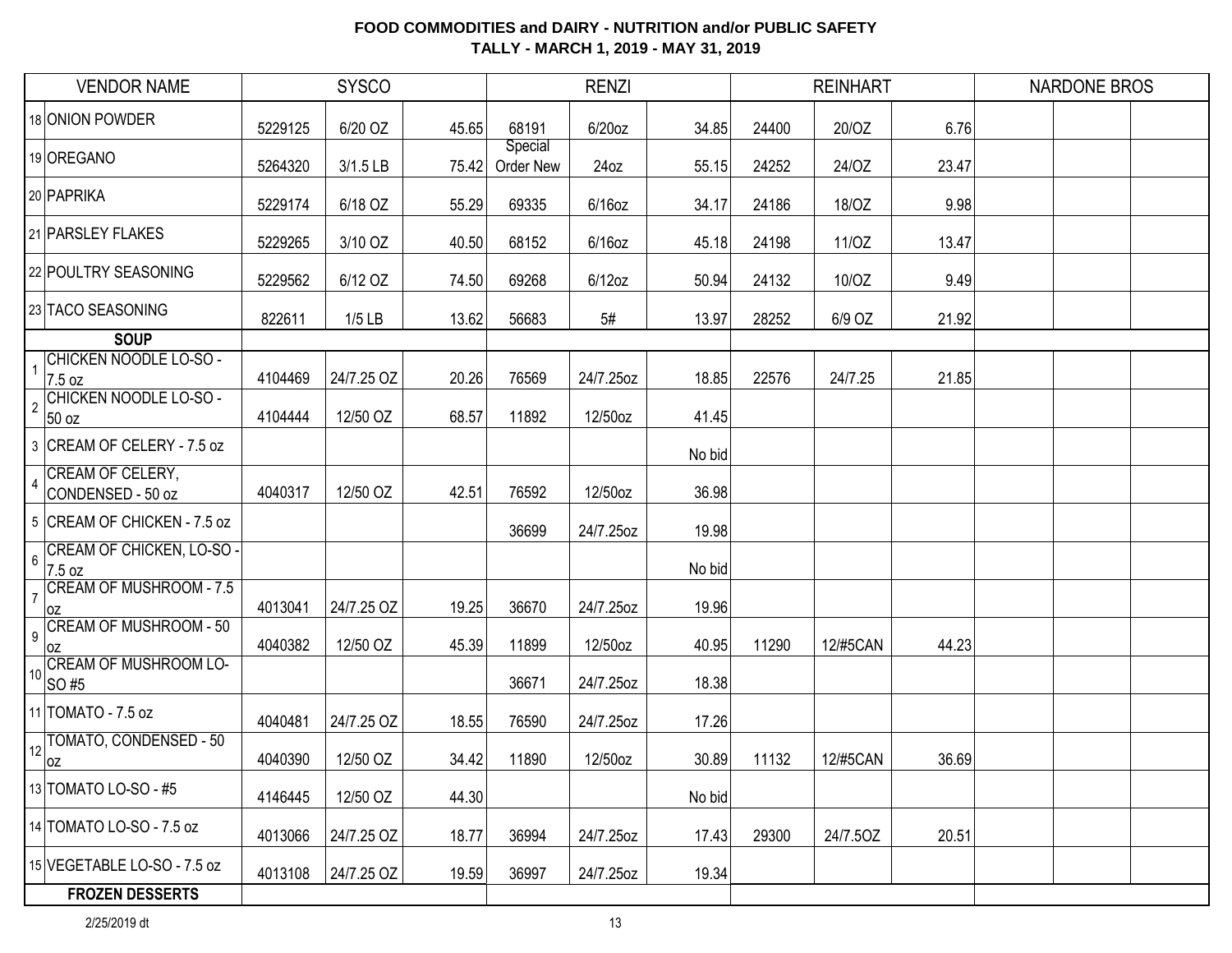|                | <b>VENDOR NAME</b>                               |         | <b>SYSCO</b> |       |       | <b>RENZI</b> |        |       | <b>REINHART</b> |       | <b>NARDONE BROS</b> |  |
|----------------|--------------------------------------------------|---------|--------------|-------|-------|--------------|--------|-------|-----------------|-------|---------------------|--|
|                | <b>APPLE PIE RAW</b>                             | 1972744 | 6/46 OZ      | 31.49 | 48034 | 6/46oz       | 30.97  | H8706 | 6/44 OZ         | 31.23 |                     |  |
|                | 2 APPLE PIE BAKED                                | 9787748 | 6/48 OZ      | 44.62 | 48336 | 6/10"        | 38.85  |       |                 |       |                     |  |
|                | 3 APPLE PIE SUGAR FREE                           | 1647940 | 4/49 OZ      | 36.89 |       |              | No bid | D6966 | 6/38 OZ         | 38.17 |                     |  |
|                | 4 BERRY MEDLEY                                   | 1410976 | $2/5$ LB     | 39.29 | 45264 | 2/5#         | 25.20  | G2056 | 10/LB           | 27.30 |                     |  |
|                | 5 BLUEBERRY PIE RAW                              | 1972728 | 6/46 OZ      | 44.09 | 48092 | 6/46oz       | 41.09  | R2520 | 6/42 OZ         | 44.41 |                     |  |
| 6              | <b>BLUEBERRY PIE, DIET</b><br><b>SUGAR FREE</b>  |         |              |       |       |              | No bid |       |                 |       |                     |  |
| $\overline{7}$ | <b>BOSTON CREAM PIE</b>                          | 1972090 | 6/33 OZ      | 39.81 | 48025 | $6/33$ oz    | 37.11  | B5370 | 6/33 OZ         | 39.73 |                     |  |
|                | 8 CARROT CAKE premade                            | 1285113 | 4/59 OZ      | 51.67 | 48042 | 4/96oz       | 68.40  | 21572 | 2/114 OZ        | 73.45 |                     |  |
|                | 9 CHERRY PIE RAW                                 | 1972702 | 6/46 OZ      | 42.16 | 48030 | 6/46oz       | 40.36  | E9240 | 6/42 OZ         | 40.72 |                     |  |
| 10             | CHERRY PIE, DIET SUGAR<br>FREE                   |         |              |       |       |              | No bid |       |                 |       |                     |  |
|                | 11 CREAM PIE: Banana Cream                       | 9788936 | 6/27 OZ      | 33.21 | 48176 | $6/27$ oz    | 31.24  |       |                 |       |                     |  |
|                | 12 CREAM PIE: Chocolate                          | 1074806 | 6/27 OZ      | 33.69 | 48089 | 6/10"        | 31.75  | 63708 | 4/38 OZ         | 37.58 |                     |  |
|                | 13 CREAM PIE: Coconut Cream                      | 9809294 | 6/27 OZ      | 33.21 | 48024 | $6/27$ oz    | 31.06  | 71612 | 4/43 OZ         | 36.56 |                     |  |
|                | 14 FRUIT OF THE FOREST PIE                       | 9785601 | 6/48 OZ      | 54.23 | 48040 | 6/10"        | 50.65  |       |                 |       |                     |  |
| 15             | ICE CREAM, CHOCOLATE -<br>approx 4 oz            | 3412424 | 48/4 OZ      | 15.68 | 71012 | 24/4oz       | 7.04   | A5094 | 2/24 CNT        | 15.46 |                     |  |
| 16             | <b>ICE CREAM, STRAWBERRY -</b><br>approx 4 oz    | 3412394 | 48/4 OZ      | 15.67 | 71013 | 24/4oz       | 7.04   | A5120 | 2/24 CNT        | 15.46 |                     |  |
| 17             | ICE CREAM, VANILLA - approx<br>4 oz              | 3412410 | 48/4 OZ      | 15.67 | 71011 | 24/4oz       | 7.04   | 98228 | 2/24 CNT        | 14.35 |                     |  |
| 18             | ICE CREAM, VANILLA -<br>LACTOSE - approx 4 oz    | 1819242 | 24/4 OZ      | 9.10  |       |              | No bid |       |                 |       |                     |  |
| 19             | <b>ICE CREAM, NSA</b><br>CHOCOLATE - approx 4 oz | 3581662 | 48/4 OZ      | 21.79 | 71002 | 24/4oz NSA   | 7.32   |       |                 |       |                     |  |
| 20             | ICE CREAM, NSA VANILLA -<br>approx 4 oz          | 3581699 | 48/4 OZ      | 21.79 | 71009 | 24/4oz SF    | 7.32   | G0622 | 48/CNT          | 21.89 |                     |  |
|                | 21 LEMON PIE                                     | 9788522 | 6/36 OZ      | 38.42 | 48141 | $6/36$ oz    | 36.23  | 62372 | 6/36 OZ         | 38.77 |                     |  |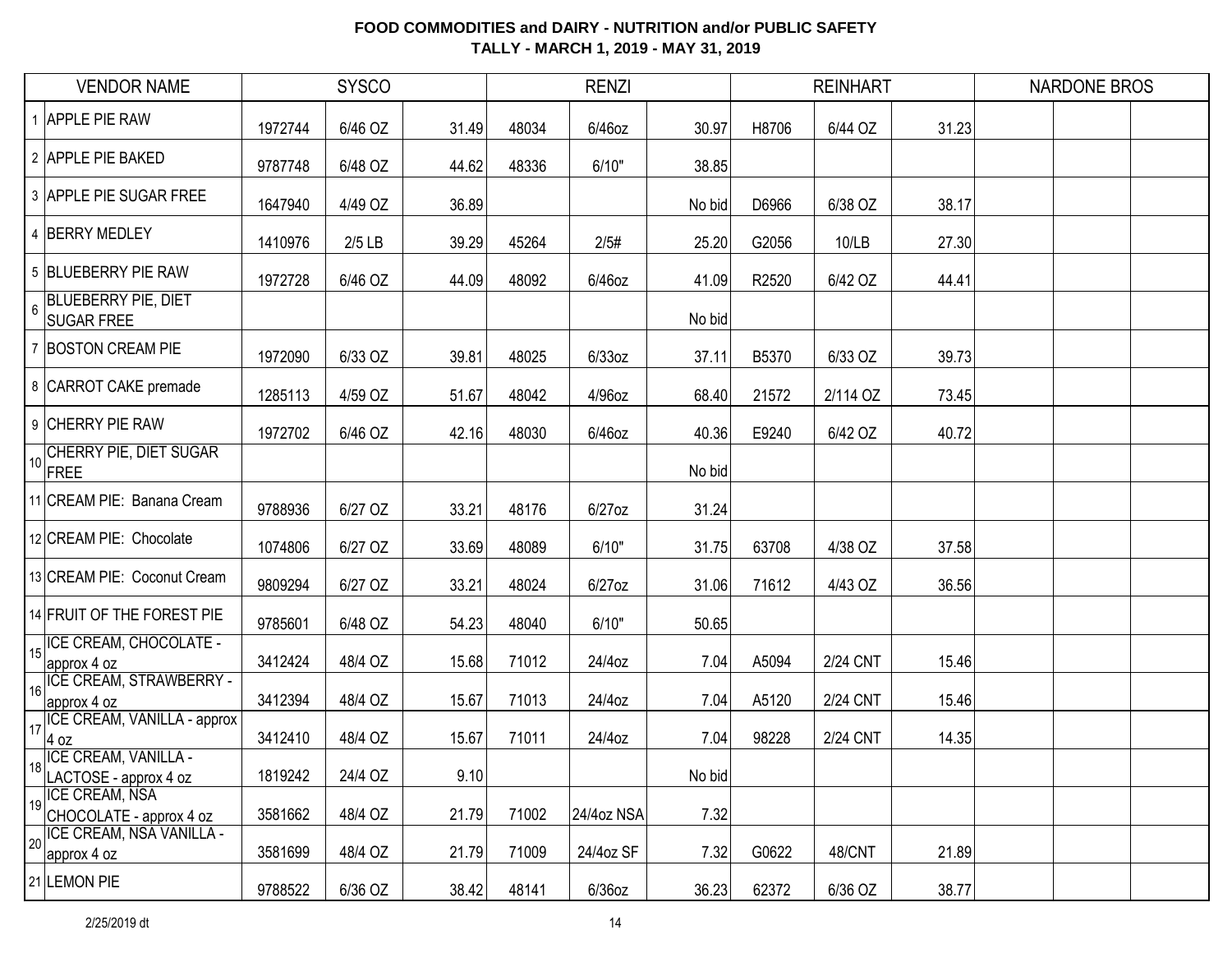| <b>VENDOR NAME</b>                              |         | <b>SYSCO</b> |       |       | <b>RENZI</b> |        |       | <b>REINHART</b> |       | <b>NARDONE BROS</b> |  |
|-------------------------------------------------|---------|--------------|-------|-------|--------------|--------|-------|-----------------|-------|---------------------|--|
| 22 STRAWBERRY RHUBARB PIE                       | 9785312 | 6/46 OZ      | 37.92 | 48028 | 6/48oz       | 46.89  | R2478 | 6/43 OZ         | 35.86 |                     |  |
| 23 WHIP TOPPING                                 | 1060375 | 12/32 OZ     | 41.36 | 91000 | 12/32oz      | 32.97  | 26700 | 12/16 OZ        | 40.17 |                     |  |
| <b>JUICES / DRINK MIXES</b>                     |         |              |       |       |              |        |       |                 |       |                     |  |
| $1$ APPLE - 46 oz                               | 6050140 | 12/46 OZ     | 37.50 | 47050 | 12/46oz      | 22.76  | 14812 | 8/64 OZ         | 24.31 |                     |  |
| 2 CRANBERRY - 46 oz                             | 7032160 | 8/46 OZ      | 23.31 | 47052 | 12/46oz      | 27.19  | 14814 | 8/64 OZ         | 22.86 |                     |  |
| 3 GRAPE JUICE - 46 oz                           | 6050132 | 12/46 OZ     | 36.25 | 47051 | 12/46oz      | 29.95  | K3544 | 12/46 OZ        | 34.27 |                     |  |
| 4 ORANGE - 64 oz                                | 6050124 | 12/46 OZ     | 35.75 | 47057 | 12/46oz      | 31.29  | 14780 | 12/46 OZ        | 35.42 |                     |  |
| 5 PINEAPPLE - 46 oz                             | 6050140 | 12/46 OZ     | 37.50 | 47058 | 12/46oz      | 33.24  | 14790 | 12/46 OZ        | 37.57 |                     |  |
| 6 TOMATO - 46 oz                                | 4081584 | 12/46 OZ     | 22.87 | 47060 | 12/46oz      | 17.47  | 13272 | 12/46 OZ        | 20.32 |                     |  |
| 7 APPLE EZO - 5.5 oz                            | 4164034 | 48/5.5 OZ    | 21.52 | 47046 | 48/5.5oz     | 19.85  | C9180 | 48/5.5OZ        | 22.21 |                     |  |
| 8 CRANBERRY EZO - 5.5 oz                        | 4036315 | 48/5.5 OZ    | 20.49 | 47068 | 48/5.5oz     | 20.97  | 14840 | 48/5.5OZ        | 20.61 |                     |  |
| 9 GRAPE EZO - 5.5 oz                            | 4164497 | 48/5.5 OZ    | 23.15 |       |              | No bid |       |                 |       |                     |  |
| 10 GRAPEFRUIT EZO - 5.5 oz                      | 4164497 | 48/5.5 OZ    | 23.15 | 47047 | 48/5.5oz     | 27.65  | C9178 | 48/5.50Z        | 30.54 |                     |  |
| 11 ORANGE JUICE EZO - 5.5 oz                    | 4164018 | 48/5.5 OZ    | 22.10 | 47049 | 48/5.5oz     | 21.74  | C9182 | 48/5.5OZ        | 25.43 |                     |  |
| 12 ORANGE/PINEAPPLE EZO -<br>5.5 oz             |         |              |       |       |              | No bid |       |                 |       |                     |  |
| 13 PINEAPPLE EZO - 5.5 oz                       | 4121950 | 48/6 OZ      | 18.88 | 47048 | 48/5.5oz     | 22.07  | P3392 | 48/5.50Z        | 26.66 |                     |  |
| 14 PRUNE EZO - 4 oz                             | 9857319 | 96/4 OZ      | 41.57 | 47375 | 96/4oz       | 24.09  | C4130 | 96/4 OZ         | 23.32 |                     |  |
| 15 PRUNE EZO - 5.5 oz                           |         |              |       |       |              | No bid |       |                 |       |                     |  |
| 16 TOMATO EZO - 5.5 oz                          | 533683  | 48/5.5 OZ    | 18.16 | 47325 | 48/5.5oz     | 16.68  | 14872 | 48/5.50Z        | 21.59 |                     |  |
| $17\sqrt{68}$ EZO LO SO - 5.5 oz, low<br>sodium | 5142187 | 48/5.5 OZ    | 25.22 | 47331 | 48/5.5oz     | 22.74  | 54738 | 8/6 CNT         | 25.25 |                     |  |
| 18 NO SUGAR ADDED - APPLE -<br>18 5.5 oz        |         |              |       |       |              | No bid |       |                 |       |                     |  |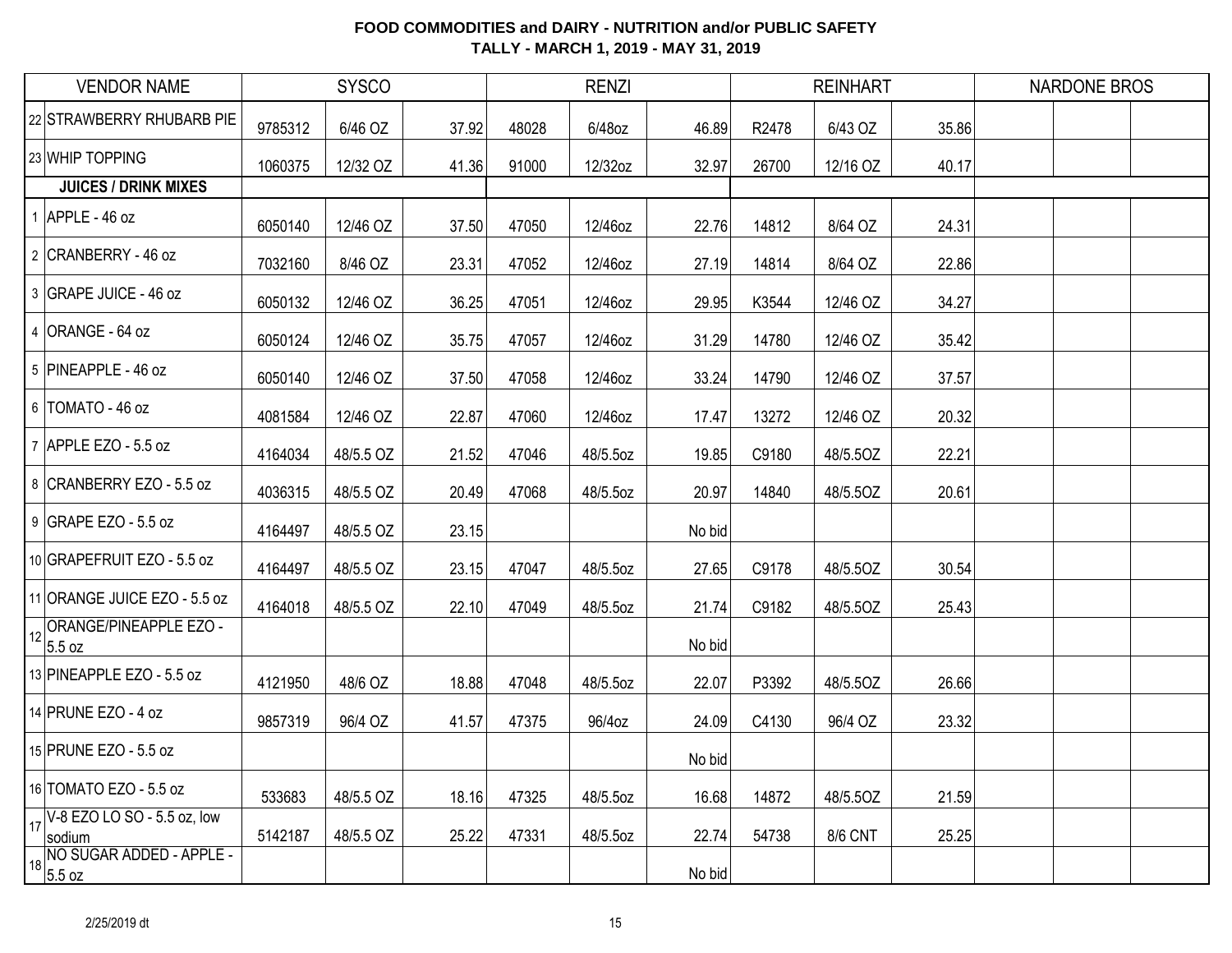|                | <b>VENDOR NAME</b>                             |         | <b>SYSCO</b> |        |       | <b>RENZI</b> |        |       | <b>REINHART</b> |        | <b>NARDONE BROS</b> |  |
|----------------|------------------------------------------------|---------|--------------|--------|-------|--------------|--------|-------|-----------------|--------|---------------------|--|
| 19             | NO SUGAR ADDED - GRAPE -                       |         |              |        |       |              |        |       |                 |        |                     |  |
|                | 5.5 oz                                         |         |              |        |       |              | No bid |       |                 |        |                     |  |
| 20             | NO SUGAR ADDED - ORANGE<br>$-5.5$ oz           |         |              |        |       |              | No bid |       |                 |        |                     |  |
|                | NO SUGAR ADDED -                               |         |              |        |       |              |        |       |                 |        |                     |  |
| 21             | PINEAPPLE - 5.5 oz                             |         |              |        |       |              | No bid |       |                 |        |                     |  |
|                | <b>GRAPE DRINK MIX - POWDER</b>                |         |              |        |       |              |        |       |                 |        |                     |  |
| 22             | $-21-24$ oz                                    |         |              |        | 27529 | 12/24oz      | 16.25  |       |                 |        |                     |  |
| 23             | <b>ORANGE DRINK MIX -</b>                      |         |              |        |       |              |        |       |                 |        |                     |  |
|                | POWDER - 21-24 oz                              | 4138608 | 12/24 OZ     | 28.91  | 27530 | 12/24oz      | 16.25  | 11470 | 12/24 OZ        | 27.94  |                     |  |
| 24             | <b>LEMONADE DRINK MIX -</b>                    |         |              |        |       |              |        |       |                 | 27.94  |                     |  |
|                | POWDER - 21-24 oz<br>PINK LEMONADE DRINK MIX - | 6851562 | 12/21.6 OZ   | 19.19  | 27527 | 12/24oz      | 16.25  | 14522 | 12/24 OZ        |        |                     |  |
| 25             | POWDER - 21-24 oz                              |         |              |        | 27532 | 12/24oz      | 16.25  | 20492 | 12/24 OZ        | 27.94  |                     |  |
|                | ICE TEA DRINK MIX -                            |         |              |        |       |              |        |       |                 |        |                     |  |
| 26             | POWDER - 21 - 24 oz                            | 9742602 | 12/23.4 OZ   | 20.15  | 27533 | 12/24oz      | 16.25  | C2178 | 24/10.6         | 43.03  |                     |  |
|                | <b>BULK PRODUCTS</b>                           |         |              |        |       |              |        |       |                 |        |                     |  |
|                | 1 AU GRATIN POTATOES - #10                     |         |              |        |       |              |        |       |                 |        |                     |  |
|                |                                                | 4703567 | 6/2.25 LB    | 58.95  | 34161 | 12/20.35oz   | 52.17  | N8382 | 6/2.54LB        | 56.62  |                     |  |
| $\overline{2}$ | <b>BAKED BEANS (Gramma</b>                     | 5112107 | 6/#10        | 26.66  | 66045 | 6/#10        | 44.10  | A6880 | 6/#10CAN        | 45.73  |                     |  |
|                | Brown) - #10                                   |         |              |        |       |              |        |       |                 |        |                     |  |
|                | 3 BEEF STEW - 10#                              | 4067039 | 6/#10        | 93.18  | 66062 | 6/#10        | 42.15  | C6898 | 4/4 LB          | 49.34  |                     |  |
|                |                                                |         |              |        |       |              |        |       |                 |        |                     |  |
|                | 4 BEETS, SLICED - #10                          | 173740  | 6/#10        | 23.27  | 62065 | 6/#10        | 20.10  | 10930 | 6/#10CAN        | 23.41  |                     |  |
|                | $5$ BEETS, DICED - #10                         |         |              |        |       |              |        |       |                 |        |                     |  |
|                |                                                | 4109328 | 6/#10        | 22.66  | 62067 | 6/#10        | 19.95  | 10922 | 6/#10CAN        | 26.37  |                     |  |
|                | 6 BLACK OLIVES - #10                           | 3590999 | 6/#10        | 57.66  | 59012 | 6/#10        | 34.15  | 32088 | 6/#10CAN        | 48.79  |                     |  |
|                | <b>BROWN GRAVY, LOW</b>                        |         |              |        |       | 8/16oz Dry   |        |       |                 |        |                     |  |
|                | SODIUM - #5                                    | 8877714 | 8/16 OZ      | 34.81  | 57727 | Mix          | 31.55  |       |                 |        |                     |  |
| 8              | <b>CANNONBALL BBQ SAUCE -</b>                  |         |              |        |       |              |        |       |                 |        |                     |  |
|                | gal                                            | 5754890 | 4/1 GAL      | 36.88  | 57212 | $4/1$ gal    | 19.89  | 24908 | 4/1 GAL         | 44.93  |                     |  |
| 9              | <b>CHEDDAR CHEESE SAUCE -</b><br>#10           | 1940725 | 6/#10        | 37.38  | 63027 | 6/#10        | 32.64  | V2108 | 6/#10CAN        | 45.09  |                     |  |
|                |                                                |         |              |        |       |              |        |       |                 |        |                     |  |
|                | 10 CHILI SAUCE - #10                           | 4093886 | 6/#10        | 40.86  | 57131 | 6/#10        | 27.94  | 11222 | 6/#10CAN        | 28.59  |                     |  |
|                | 11 COFFEE - 14 - 16 oz                         |         |              |        |       |              |        |       |                 |        |                     |  |
|                |                                                | 4036976 | 24/14 OZ     | 149.74 | 71105 | 24/14oz      | 110.00 |       |                 |        |                     |  |
| 12             | COFFEE, PILLOW PACK - 2.5                      | 4037008 | 96/2.5 OZ    | 107.91 | 71021 | 84/2oz       | 54.25  | 10948 | 128/2 OZ        | 102.96 |                     |  |
|                | 0Z                                             |         |              |        |       |              |        |       |                 |        |                     |  |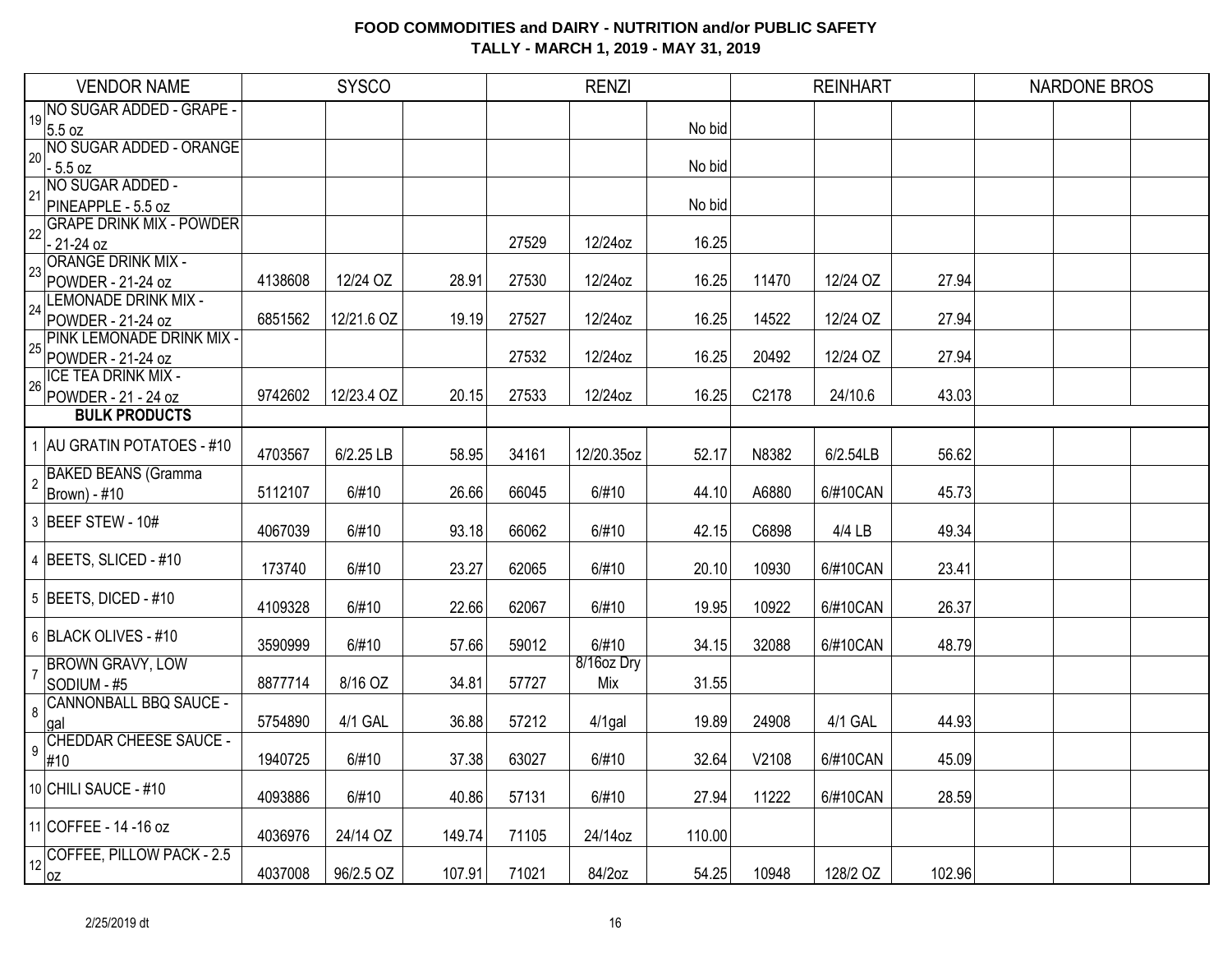|     | <b>VENDOR NAME</b>                            |         | <b>SYSCO</b> |        |       | <b>RENZI</b>    |        |       | <b>REINHART</b> |       | <b>NARDONE BROS</b> |
|-----|-----------------------------------------------|---------|--------------|--------|-------|-----------------|--------|-------|-----------------|-------|---------------------|
| 13  | COFFEE, PILLOW PACK - 14                      |         |              |        |       |                 |        |       |                 |       |                     |
|     | OZ                                            | 4036976 | 24/14 OZ     | 149.74 | 71105 | 24/14oz         | 110.00 |       |                 |       |                     |
|     | 14 COFFEE, DECAF - 14 - 16 oz                 | 6958045 | 18/14 OZ     | 79.37  | 70988 | 24/12oz         | 90.00  |       |                 |       |                     |
| 151 | COFFEE, DECAF, PILLOW<br><b>PACK - 2.5 oz</b> |         |              |        | 71021 | 84/2oz          | 54.25  | 10462 | 64/2 OZ         | 63.39 |                     |
| 16  | COFFEE, DECAF, PILLOW                         | 6958045 | 18/14 OZ     | 79.37  | 70988 | 24/12oz         | 90.00  |       |                 |       |                     |
|     | PACK - 14 oz                                  |         |              |        |       |                 |        |       |                 |       |                     |
|     | 17 COLESLAW DRESSING - Gal                    | 4002499 | 4/1 GAL      | 39.70  | 56090 | $4/1$ gal       | 38.47  | 23844 | 4/1 GAL         | 38.63 |                     |
|     | 18 CREAM STYLE CORN - #10                     | 582106  | 6/#10        | 23.69  | 62035 | 6/#10           | 24.19  | 10816 | 6/#10CAN        | 28.82 |                     |
| 19  | <b>GARBANZO BEANS (CHIC</b><br>PEAS) - #10    | 4062337 | 6/#10        | 25.23  | 62059 | 6/#10           | 19.81  | 81692 | 6/#10CAN        | 23.55 |                     |
|     | 20 GRAPE JELLY - $\#10$                       | 4184461 | 6/#10        | 59.43  |       |                 | No bid | M3894 | 6/#10CAN        | 58.69 |                     |
|     | 21 GRAPE JELLY - 132 oz                       | 4184453 | 6/4 LB       | 32.03  | 91435 | 6/132oz         | 43.00  | M3895 | 1/#10CAN        | 9.78  |                     |
|     | $22$ GREEN BEANS - #10                        | 4986998 | 6/#10        | 19.83  | 60093 | 6/#10           | 19.20  | 24696 | 6/#10CAN        | 24.44 |                     |
|     | 23 GREEN BEANS, 14 -16 oz                     |         |              |        |       |                 | No bid |       |                 |       |                     |
|     | 24 GREEN PEPPERS - #10                        |         |              |        | 60095 | 6/#10           | 28.50  |       |                 |       |                     |
| 25  | HOT SAUCE, MONARCH or<br>equal - gal          | 5146154 | 4/1 GAL      | 23.52  | 61004 | $4/1$ gal       | 20.17  | 10474 | 4/1 GAL         | 31.97 |                     |
|     | 26 JALAPENOS - #10                            | 5882758 | 6/#10        | 36.15  | 63065 | 6/#10<br>Sliced | 21.65  | 15118 | 4/1 GAL         | 33.28 |                     |
|     | 27 KETCHUP - #10                              | 5686266 | 6/#10        | 24.85  | 57081 | 6/#10           | 22.26  | 12050 | 6/#10CAN        | 28.52 |                     |
|     | 28 KETCHUP, 12 - 14 oz bottle                 | 4560934 | 36/14 OZ     | 36.11  | 28179 | 20/16oz         | 27.00  | 12040 | 24/14 OZ        | 25.32 |                     |
|     | 29 KIDNEY BEANS - #10                         | 4014973 | 6/#10        | 25.47  | 62000 | 6/#10           | 21.93  | C1646 | 6/#10CAN        | 25.05 |                     |
|     | 30 KIDNEY BEANS, 14 - 16 oz                   |         |              |        |       |                 | No bid |       |                 |       |                     |
|     | 31 MASHED POTATOES - #10                      | 7955868 | 6/5.44#      | 45.12  | 34141 | 6/#10           | 37.00  | M6588 | 6/6 LB          | 52.99 |                     |
| 32  | MAYONNAISE, REGULAR -<br>Gal                  | 4002432 | 4/1 GAL      | 23.99  | 56205 | $4/1$ gal       | 22.15  | 23970 | 4/1 GAL         | 25.94 |                     |
| 33  | MAYONNAISE, LOW FAT -<br>Gal                  | 6912735 | 4/1 GAL      | 37.79  | 56024 | 4/1gal          | 29.15  | B6232 | 4/1 GAL         | 49.69 |                     |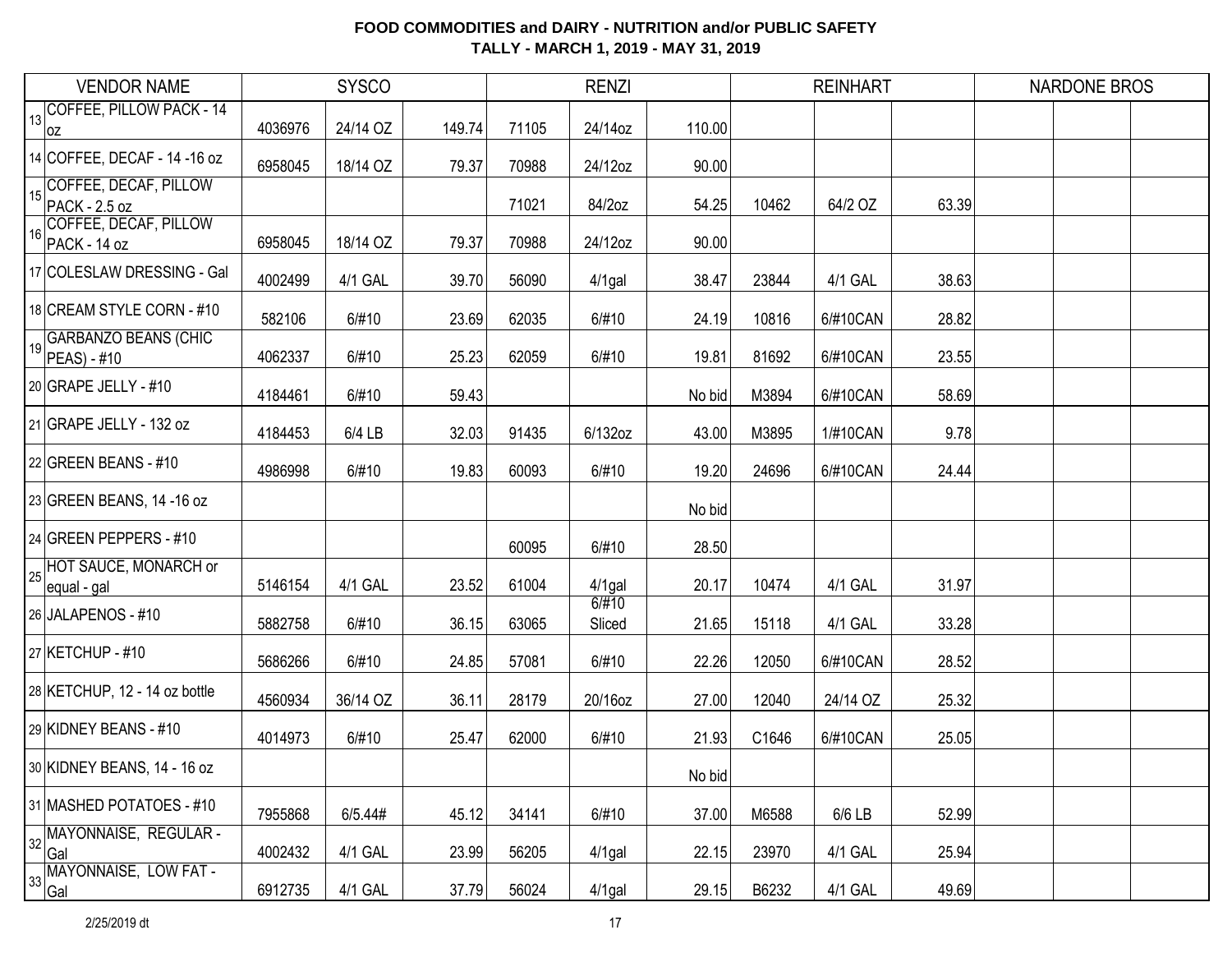| <b>VENDOR NAME</b>                                              |         | <b>SYSCO</b>   |       |       | <b>RENZI</b>          |       |       | <b>REINHART</b> |       | <b>NARDONE BROS</b> |
|-----------------------------------------------------------------|---------|----------------|-------|-------|-----------------------|-------|-------|-----------------|-------|---------------------|
| 34 MUSHROOMS - #10                                              | 5072137 | 6/#10          | 49.39 | 68024 | 6/#10                 | 39.50 | 11082 | 6/#10CAN        | 47.16 |                     |
| 35 MUSTARD - 12 oz bottle                                       | 4736070 | 12/12 OZ       | 18.49 | 57903 | 16/14oz               | 25.10 | H9822 | 16/13 OZ        | 20.65 |                     |
| 36 MUSTARD - Gal                                                | 4006797 | 4/1 GAL        | 19.95 | 30058 | $4/1$ gal             | 12.21 | L4824 | 4/1 GAL         | 11.91 |                     |
| 37 NORTHERN BEAN - 10#                                          | 4062360 | 6/#10          | 23.70 | 95412 | 6/#10                 | 22.75 | 16982 | 6/#10CAN        | 30.50 |                     |
| 38 PEANUT BUTTER - 5#                                           | 4009189 | 6/5 LB         | 62.40 | 92542 | 6/5#                  | 40.50 | 31766 | $6/5$ LB        | 55.98 |                     |
| PEPPERS, RED & GREEN -<br>39<br>10#                             | 4189247 | 6/#10          | 41.23 | 60095 | 6/#10                 | 29.35 | C1682 | 6/#10CAN        | 40.55 |                     |
| 40 PICKLES, DILL - gal                                          | 7469893 | 4/1 GAL        | 26.15 | 61040 | $2/1$ gal             | 25.14 | J2546 | 4/1 GAL         | 40.27 |                     |
| 41 PICKLES, DILL - 5 gal                                        | 7158815 | <b>1/5 GAL</b> | 24.77 | 60125 | $1/5$ gal             | 25.99 | D7260 | 5/GAL           | 30.51 |                     |
| 42 PINTO BEANS - #10                                            | 3362274 | 6/#10          | 23.38 | 62075 | 6/#10                 | 20.15 | E4836 | 6/#10CAN        | 21.77 |                     |
| 43 PIZZA SAUCE Grade A - #10                                    | 5102660 | 6/#10          | 31.07 | 57051 | 6/#10                 | 24.19 | 12084 | 6/#10CAN        | 25.12 |                     |
| 44 POTATOES, DICED - 10#                                        | 4108866 | 6/#10          | 28.65 | 62084 | 6/#10                 | 23.75 | 10854 | 6/#10CAN        | 24.94 |                     |
| 45 POTATOES, DICED, FRESH<br>VAC PACKED - 10#                   | 3009406 | 2/10 LB        | 17.59 | 26026 | 2/10#                 | 15.98 | 24086 | 2/10 LB         | 18.11 |                     |
| <b>POTATO PEARL Vitamin C</b><br>46<br>Enriched - 5#            | 4675138 | 6/3.55 LB      | 55.53 | 34141 | 6/#10                 | 37.25 | M6588 | 6/6 LB          | 52.99 |                     |
| POTATO - SCALLOPED -<br>47<br>20.35 oz                          | 7489378 | 6/2.25 LB      | 58.97 | 34165 | 12/20.35oz            | 54.10 | N8360 | 6/2.54LB        | 56.62 |                     |
| 48 PUMPKIN - #10                                                | 4111498 | 6/#10          | 46.00 | 62083 | 6/#10                 | 38.15 | 19134 | 6/#10CAN        | 45.91 |                     |
| 49 RAISINS - 30#                                                | 4010807 | 1/30 LB        | 60.58 | 92345 | 1/30#                 | 57.04 | 14588 | 30/LB           | 64.82 |                     |
| 50 RAVIOLI - #10                                                | 4364568 | 6/#10          | 33.95 | 66065 | 6/#10                 | 29.09 | 28196 | 6/#10CAN        | 40.46 |                     |
| 51 RED PEPPERS - #10                                            |         |                |       | 58997 | 6/#10                 | 29.65 | 65698 | 6/#10CAN        | 48.35 |                     |
| $\left  \frac{1}{52} \right $ REFRIED BEANS - #10 or 115<br>loz | 4673984 | 6/10 LB        | 41.22 | 62013 | 6/112oz               | 37.99 | 19354 | 6/#10CAN        | 46.37 |                     |
| <b>REFRIED BEANS,</b><br>53<br>VEGETARIAN - #10                 | 5882311 | 6/#10          | 29.47 | 92603 | 6/115oz<br>Vegetarian | 31.31 | 19354 | 6/#10CAN        | 46.37 |                     |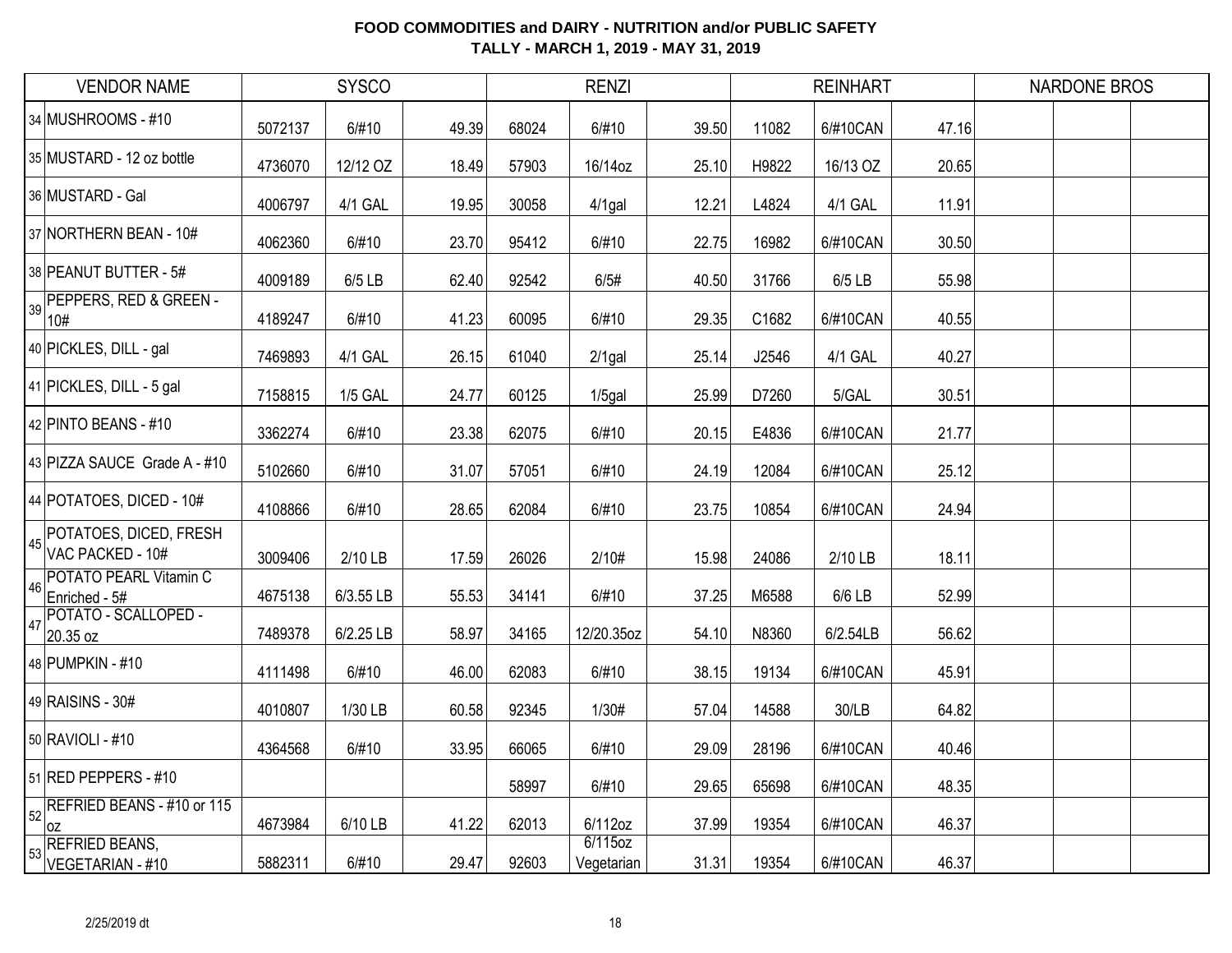| <b>VENDOR NAME</b>                                                                                           |         | <b>SYSCO</b> |       |                | <b>RENZI</b> |        |       | <b>REINHART</b> |       | <b>NARDONE BROS</b> |  |
|--------------------------------------------------------------------------------------------------------------|---------|--------------|-------|----------------|--------------|--------|-------|-----------------|-------|---------------------|--|
| 54 SALSA - #10                                                                                               | 9953068 | 6/#10        | 32.47 | 57061          | 6/#10        | 29.25  | 12070 | 6/#10CAN        | 32.24 |                     |  |
| 55 SAUERKRAUT - #10                                                                                          | 4189171 | 6/#10        | 34.73 | 62082          | 6/#10        | 23.99  | 10870 | 6/#10CAN        | 26.37 |                     |  |
| 56 SPAGHETTI SAUCE - #10                                                                                     | 4189361 | 6/#10        | 25.03 | 57336          | 6/#10        | 22.29  | 12146 | 6/#10CAN        | 45.76 |                     |  |
| <b>SPAGHETTI SAUCE, LOW</b><br>57<br>SODIUM - #10                                                            | 7025053 | 6/#10        | 37.96 | 57021          | 6/#10        | 22.15  | 17454 | 6/#10CAN        | 25.94 |                     |  |
| $\begin{array}{r} \hline 58 \overline{\smash{\big)} 58} \\ 410 \\ 410 \end{array}$ (STEWED TOMATO, Grade A - | 4485272 | 6/#10        | 31.66 | 56970          | 6/#10        | 24.30  | 10664 | 6/#10CAN        | 24.70 |                     |  |
| 59 STEWED TOMATO, LOW<br>SODIUM Grade A - #10                                                                |         |              |       |                |              | No bid |       |                 |       |                     |  |
| <b>STRAWBERRY PRESERVES -</b><br>60<br>4#                                                                    | 4184628 | 6/4 LB       | 43.68 | 91424          | 6/4#         | 40.66  | 81234 | 6/4 LB          | 56.64 |                     |  |
| 61 STRAWBERRY TOPPING - 5#                                                                                   | 4925129 | 6/#5         | 47.12 | 75105          | 6/#5         | 43.91  | 31468 | 6/58 OZ         | 43.49 |                     |  |
| SWEET POTATOES, syrup<br>62<br>Grade A - #10                                                                 | 4114625 | 6/#10        | 33.57 | 92369          | 6/#10        | 31.05  | 19086 | 6/#10CAN        | 45.03 |                     |  |
| 63 TEA BAGS, Regular                                                                                         | 4202214 | 10/100 CT    | 29.35 | 71451          | 10/100ct     | 26.35  | B2656 | 10/100          | 27.85 |                     |  |
| 64 TOMATOES, CRUSHED - #10                                                                                   | 4185930 | 6/#10        | 25.82 | 57016          | 6/#10        | 21.77  | 11214 | 6/#10CAN        | 25.98 |                     |  |
| TOMATO PASTE, Grade A -<br>65<br>#10                                                                         | 4030664 | 6/#10        | 39.36 | 59085          | 6/#10        | 26.60  | J3034 | 6/#10CAN        | 24.39 |                     |  |
| <b>TOMATO PASTE, LOW</b><br>66<br>SODIUM Grade A - #10                                                       |         |              |       |                |              | No bid |       |                 |       |                     |  |
| TOMATO SAUCE, Grade A -<br>67<br>#10                                                                         | 4978884 | 6/#10        | 25.67 | 57055          | 6/#10        | 22.21  | 10640 | 6/#10CAN        | 23.61 |                     |  |
| <b>TOMATO SAUCE, LOW</b><br>68<br>SODIUM Grade A - #10                                                       |         |              |       | 57021          | 6/#10        | 21.80  |       |                 |       |                     |  |
| 69 WAX BEANS - 14 - 16 oz                                                                                    |         |              |       |                |              | No bid |       |                 |       |                     |  |
| 70 WAX BEANS - #10                                                                                           |         |              |       | 62022          | 6/#10        | 24.45  | 10798 | 6/#10CAN        | 26.63 |                     |  |
| 71 VEGETARIAN BEAN - #10                                                                                     | 4110177 | 6/#10        | 24.98 | 60097          | 6/#10        | 23.01  | 66446 | 6/#10CAN        | 24.41 |                     |  |
| 72 3-BEAN SALAD - #10                                                                                        | 4000782 | 6/#10        | 35.79 | 109744<br>Bean | 6/#10        | No bid | 56124 | 6/#10CAN        | 33.03 |                     |  |
| 73 4-BEAN SALAD - #10                                                                                        | 4097598 | 6/#10        | 36.81 | 10974          | 6/#10        | 31.90  | 56110 | 6/#10CAN        | 34.32 |                     |  |
| <b>INDIVIDUAL SERVING ITEMS</b>                                                                              |         |              |       |                |              |        |       |                 |       |                     |  |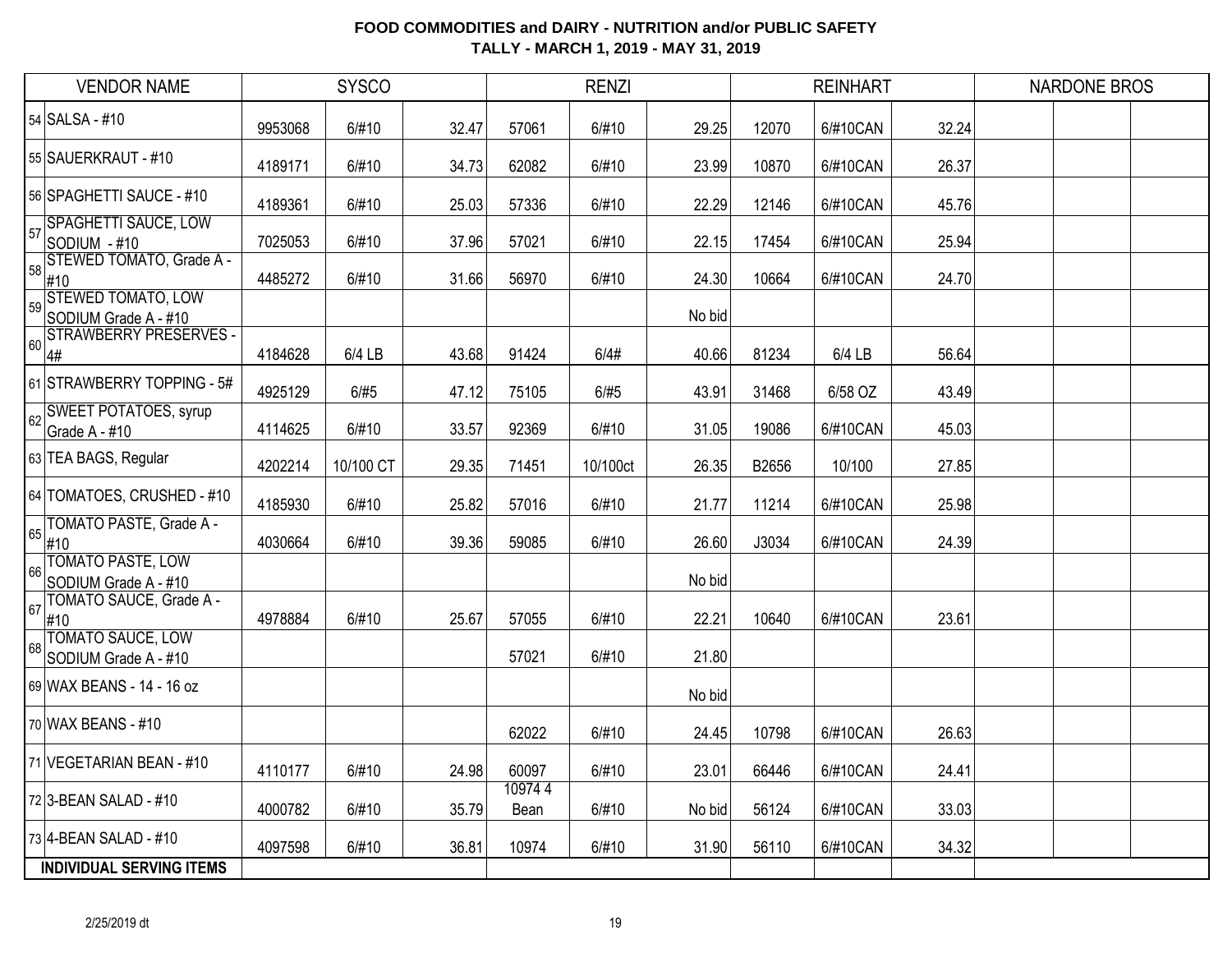| <b>VENDOR NAME</b>                                            |         | <b>SYSCO</b>   |        |                              | <b>RENZI</b> |        |              | <b>REINHART</b> |        | <b>NARDONE BROS</b> |  |
|---------------------------------------------------------------|---------|----------------|--------|------------------------------|--------------|--------|--------------|-----------------|--------|---------------------|--|
| 1 CHIPS - Corn                                                | 6743437 | 64/2 OZ        | 30.62  | 77540                        | 104/1oz      | 31.05  | J1804        | 64/2 OZ         | 31.39  |                     |  |
| HOT CHOCOLATE, SUGAR<br><b>FREE PACKET</b>                    | 4250775 | 6/24 CT        | 38.51  | 48229                        | 6/40ct       | 36.75  | 13922        | 6/24 CNT        | 38.81  |                     |  |
| 3 ORANGE JUICE - 4 oz                                         | 9856899 | 96/4 OZ        | 30.80  | 47000                        | 72/4oz       | 12.91  | B4226        | 96/4 OZ         | 18.56  |                     |  |
| 4   POTATO CHIP - regular - 1 oz                              | 5511175 | 104/1 OZ       | 34.71  | 77539                        | 120/.5oz     | 18.35  | 19264        | 120/.5OZ        | 18.76  |                     |  |
| 5 POTATO CHIP - BBQ - 1 oz                                    | 5511134 | 104/1 OZ       | 34.71  | 77541                        | 104/1oz      | 31.00  | J1808        | 64/1.5OZ        | 30.01  |                     |  |
| POTATO CHIP - Sour Cream &<br>$6\overline{6}$<br>Onion - 1 oz | 5511183 | 104/1 OZ       | 34.71  | 77543                        | 104/1oz      | 31.00  | 74060        | 104/1 OZ        | 34.01  |                     |  |
| 7 PRETZELS - 1 oz                                             | 8083164 | 88/1 OZ        | 29.37  | 77532                        | 88/1oz       | 26.29  | 38600        | 104/.70Z        | 35.59  |                     |  |
| 8 TORTILLA CHIPS - 2 oz                                       |         |                |        | 78574<br>Scoops              | 72/.875oz    | 22.60  |              |                 |        |                     |  |
| 9 PC APPLESAUCE                                               | 2603005 | 72/4 OZ        | 23.36  | 64153                        | 96/4.5oz     | 21.30  | 10388        | 72/3.90Z        | 26.23  |                     |  |
| 10 PC BBQ SAUCE                                               | 3713567 | 100/1 OZ       | 9.78   | 66218                        | 100/1oz      | 8.99   | 19012        | 100/1 OZ        | 13.48  |                     |  |
| 11 PC BUTTER cups                                             | 4136404 | $1/8$ LB       | 29.83  | 25313                        | 720/5gm      | 30.00  | G1358        | 8/LB            | 27.77  |                     |  |
| 12 PC COFFEE                                                  | 4659876 | 192/1.25<br>OZ | 102.18 |                              |              | No bid | 10948        | 128/2 OZ        | 102.96 |                     |  |
| 13 PC COFFEE, DECAF                                           | 5259346 | 5/100 CT       | 54.85  |                              |              | No bid | 10462        | 64/2 OZ         | 63.39  |                     |  |
| 14 PC CREAM CHEESE                                            | 4507432 | 100/1 OZ       | 18.88  | 25001                        | 100/1oz      | 17.20  | <b>BW730</b> | 100/1 OZ        | 19.81  |                     |  |
| 15 PC DIET CRANBERRY SAUCE                                    | 9278136 | 200/.5 OZ      |        | 64053<br>26.45 Special Order | 200/.5oz     | 24.30  |              |                 |        |                     |  |
| 16 PC HALF & HALF                                             | 9095035 | 390/3/8OZ      | 14.66  | 67174                        | 400 - 3/8oz  | 13.12  | J9342        | 400/CNT         | 13.39  |                     |  |
| 17 PC JELLY - diet                                            | 6937445 | 200/3/8 OZ     | 14.43  | 66222                        | 200/12gm     | 15.00  |              |                 |        |                     |  |
| 18 PC JELLY - regular                                         | 5258835 | 400/10 GM      | 21.37  | 66572                        | 200/10gm     | 10.90  | 18394        | 200/.5OZ        | 13.26  |                     |  |
| 19 PC KETCHUP                                                 | 4029500 | 1000/9 GM      | 33.07  | 66238                        | 1000/9gm     | 15.80  | 15354        | 1000/9GM        | 20.36  |                     |  |
| 20 PC MAPLE SYRUP, Sugar Free                                 | 5932280 | 100/1.1 OZ     | 15.20  | 66235                        | 100/1oz      | 9.05   | 10772        | 100/CNT         | 14.46  |                     |  |
| 21 PC MARGARINE cups                                          | 4546949 | 900/5 GM       | 21.10  | 82112                        | 900/5gm      | 20.85  | 11718        | 900/5 GM        | 24.44  |                     |  |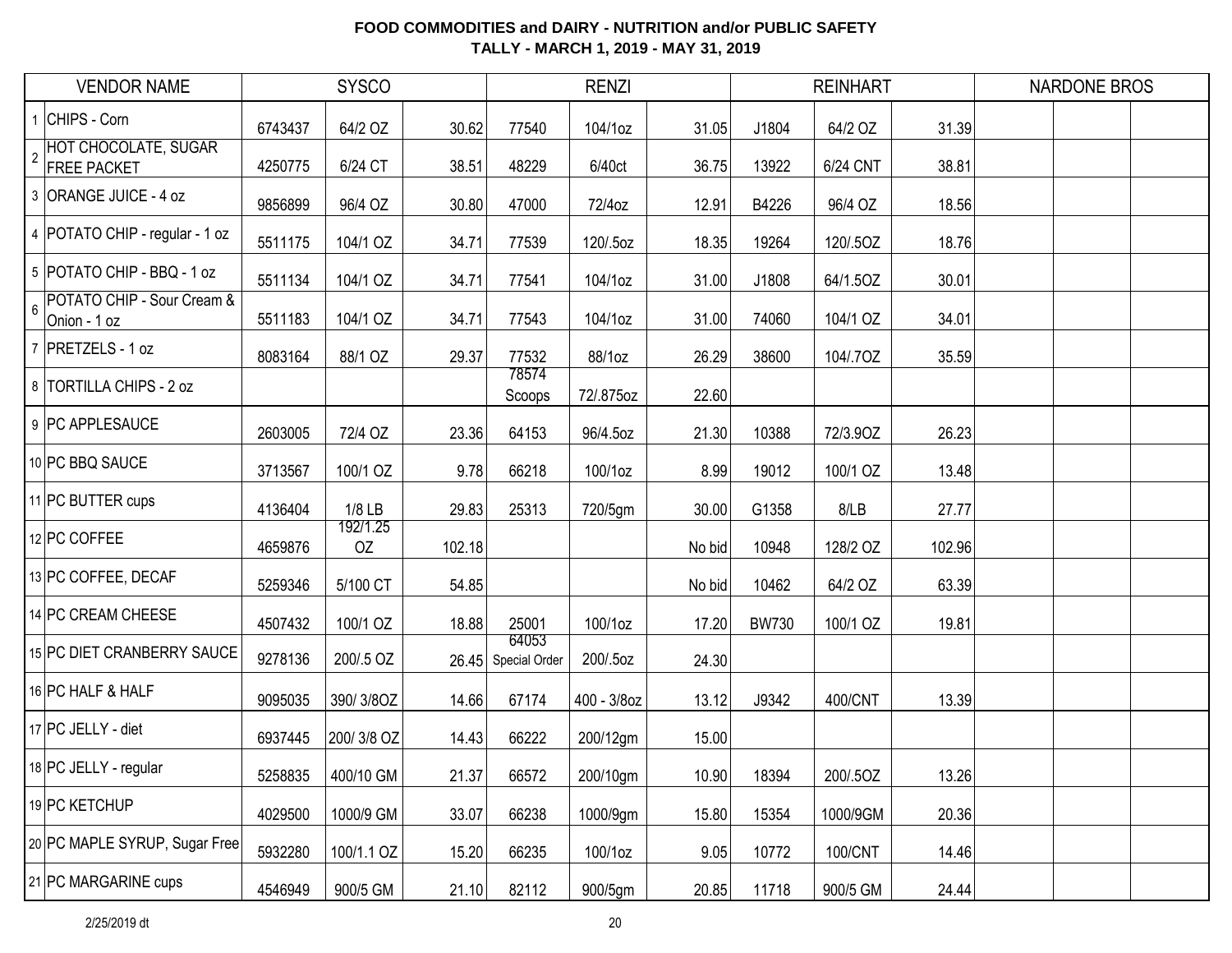| <b>VENDOR NAME</b>                                                        |         | <b>SYSCO</b>          |       |       | <b>RENZI</b> |        |       | <b>REINHART</b> |       | NARDONE BROS |  |
|---------------------------------------------------------------------------|---------|-----------------------|-------|-------|--------------|--------|-------|-----------------|-------|--------------|--|
| 22 PC MAYONAISE                                                           | 4219218 | 500/12 GM             | 39.78 | 66585 | 500/9gm      | 16.35  | 15270 | 200/12GM        | 15.21 |              |  |
| 23 PC MUSTARD                                                             | 1608850 | 1000/5.5<br><b>GM</b> | 21.81 | 66223 | 500/4.5gm    | 7.21   | 14798 | 500/4.5G        | 9.98  |              |  |
| 24 PC PANCAKE SYRUP                                                       | 3911504 | 200/1.5 OZ            | 27.49 | 66229 | 100/1.5oz    | 7.25   | 10670 | 100/CNT         | 12.19 |              |  |
| PC PANCAKE SYRUP, Sugar<br>25<br>Free                                     | 5932280 | 100/1.1 OZ            | 15.20 | 66235 | 100/1oz      | 8.95   | 10772 | 100/CNT         | 14.46 |              |  |
| 26 PC PEANUT BUTTER                                                       | 4046355 | 200/.75 OZ            | 41.34 | 66527 | 200/.5oz     | 20.97  | 14806 | 200/CNT         | 31.29 |              |  |
| 27 PC RELISH                                                              | 4667093 | 500/9 GM              | 23.50 | 66219 | 200/9gm      | 6.85   | 11698 | 200/9 GM        | 14.00 |              |  |
| 28 PC SALAD DRESSING (Italian                                             | 5954250 | 60/1.5 OZ             | 7.82  | 66225 | 200/12gm     | 14.50  | B7040 | 60/1.5OZ        | 12.49 |              |  |
| 29 PC SALT SUBSTITUTE                                                     | 1116052 | 300/0.03<br>OZ        | 22.96 | 67012 | 2000/1gm     | No bid |       |                 |       |              |  |
| 30 PC SPLENDA                                                             | 5817251 | 2000/1 OZ             | 27.37 | 67002 | 2000ct       | 24.14  | 43502 | 2000/CNT        | 30.59 |              |  |
| 31 PC SUGAR                                                               | 4000899 | 2000/710<br>OZ        | 13.26 | 67001 | 2000ct       | 10.95  | CA366 | 2000/CNT        | 13.75 |              |  |
| 32 PC SOUR CREAM cups                                                     | 1824465 | 100/1 OZ              | 17.07 | 25446 | 100/1oz      | 16.05  | 27792 | 100/1 OZ        | 14.48 |              |  |
| 33 PC SWEET & SOUR                                                        | 3132065 | 200/1 OZ              | 34.42 | 66236 | 100/1oz      | 10.12  | 12984 | 100/1 OZ        | 16.02 |              |  |
| <b>FRUITS &amp; VEGETABLES, FRESH</b>                                     |         |                       |       |       |              |        |       |                 |       |              |  |
| 1 APPLES, fresh                                                           | 1408061 | 1/125 CT              | 35.50 | 88025 | 40# - 120ct  | 18.00  | H6044 | <b>138/CNT</b>  | 24.32 |              |  |
| APPLES: sliced, juice or water<br>$\overline{2}$<br>packed, Grade A - #10 | 1467968 | 6/#10                 | 46.45 | 10251 | 6/#10        | 33.66  | L6200 | 6/#10CAN        | 36.59 |              |  |
| APPLESAUCE Unsweetened,<br>-3<br>Grade A - #10                            | 7302151 | 6/#10                 | 24.48 | 65045 | 6/#10        | 22.64  | J2962 | 6/#10CAN        | 22.69 |              |  |
| 4 APRICOTS - Grade A - #10                                                | 29078   | 6/#10                 | 30.74 | 11266 | 6/#10        | 31.09  | N/A   |                 |       |              |  |
| 5   BANANAS, fresh - 150 ct                                               | 1007384 | 1/150 CT              | 22.69 | 88036 | 150ct        | 21.75  | R1324 | 40/LB           | 26.32 |              |  |
| <b>FROZEN BERRY MEDLEY -</b><br>$6\,$<br>20#                              | 6647606 | 1/20 LB               | 67.12 | 45264 | 2/5#         | 25.20  | G2056 | 10/LB           | 27.30 |              |  |
| 7 CABBAGE, fresh                                                          | 1269240 | 1/50 LB               | 28.00 | 88088 | 1/50#        | 17.50  | 75006 | 50/LB           | 20.54 |              |  |
| 8 CANTELOPE, fresh                                                        | 1164375 | 1/6 CT                | 18.80 | 88039 | 12-15ct      | 24.45  | 75104 | 35/LB           | 22.54 |              |  |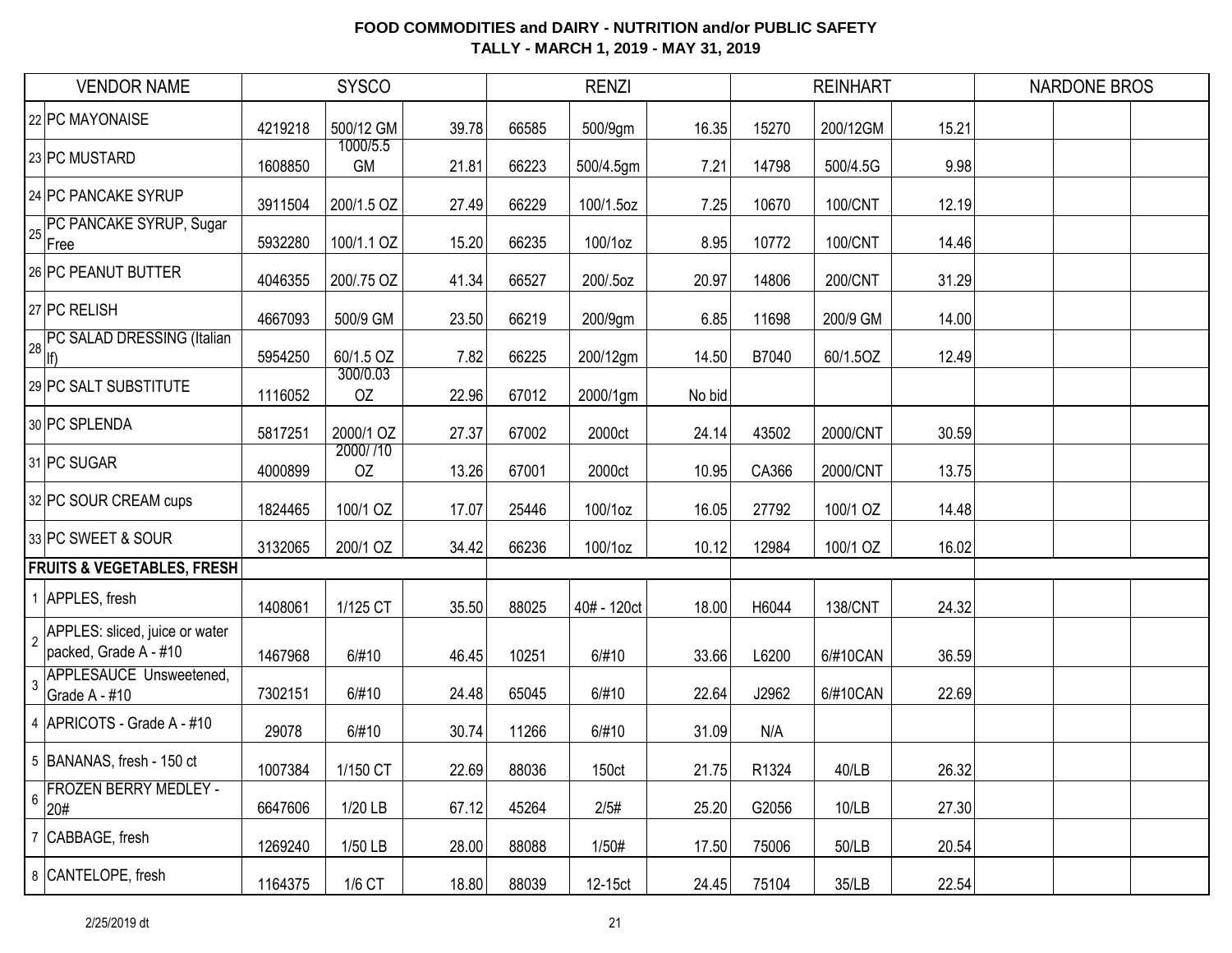|    | <b>VENDOR NAME</b>                                                              |         | <b>SYSCO</b> |       |                   | <b>RENZI</b> |           |              | <b>REINHART</b> |       | <b>NARDONE BROS</b> |  |
|----|---------------------------------------------------------------------------------|---------|--------------|-------|-------------------|--------------|-----------|--------------|-----------------|-------|---------------------|--|
| 9  | CELERY. Bunch                                                                   | 9355264 | 1/6 CT       | 20.81 | 88308             | 1ct          | 2.51 each | 11990        | 3/CNT           | 8.82  |                     |  |
|    | 10 COLE SLAW MIX - 4/5# bags                                                    | 1568369 | $2/7$ LB     | 22.24 | 88139             | 4/5#         | 21.15     | G1212        | 4/5 LB          | 19.84 |                     |  |
| 11 | <b>CRANBERRY SAUCE Whole,</b><br>Grade A - #10                                  | 5729983 | 6/#10        | 51.15 | 64049             | 6/101oz      | 41.00     | 73746        | 6/101 OZ        | 43.36 |                     |  |
| 12 | <b>CRANBERRY SAUCE, Jellied,</b><br>Grade A - #10                               | 4608907 | 6/101 OZ     | 39.98 | 47037             | 6/101oz      | 40.99     | 12798        | 6/#10CAN        | 43.55 |                     |  |
| 13 | CUCUMBERS, fresh - 24-30<br>case                                                | 2036507 | 1/10 LB      | 9.97  | 88110             | 15#          | 10.05     | 67732        | 45/LB           | 31.73 |                     |  |
|    | <b>CRUSHED PINEAPPLE: fancy,</b><br>14 juice Hawaiian Coarse, Grade A<br>$-#10$ | 8921201 | 6/#10        | 23.89 | 64045             | 6/#10        | 21.09     | 11062        | 6/#10CAN        | 28.02 |                     |  |
|    | <b>FROZEN STRAWBERRIES,</b><br>15 UNSWEETENED - Grade A -<br>6/5#               | 7797368 | 1/20 LB      | 32.78 | 45177             | 10#          | 14.29     | <b>BA722</b> | 30/LB           | 50.82 |                     |  |
| 16 | <b>FROZEN STRAWBERRIES,</b><br>SWEETENED - Grade A - 6/5#                       | 2220806 | 6/6.5 LB     | 75.90 | 45175             | 6/6.5#       | 54.20     | J3988        | 6/6.5 LB        | 55.25 |                     |  |
| 17 | FRUIT COCKTAIL, Grade A -<br>#10                                                | 8576284 | 6/#10        | 29.60 | 61041             | 6/#10        | 27.48     | 10696        | 6/#10CAN        | 43.47 |                     |  |
|    | 18 FRUIT CUPS, 4 oz - Grade A                                                   | 4714663 | 36/4 OZ      | 19.55 | 46233             | 36/4oz       | 16.79     | 89826        | 36/4 OZ         | 19.57 |                     |  |
|    | FRUIT MEDLEY, Festival/Classic,<br>19 melon pieces, grapes - Grade A -<br>#10   | 3856507 | $2/8$ LB     | 31.15 | 31207             | 1/8#         | 21.15     |              |                 |       |                     |  |
|    | 20 GREEN PEPPERS, fresh                                                         | 6902340 | $1/5$ LB     | 12.19 | 88168             | 20#          | 34.27     | 75946        | 1 1/9 BU        | 34.97 |                     |  |
|    | 21 HONEYDEW MELON, fresh                                                        | 1000538 | 1/6 CT       | 26.88 | 88048             | $5-6ct$      | 30.31     | 75736        | 6/CNT           | 44.16 |                     |  |
|    | 22 LETTUCE, Iceberg, fresh, head                                                | 1906759 | 1/6 CT       | 15.43 | 88124             | 24ct         | 34.55     | 75018        | 24/CNT          | 21.89 |                     |  |
|    | 23 LETTUCE, Iceberg, fresh, bag                                                 | 1675610 | 4/6 CT       | 25.43 | 88131             | 4/5#         | 23.95     | 75018        | 24/CNT          | 21.89 |                     |  |
| 24 | MANDARIN ORANGE,<br>sections, light, Grade A - #10                              | 3548393 | 6/#10        | 47.68 | 66031             | 6/#10        | 27.20     | 10852        | 6/#10CAN        | 44.11 |                     |  |
|    | 25 ONIONS, fresh                                                                | 5430202 | 1/10 LB      | 7.34  | 88153             | 50#          | 21.75     | G1146        | 50/LB           | 21.12 |                     |  |
|    | 26 ORANGES, fresh                                                               | 7651926 | 1/113 CT     | 26.29 | 88348             | 113ct        | 32.00     | 78816        | <b>138/CNT</b>  | 27.41 |                     |  |
| 27 | PEACHES yellow, light cling<br>halves, Grade A - #10                            | 4331914 | 6/#10        |       | 33.03 64008 Diced | 6/#10        | 27.90     |              |                 |       |                     |  |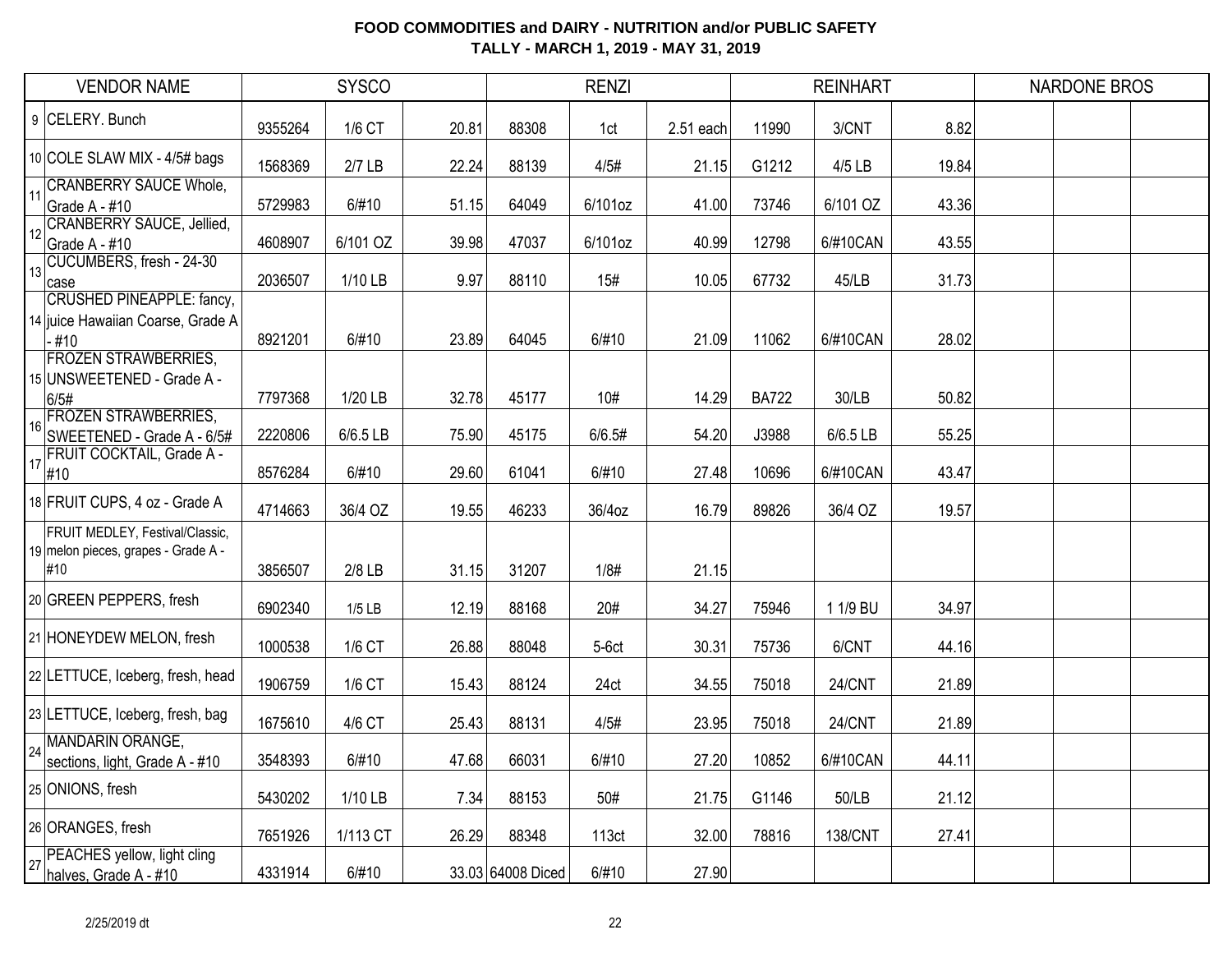|                | <b>VENDOR NAME</b>                        |         | <b>SYSCO</b> |       |                   | <b>RENZI</b> |        |       | <b>REINHART</b> |       | <b>NARDONE BROS</b> |  |
|----------------|-------------------------------------------|---------|--------------|-------|-------------------|--------------|--------|-------|-----------------|-------|---------------------|--|
| 28             | PEACHES sliced, light Grade A -           |         |              |       |                   |              |        |       |                 |       |                     |  |
|                | #10<br>PEARS halves, light Grade A -      | 4218996 | 6/#10        | 27.43 | 63043             | 6/#10        | 29.01  | 14362 | 6/#10CAN        | 40.44 |                     |  |
| 29             | #10                                       | 3552643 | 6/#10        | 49.22 | 64019             | 6/#10        | 37.10  |       |                 |       |                     |  |
| 30             | PEARS pieces, light Grade A -             |         |              |       |                   |              |        |       |                 |       |                     |  |
|                | #10<br>PEPPERS, RED & GREEN -             | 4475438 | 6/#10        | 31.26 | 64012             | 6/#10        | 26.50  | 10718 | 6/#10CAN        | 39.30 |                     |  |
| 31             | frozen - 20#                              | 4843906 | $1/25$ LB    | 21.26 | 45109             | 25#          | 23.60  |       |                 |       |                     |  |
| 32             | PINEAPPLE TIDBITS: light,                 |         |              |       | 64043 In          |              |        |       |                 |       |                     |  |
|                | Grade A - #10<br>PINEAPPLE, sliced, juice | 680674  | 6/#10        | 22.74 | Juice             | 6/#10        | 22.15  | 10858 | 6/#10CAN        | 28.67 |                     |  |
| 33             | packed, Grade A - #10                     | 4106480 | 6/#10        | 39.82 | 63037             | 6/#10        | 29.70  | 10846 | 6/#10CAN        | 29.96 |                     |  |
|                | 34 PLUMS, fresh                           |         |              |       | 88071             | 25#          | 40.40  | 78036 | <b>70/CNT</b>   | 37.14 |                     |  |
|                | 35 POTATOES, fresh                        |         |              |       |                   |              |        |       |                 |       |                     |  |
|                |                                           | 1008507 | 1/50 LB      | 24.17 | 88609             | 50#          | 15.24  | J5882 | 50/LB           | 17.14 |                     |  |
|                | 36 SEEDLESS RAISINS - Grade A             | 4010807 | 1/30 LB      | 60.58 | 92345             | 30#          | 57.04  | 14588 | 30/LB           | 64.82 |                     |  |
|                | 37 SNOW PEAS                              | 1008382 | 1/10 LB      |       | 21.54 88585 Fresh | $6/6$ oz     | No bid |       |                 |       |                     |  |
| 38             | <b>SWEET POTATO, MASHED -</b>             | 2497089 | 12/2 LB      | 48.51 |                   |              | No bid |       |                 |       |                     |  |
|                | frozen                                    |         |              |       |                   |              |        |       |                 |       |                     |  |
|                | 39 TOMATOES, fresh                        | 1763440 | 1/25 LB      | 28.98 | 88208             | 25#          | 28.15  | 25942 | 25/LB           | 36.64 |                     |  |
|                | TROPICAL FRUIT, papaya,                   | 7763675 | 6/#10        | 45.19 | 64030             | 6/#10        | 32.35  | 11196 | 6/#10CAN        | 32.57 |                     |  |
|                | banana - Grade A - #10                    |         |              |       | 45327             |              |        |       |                 |       |                     |  |
|                | 41 TURNIPS                                | 8775862 | $4/5$ LB     | 38.86 | Frozen            | 20#          | 17.18  |       |                 |       |                     |  |
|                | 42 WATERMELON, fresh                      | 3855293 | 1/1 CT       | 6.86  | 88076             | 1ct          | 11.35  | 74844 | 1/CNT           | 11.73 |                     |  |
|                | <b>VEGETABLES - FROZEN</b>                |         |              |       |                   |              |        |       |                 |       |                     |  |
|                | 1 ASPARAGUS, Grade A                      | 5124852 | 6/2.5 LB     | 29.54 | 45086             | 6/2.5#       | 26.70  | G2472 | 6/2.5 LB        | 40.13 |                     |  |
| $\overline{2}$ | <b>BREAKFAST CUBE</b>                     |         |              |       |                   |              |        |       |                 |       |                     |  |
|                | POTATOES, Grade A                         | 3644036 | $6/5$ LB     | 42.51 | 34395             | 6/5#         | 40.09  | G2448 | 6/5 LB          | 43.72 |                     |  |
|                | 3 BROCCOLI, CUT, Grade A                  | 3831153 | 1/30 LB      | 28.02 | 45131             | 20#          | 14.54  | G2482 | 20/LB           | 25.35 |                     |  |
|                | 4 BROCCOLI SPEARS, Grade A                | 6743058 | 12/2 LB      | 26.87 | 45229             | 12/2#        | 23.33  | G2478 | 12/2 LB         | 39.48 |                     |  |
|                | 5 BRUSSEL SPROUTS, Grade A                | 7288091 | 12/2 LB      | 26.41 | 45255             | 12/2#        | 22.56  | 61090 | 12/2 LB         | 33.77 |                     |  |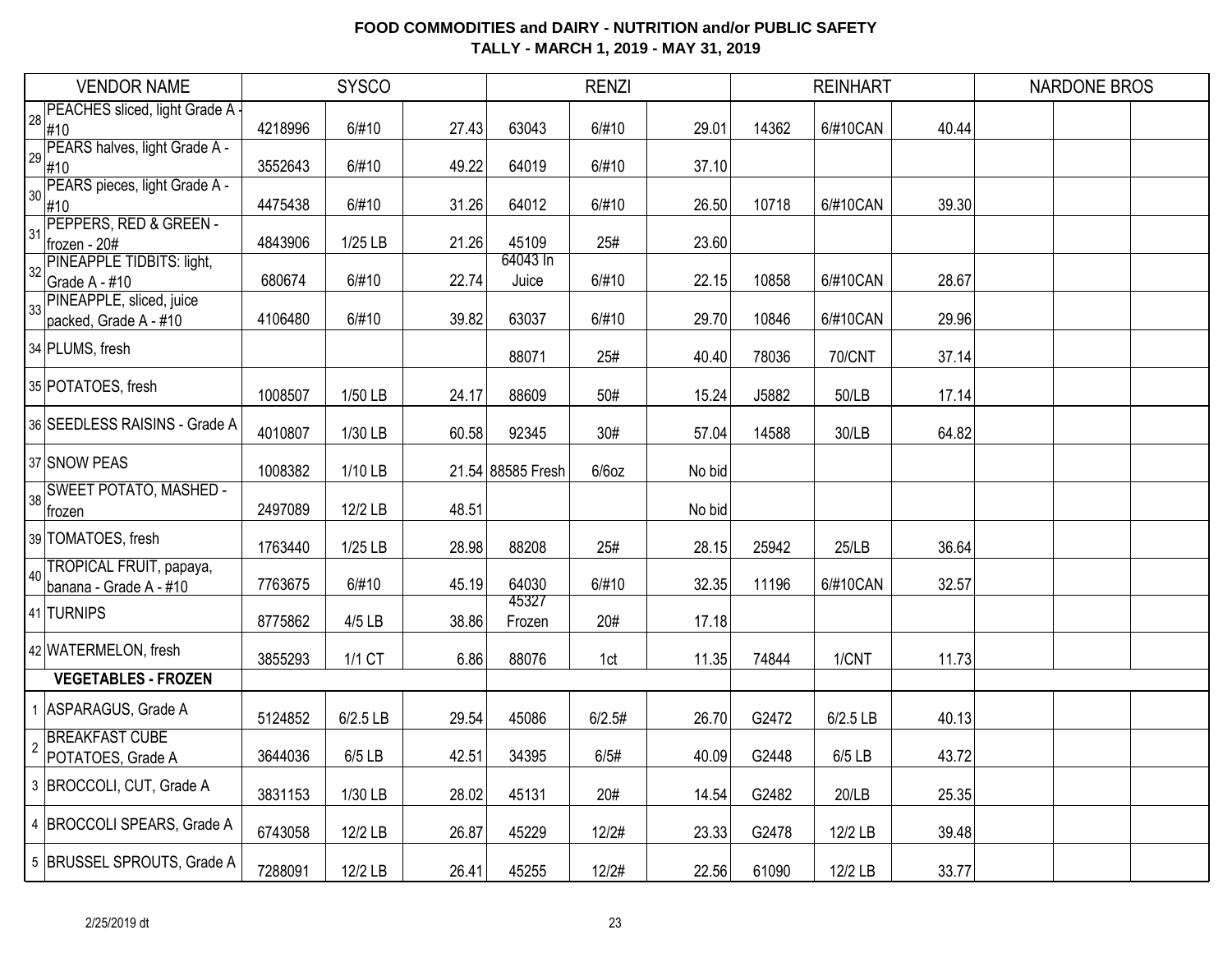|    | <b>VENDOR NAME</b>                          |         | <b>SYSCO</b> |       |       | <b>RENZI</b> |       |       | <b>REINHART</b> |       | <b>NARDONE BROS</b> |  |
|----|---------------------------------------------|---------|--------------|-------|-------|--------------|-------|-------|-----------------|-------|---------------------|--|
|    | 6 CALIFORNIA BLEND, Grade A                 | 1474964 | 12/2 LB      | 25.21 | 45331 | 20#          | 18.15 | 61072 | 12/2 LB         | 29.92 |                     |  |
|    | 7 CAPRI MIX, Grade A                        | 1528769 | 12/2 LB      | 24.55 | 45318 | 20#          | 19.04 | 60568 | 12/2 LB         | 29.42 |                     |  |
| 8  | <b>BABY CARROTS, whole Grade</b><br>А       | 1055508 | 12/2 LB      | 27.58 | 45228 | 20#          | 19.05 | 28006 | 12/2 LB         | 32.74 |                     |  |
|    | 9 CARROTS, CUT, Grade A                     | 3960341 | 1/30 LB      | 24.54 | 45018 | 20#          | 14.05 | 61008 | 12/2 LB         | 20.80 |                     |  |
|    | 10 CAULIFLOWER, grade A                     | 3772514 | 12/2 LB      | 19.20 | 45257 | 12/2#        | 24.00 | G2496 | 12/2 LB         | 35.76 |                     |  |
|    | 11 CORN, Grade A                            | 3533494 | 1/30 LB      | 31.47 | 45024 | 20#          | 16.15 | 61114 | 20/LB           | 19.43 |                     |  |
|    | 12 GREEN BEANS, CUT, Grade A                | 3533056 | 1/30 LB      | 30.99 | 45130 | 20#          | 16.80 | 61096 | 20/LB           | 18.34 |                     |  |
| 13 | <b>GREEN BEANS, ITALIAN CUT,</b><br>Grade A | 1389931 | 12/2 LB      | 26.67 | 45336 | 12/2#        | 23.15 |       |                 |       |                     |  |
| 14 | <b>DICED GREEN PEPPERS,</b><br>Grade A      | 1876069 | 12/2 LB      | 24.70 | 45097 | 12/2#        | 22.60 |       |                 |       |                     |  |
|    | 15 FAJITA STRIPS                            | 1647353 | $2/5$ LB     | 39.44 | 45101 | 12/2#        | 21.45 | AG676 | 12/2 LB         | 19.24 |                     |  |
|    | 16 FRENCH FRIES, Grade A                    | 9808262 | $6/5$ LB     | 35.82 | 34115 | 6/5#         | 18.10 | J1072 | 6/5 LB          | 21.62 |                     |  |
| 17 | <b>FRENCH GREEN BEANS,</b><br>Grade A       | 2266294 | 12/2 LB      | 29.28 | 45253 | 12/2#        | 24.20 | B4344 | 12/32 OZ        | 28.35 |                     |  |
|    | 18 HUBBARD SQUASH, Grade A                  | 571240  | 12/4 LB      | 48.74 | 45174 | 12/4#        | 41.95 |       |                 |       |                     |  |
|    | 19 ITALIAN MIX, Grade A                     | 1474998 | 12/2 LB      | 28.49 | 45348 | 20#          | 19.25 | 61458 | 12/2 LB         | 32.65 |                     |  |
|    | 20 JAPANESE STIR FRY, Grade A               | 1874817 | 6/4 LB       | 38.54 | 45259 | 20#          | 24.20 | 61468 | 12/2 LB         | 32.37 |                     |  |
|    | 21 LIMA BEANS, Grade A                      | 1440270 | 12/2.5 LB    | 41.65 | 45312 | 20#          | 24.25 |       |                 |       |                     |  |
| 22 | MIXED VEGETABLES Grade A,<br>5 way mix      | 1263623 | 12/2.5 LB    | 33.46 | 45126 | 12/2.5#      | 21.30 | 61120 | 20/LB           | 19.83 |                     |  |
|    | 23 ONIONS, DICED, Grade A                   | 6191712 | $6/2$ LB     | 13.87 | 45102 | 12/2#        | 20.37 |       |                 |       |                     |  |
|    | 24 ORIENTAL BLEND, Grade A                  | 1874817 | 6/4 LB       | 38.54 | 45259 | 20#          | 19.85 | 61468 | 12/2 LB         | 32.37 |                     |  |
|    | 25 PEARL ONIONS. Grade A                    | 1719517 | $4/2$ LB     | 15.84 | 45359 | 12/2#        | 32.15 | G2518 | 12/40 OZ        | 41.06 |                     |  |
|    | 26 PEAS, Grade A                            | 3533528 | 1/30 LB      | 34.32 | 45136 | 20#          | 18.85 | 61126 | 20/LB           | 21.22 |                     |  |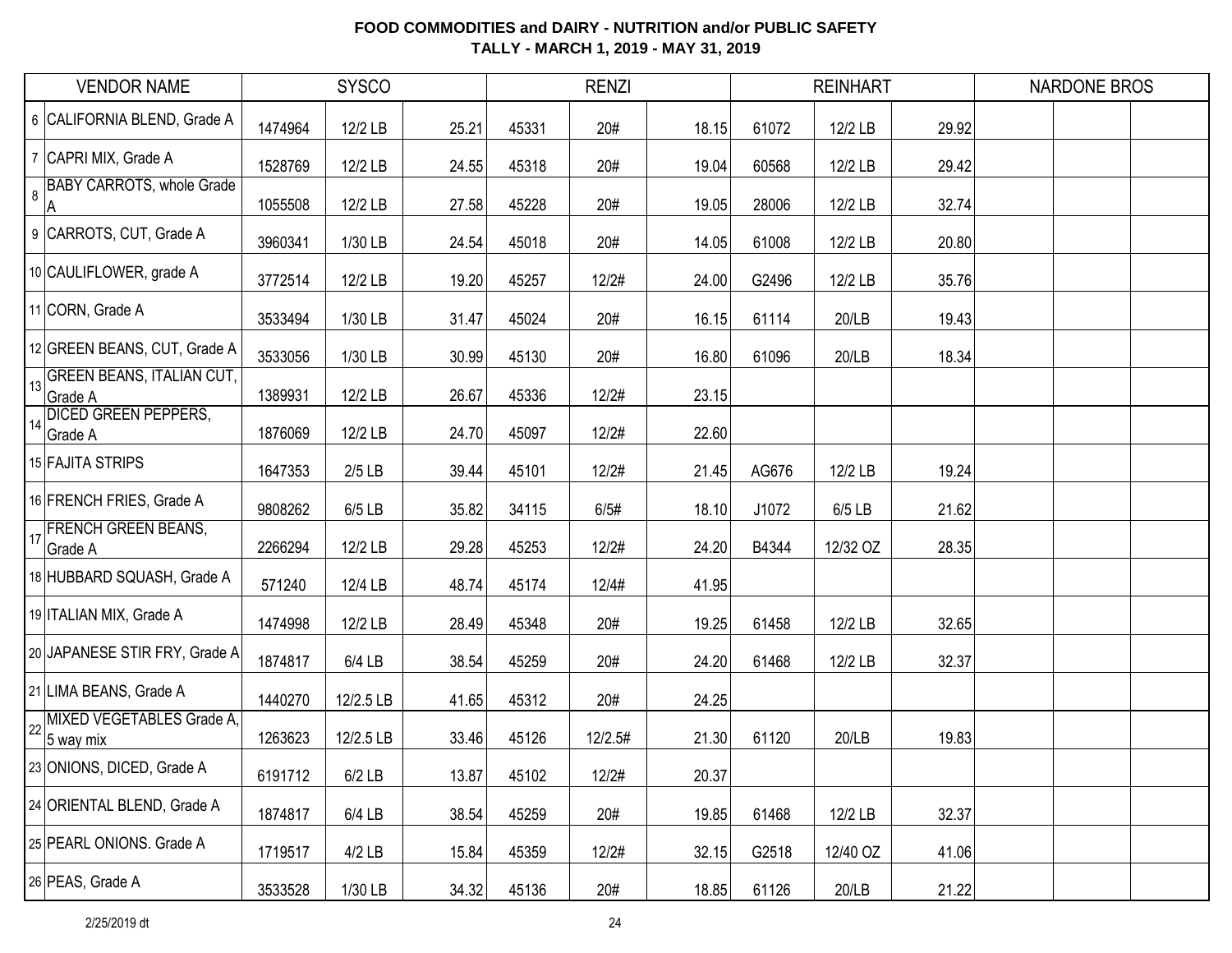| <b>VENDOR NAME</b>                                                  | <b>SYSCO</b> |           |       | <b>RENZI</b> |                        |        | <b>REINHART</b> |                 |       | <b>NARDONE BROS</b> |  |
|---------------------------------------------------------------------|--------------|-----------|-------|--------------|------------------------|--------|-----------------|-----------------|-------|---------------------|--|
| 27 PEAS/CARROTS, Grade A                                            | 3959277      | 1/30 LB   | 32.01 | 45137        | 20#                    | 17.16  | 61132           | 20/LB           | 22.79 |                     |  |
| 28 SCAND BLEND, Grade A                                             | 1474980      | 12/2 LB   | 26.26 | 45124        | 20#                    | 20.90  | 61788           | 12/2 LB         | 17.57 |                     |  |
| 29 SPINACH, chopped Grade A                                         | 2282234      | 12/2 LB   | 26.03 | 45232        | 12/3#                  | 25.31  | 61144           | 12/3 LB         | 30.70 |                     |  |
| 30 SWEET PEAS, Grade A                                              | 3533528      | 1/30 LB   | 34.32 | 45136        | 20#                    | 24.60  | 61126           | 20/LB           | 21.22 |                     |  |
| 31 WAX BEANS, CUT, Grade A                                          | 1877026      | 12/2 LB   | 31.53 | 45338        | 12/2#                  | 21.65  | G2492           | 12/2 LB         | 24.91 |                     |  |
| 32 WINTER BLEND, Grade A                                            | 3890969      | 1/30 LB   | 29.38 | 45099        | 12/2#                  | 20.70  | 61472           | 12/2 LB         | 30.90 |                     |  |
| 33 ZUCCHINI. Grade A                                                | 1648369      | 12/3 LB   | 38.96 | 45294        | 20#                    | 19.55  |                 |                 |       |                     |  |
| <b>PUDDING</b>                                                      |              |           |       |              |                        |        |                 |                 |       |                     |  |
| BUTTERSCOTCH - 6/10#                                                | 4011011      | 6/#10     | 31.38 | 73193        | 6/#10                  | 27.88  | V2224           | 6/#10CAN        | 36.74 |                     |  |
| $2$ CHOCOLATE - 6/10#                                               | 5106554      | 12/2 LB   | 46.91 | 73191        | 6/#10                  | 27.35  | V2146           | 6/#10CAN        | 37.51 |                     |  |
| <b>CHOCOLATE POWDER MIX -</b><br>$\mathbf{3}$<br>12/2#              | 5106554      | 12/2 LB   | 46.91 | 28585        | 12/24oz                | 32.10  | <b>WA014</b>    | 12/28 OZ        | 51.94 |                     |  |
| 4 LEMON - 6/10#                                                     | 4011052      | 6/#10     | 31.38 | 73195        | 6/#10                  | 28.10  |                 |                 |       |                     |  |
| 5   PISTACHIO - 6/10#                                               |              |           |       |              |                        | No bid |                 |                 |       |                     |  |
| 6   TAPIOCA - 6/10#                                                 | 4011102      | 6/#10     | 32.13 | 73196        | 6/#10                  | 29.39  | V2232           | 6/#10CAN        | 39.65 |                     |  |
| 7 VANILLA - 12/24 oz                                                | 4011078      | 6/#10     | 31.67 | 73192        | 6/#10                  | 27.10  | V2158           | 6/#10CAN        | 36.77 |                     |  |
| 8 VANILLA POWDER MIX - 12/2#                                        | 4010922      | 12/24 OZ  | 32.00 | 28477        | 12/24oz                | 24.15  | WA016           | 12/28 OZ        | 51.94 |                     |  |
| <b>SUGAR FREE -</b><br>$\overline{9}$<br><b>BUTTERSCOTCH - 5 oz</b> |              |           |       | 28474        | 12/5oz SPO             | 21.05  |                 |                 |       |                     |  |
| <b>SUGAR FREE - CHOCOLATE -</b><br>10<br>5 oz                       | 6798658      | 12/3.5 OZ | 22.55 | 28473        | 12/3.5oz<br><b>SPO</b> | 20.14  |                 |                 |       |                     |  |
| 11 SUGAR FREE - VANILLA - 5 oz                                      | 6798637      | 12/3.5 OZ | 20.05 | 28463        | 12/3.5oz<br><b>SPO</b> | 18.10  |                 |                 |       |                     |  |
| 12 SNACK PACK PUDDINGS,<br>BUTTERSCOTCH -3.5 oz                     |              |           |       | 73187        | 48/3.5oz               | 15.65  | C7350           | <b>12/4 CNT</b> | 21.15 |                     |  |
| <b>SNACK PACK PUDDINGS,</b><br>13<br>CHOCOLATE - 3.5 oz             | 5661582      | 48/3.5 OZ | 16.38 | 73188        | 48/3.5oz               | 14.40  | C7346           | 12/4 CNT        | 21.12 |                     |  |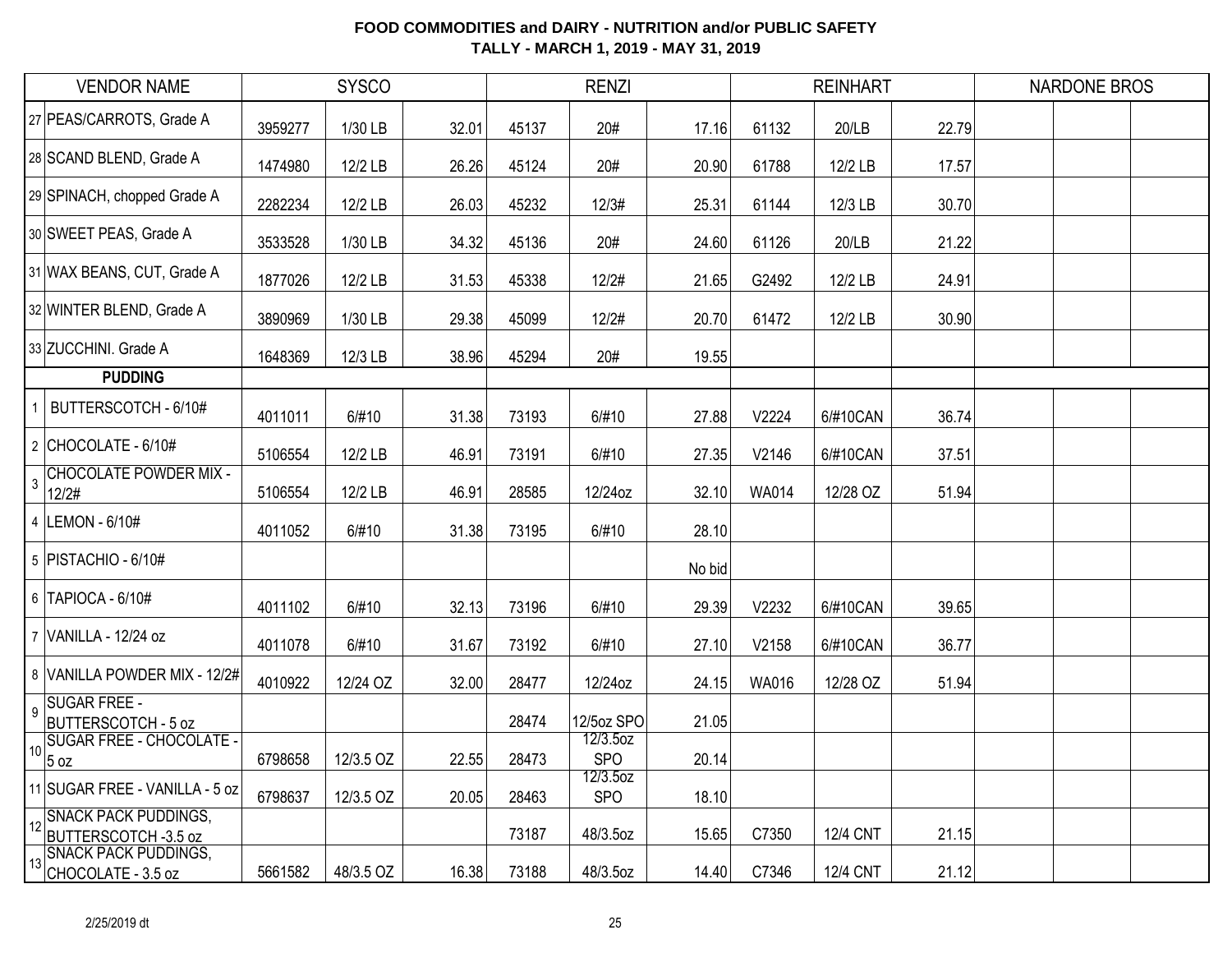| 14 SNACK PACK PUDDINGS,<br>5763834<br>48/3.5 OZ<br>16.38<br>48/3.5oz<br>C7352<br><b>12/4 CNT</b><br>21.12<br>VANILLA - 3.5 oz<br>73186<br>14.40<br><b>SNACK PACK PUDDINGS,</b><br>15 <sup>15</sup><br>DIABETIC, RICE - 4 oz<br>22.95<br>2496347<br>48/4 OZ<br>19.76<br>73180<br>48/4oz<br><b>SNACK PACK PUDDINGS,</b><br>16<br>DIABETIC, TAPIOCA - 4 oz<br>1642362<br>48/4 OZ<br>23.83<br>73209<br>48/4oz<br>22.85<br><b>SNACK PACK PUDDINGS,</b><br>17<br>DIABETIC, VANILLA - 4 oz<br>2619500<br>48/4 OZ<br>23.83<br>88862<br>48/3.25oz<br>17.95<br><b>JELLO</b><br>1 REGULAR - 24 oz- asst<br>4010310<br>29212<br>12/24oz<br>12/24 OZ<br>32.11<br>12/24 OZ<br>31.13<br>26.65<br><b>WA026</b><br>2 SUGAR FREE RED - 2.75 oz<br>28272<br>18/2.75oz<br>36.05<br><b>SUGAR FREE CITRUS - 2.75</b><br>3<br>18/2.75oz<br>36.05<br>28273<br> OZ<br><b>DAIRY</b><br><b>CHEESE AMER PROCESSED</b><br>6697890<br>4/5 LB<br>43.07<br>25039<br>4/5#<br>42.15<br>D3108<br>$4/5$ LB<br>40.80<br>SLICED - Yellow<br><b>CHEESE AMER PROCESSED</b><br>$\overline{2}$<br>3212117<br>4/5 LB<br>39.51<br>25038<br>4/5#<br>39.30<br>G1248<br>4/5 LB<br>40.80<br>SLICED - White<br>3 CHEESE, CHEDDAR - Block<br>10#<br>1.95<br>2825010<br>1/10# AV<br>2.01#<br>25081<br>2.12/H<br>G1306<br>40+/LB<br>CHEESE, EXTRA SHARP -<br>$\overline{4}$<br>3.04<br>2822312<br>1/10# AV<br>$2.15 \#$ 25064 NYS<br>10#<br>2.70/#<br>98068<br>$10+1$ LB<br>Block<br>CHEESE, MEXICAN -<br>5<br>Shredded<br>4/5 LB<br>42.51<br>4/5#<br>40.85<br>1829369<br>25045<br>44.15<br>M4638<br>4/5 LB<br>CHEESE, MOZZARELLA -<br>6<br>4/5#<br>38.37<br>Shredded - 20lb<br>2593440<br>$4/5$ LB<br>45.04<br>25155<br>42.90<br>24836<br>4/5 LB<br>CHEESE, MOZZARELLA -<br>$\overline{7}$<br>4/5#<br>2336865<br>$6/5$ LB<br>68.16<br>25155<br>42.90<br>G1238<br>6/5 LB<br>58.04<br>Shredded - 30lb<br>8 CHEESE, SHARP - Shredded<br>4/5#<br>2818842<br>$4/5$ LB<br>50.86<br>25042<br>46.75<br>V5056<br>$6/2$ LB<br>55.26<br>9 CHEESE, SHARP, LOW<br>No bid<br>SODIUM - Shredded<br>10 CHEESE, SWISS - Block<br>2822437<br>2/8# AV<br>2.37#<br>25866<br>2/8#<br>2.61/#<br>D9200<br>$2/8 + LB$<br>2.61<br>11 CHEESE, SWISS, LOW<br>No bid<br>SODIUM - Block<br>12 CREAM CHEESE - 3#<br>$4/3$ LB<br>10/3#<br>6.32<br>8635740<br>23.73<br>25919<br>61.70<br>70083<br>1/3LB<br>13 COTTAGE CHEESE | <b>VENDOR NAME</b> | <b>SYSCO</b> |          | <b>RENZI</b> |       |      | <b>REINHART</b> |       |        | <b>NARDONE BROS</b> |  |  |
|-------------------------------------------------------------------------------------------------------------------------------------------------------------------------------------------------------------------------------------------------------------------------------------------------------------------------------------------------------------------------------------------------------------------------------------------------------------------------------------------------------------------------------------------------------------------------------------------------------------------------------------------------------------------------------------------------------------------------------------------------------------------------------------------------------------------------------------------------------------------------------------------------------------------------------------------------------------------------------------------------------------------------------------------------------------------------------------------------------------------------------------------------------------------------------------------------------------------------------------------------------------------------------------------------------------------------------------------------------------------------------------------------------------------------------------------------------------------------------------------------------------------------------------------------------------------------------------------------------------------------------------------------------------------------------------------------------------------------------------------------------------------------------------------------------------------------------------------------------------------------------------------------------------------------------------------------------------------------------------------------------------------------------------------------------------------------------------------------------------------------------------------------------------------------------------------------------------------------------------------------------------------------------------------------------------------------------------------|--------------------|--------------|----------|--------------|-------|------|-----------------|-------|--------|---------------------|--|--|
|                                                                                                                                                                                                                                                                                                                                                                                                                                                                                                                                                                                                                                                                                                                                                                                                                                                                                                                                                                                                                                                                                                                                                                                                                                                                                                                                                                                                                                                                                                                                                                                                                                                                                                                                                                                                                                                                                                                                                                                                                                                                                                                                                                                                                                                                                                                                           |                    |              |          |              |       |      |                 |       |        |                     |  |  |
|                                                                                                                                                                                                                                                                                                                                                                                                                                                                                                                                                                                                                                                                                                                                                                                                                                                                                                                                                                                                                                                                                                                                                                                                                                                                                                                                                                                                                                                                                                                                                                                                                                                                                                                                                                                                                                                                                                                                                                                                                                                                                                                                                                                                                                                                                                                                           |                    |              |          |              |       |      |                 |       |        |                     |  |  |
|                                                                                                                                                                                                                                                                                                                                                                                                                                                                                                                                                                                                                                                                                                                                                                                                                                                                                                                                                                                                                                                                                                                                                                                                                                                                                                                                                                                                                                                                                                                                                                                                                                                                                                                                                                                                                                                                                                                                                                                                                                                                                                                                                                                                                                                                                                                                           |                    |              |          |              |       |      |                 |       |        |                     |  |  |
|                                                                                                                                                                                                                                                                                                                                                                                                                                                                                                                                                                                                                                                                                                                                                                                                                                                                                                                                                                                                                                                                                                                                                                                                                                                                                                                                                                                                                                                                                                                                                                                                                                                                                                                                                                                                                                                                                                                                                                                                                                                                                                                                                                                                                                                                                                                                           |                    |              |          |              |       |      |                 |       |        |                     |  |  |
|                                                                                                                                                                                                                                                                                                                                                                                                                                                                                                                                                                                                                                                                                                                                                                                                                                                                                                                                                                                                                                                                                                                                                                                                                                                                                                                                                                                                                                                                                                                                                                                                                                                                                                                                                                                                                                                                                                                                                                                                                                                                                                                                                                                                                                                                                                                                           |                    |              |          |              |       |      |                 |       |        |                     |  |  |
|                                                                                                                                                                                                                                                                                                                                                                                                                                                                                                                                                                                                                                                                                                                                                                                                                                                                                                                                                                                                                                                                                                                                                                                                                                                                                                                                                                                                                                                                                                                                                                                                                                                                                                                                                                                                                                                                                                                                                                                                                                                                                                                                                                                                                                                                                                                                           |                    |              |          |              |       |      |                 |       |        |                     |  |  |
|                                                                                                                                                                                                                                                                                                                                                                                                                                                                                                                                                                                                                                                                                                                                                                                                                                                                                                                                                                                                                                                                                                                                                                                                                                                                                                                                                                                                                                                                                                                                                                                                                                                                                                                                                                                                                                                                                                                                                                                                                                                                                                                                                                                                                                                                                                                                           |                    |              |          |              |       |      |                 |       |        |                     |  |  |
|                                                                                                                                                                                                                                                                                                                                                                                                                                                                                                                                                                                                                                                                                                                                                                                                                                                                                                                                                                                                                                                                                                                                                                                                                                                                                                                                                                                                                                                                                                                                                                                                                                                                                                                                                                                                                                                                                                                                                                                                                                                                                                                                                                                                                                                                                                                                           |                    |              |          |              |       |      |                 |       |        |                     |  |  |
|                                                                                                                                                                                                                                                                                                                                                                                                                                                                                                                                                                                                                                                                                                                                                                                                                                                                                                                                                                                                                                                                                                                                                                                                                                                                                                                                                                                                                                                                                                                                                                                                                                                                                                                                                                                                                                                                                                                                                                                                                                                                                                                                                                                                                                                                                                                                           |                    |              |          |              |       |      |                 |       |        |                     |  |  |
|                                                                                                                                                                                                                                                                                                                                                                                                                                                                                                                                                                                                                                                                                                                                                                                                                                                                                                                                                                                                                                                                                                                                                                                                                                                                                                                                                                                                                                                                                                                                                                                                                                                                                                                                                                                                                                                                                                                                                                                                                                                                                                                                                                                                                                                                                                                                           |                    |              |          |              |       |      |                 |       |        |                     |  |  |
|                                                                                                                                                                                                                                                                                                                                                                                                                                                                                                                                                                                                                                                                                                                                                                                                                                                                                                                                                                                                                                                                                                                                                                                                                                                                                                                                                                                                                                                                                                                                                                                                                                                                                                                                                                                                                                                                                                                                                                                                                                                                                                                                                                                                                                                                                                                                           |                    |              |          |              |       |      |                 |       |        |                     |  |  |
|                                                                                                                                                                                                                                                                                                                                                                                                                                                                                                                                                                                                                                                                                                                                                                                                                                                                                                                                                                                                                                                                                                                                                                                                                                                                                                                                                                                                                                                                                                                                                                                                                                                                                                                                                                                                                                                                                                                                                                                                                                                                                                                                                                                                                                                                                                                                           |                    |              |          |              |       |      |                 |       |        |                     |  |  |
|                                                                                                                                                                                                                                                                                                                                                                                                                                                                                                                                                                                                                                                                                                                                                                                                                                                                                                                                                                                                                                                                                                                                                                                                                                                                                                                                                                                                                                                                                                                                                                                                                                                                                                                                                                                                                                                                                                                                                                                                                                                                                                                                                                                                                                                                                                                                           |                    |              |          |              |       |      |                 |       |        |                     |  |  |
|                                                                                                                                                                                                                                                                                                                                                                                                                                                                                                                                                                                                                                                                                                                                                                                                                                                                                                                                                                                                                                                                                                                                                                                                                                                                                                                                                                                                                                                                                                                                                                                                                                                                                                                                                                                                                                                                                                                                                                                                                                                                                                                                                                                                                                                                                                                                           |                    |              |          |              |       |      |                 |       |        |                     |  |  |
|                                                                                                                                                                                                                                                                                                                                                                                                                                                                                                                                                                                                                                                                                                                                                                                                                                                                                                                                                                                                                                                                                                                                                                                                                                                                                                                                                                                                                                                                                                                                                                                                                                                                                                                                                                                                                                                                                                                                                                                                                                                                                                                                                                                                                                                                                                                                           |                    |              |          |              |       |      |                 |       |        |                     |  |  |
|                                                                                                                                                                                                                                                                                                                                                                                                                                                                                                                                                                                                                                                                                                                                                                                                                                                                                                                                                                                                                                                                                                                                                                                                                                                                                                                                                                                                                                                                                                                                                                                                                                                                                                                                                                                                                                                                                                                                                                                                                                                                                                                                                                                                                                                                                                                                           |                    |              |          |              |       |      |                 |       |        |                     |  |  |
|                                                                                                                                                                                                                                                                                                                                                                                                                                                                                                                                                                                                                                                                                                                                                                                                                                                                                                                                                                                                                                                                                                                                                                                                                                                                                                                                                                                                                                                                                                                                                                                                                                                                                                                                                                                                                                                                                                                                                                                                                                                                                                                                                                                                                                                                                                                                           |                    |              |          |              |       |      |                 |       |        |                     |  |  |
|                                                                                                                                                                                                                                                                                                                                                                                                                                                                                                                                                                                                                                                                                                                                                                                                                                                                                                                                                                                                                                                                                                                                                                                                                                                                                                                                                                                                                                                                                                                                                                                                                                                                                                                                                                                                                                                                                                                                                                                                                                                                                                                                                                                                                                                                                                                                           |                    |              |          |              |       |      |                 |       |        |                     |  |  |
|                                                                                                                                                                                                                                                                                                                                                                                                                                                                                                                                                                                                                                                                                                                                                                                                                                                                                                                                                                                                                                                                                                                                                                                                                                                                                                                                                                                                                                                                                                                                                                                                                                                                                                                                                                                                                                                                                                                                                                                                                                                                                                                                                                                                                                                                                                                                           |                    |              |          |              |       |      |                 |       |        |                     |  |  |
|                                                                                                                                                                                                                                                                                                                                                                                                                                                                                                                                                                                                                                                                                                                                                                                                                                                                                                                                                                                                                                                                                                                                                                                                                                                                                                                                                                                                                                                                                                                                                                                                                                                                                                                                                                                                                                                                                                                                                                                                                                                                                                                                                                                                                                                                                                                                           |                    |              |          |              |       |      |                 |       |        |                     |  |  |
|                                                                                                                                                                                                                                                                                                                                                                                                                                                                                                                                                                                                                                                                                                                                                                                                                                                                                                                                                                                                                                                                                                                                                                                                                                                                                                                                                                                                                                                                                                                                                                                                                                                                                                                                                                                                                                                                                                                                                                                                                                                                                                                                                                                                                                                                                                                                           |                    |              |          |              |       |      |                 |       |        |                     |  |  |
|                                                                                                                                                                                                                                                                                                                                                                                                                                                                                                                                                                                                                                                                                                                                                                                                                                                                                                                                                                                                                                                                                                                                                                                                                                                                                                                                                                                                                                                                                                                                                                                                                                                                                                                                                                                                                                                                                                                                                                                                                                                                                                                                                                                                                                                                                                                                           |                    |              |          |              |       |      |                 |       |        |                     |  |  |
|                                                                                                                                                                                                                                                                                                                                                                                                                                                                                                                                                                                                                                                                                                                                                                                                                                                                                                                                                                                                                                                                                                                                                                                                                                                                                                                                                                                                                                                                                                                                                                                                                                                                                                                                                                                                                                                                                                                                                                                                                                                                                                                                                                                                                                                                                                                                           |                    |              |          |              |       |      |                 |       |        |                     |  |  |
|                                                                                                                                                                                                                                                                                                                                                                                                                                                                                                                                                                                                                                                                                                                                                                                                                                                                                                                                                                                                                                                                                                                                                                                                                                                                                                                                                                                                                                                                                                                                                                                                                                                                                                                                                                                                                                                                                                                                                                                                                                                                                                                                                                                                                                                                                                                                           |                    |              |          |              |       |      |                 |       |        |                     |  |  |
|                                                                                                                                                                                                                                                                                                                                                                                                                                                                                                                                                                                                                                                                                                                                                                                                                                                                                                                                                                                                                                                                                                                                                                                                                                                                                                                                                                                                                                                                                                                                                                                                                                                                                                                                                                                                                                                                                                                                                                                                                                                                                                                                                                                                                                                                                                                                           |                    |              |          |              |       |      |                 |       |        |                     |  |  |
|                                                                                                                                                                                                                                                                                                                                                                                                                                                                                                                                                                                                                                                                                                                                                                                                                                                                                                                                                                                                                                                                                                                                                                                                                                                                                                                                                                                                                                                                                                                                                                                                                                                                                                                                                                                                                                                                                                                                                                                                                                                                                                                                                                                                                                                                                                                                           |                    |              |          |              |       |      |                 |       |        |                     |  |  |
|                                                                                                                                                                                                                                                                                                                                                                                                                                                                                                                                                                                                                                                                                                                                                                                                                                                                                                                                                                                                                                                                                                                                                                                                                                                                                                                                                                                                                                                                                                                                                                                                                                                                                                                                                                                                                                                                                                                                                                                                                                                                                                                                                                                                                                                                                                                                           |                    |              |          |              |       |      |                 |       |        |                     |  |  |
|                                                                                                                                                                                                                                                                                                                                                                                                                                                                                                                                                                                                                                                                                                                                                                                                                                                                                                                                                                                                                                                                                                                                                                                                                                                                                                                                                                                                                                                                                                                                                                                                                                                                                                                                                                                                                                                                                                                                                                                                                                                                                                                                                                                                                                                                                                                                           |                    |              |          |              |       |      |                 |       |        |                     |  |  |
|                                                                                                                                                                                                                                                                                                                                                                                                                                                                                                                                                                                                                                                                                                                                                                                                                                                                                                                                                                                                                                                                                                                                                                                                                                                                                                                                                                                                                                                                                                                                                                                                                                                                                                                                                                                                                                                                                                                                                                                                                                                                                                                                                                                                                                                                                                                                           |                    |              |          |              |       |      |                 |       |        |                     |  |  |
|                                                                                                                                                                                                                                                                                                                                                                                                                                                                                                                                                                                                                                                                                                                                                                                                                                                                                                                                                                                                                                                                                                                                                                                                                                                                                                                                                                                                                                                                                                                                                                                                                                                                                                                                                                                                                                                                                                                                                                                                                                                                                                                                                                                                                                                                                                                                           |                    |              |          |              |       |      |                 |       |        |                     |  |  |
|                                                                                                                                                                                                                                                                                                                                                                                                                                                                                                                                                                                                                                                                                                                                                                                                                                                                                                                                                                                                                                                                                                                                                                                                                                                                                                                                                                                                                                                                                                                                                                                                                                                                                                                                                                                                                                                                                                                                                                                                                                                                                                                                                                                                                                                                                                                                           |                    |              |          |              |       |      |                 |       |        |                     |  |  |
|                                                                                                                                                                                                                                                                                                                                                                                                                                                                                                                                                                                                                                                                                                                                                                                                                                                                                                                                                                                                                                                                                                                                                                                                                                                                                                                                                                                                                                                                                                                                                                                                                                                                                                                                                                                                                                                                                                                                                                                                                                                                                                                                                                                                                                                                                                                                           |                    |              |          |              |       |      |                 |       |        |                     |  |  |
|                                                                                                                                                                                                                                                                                                                                                                                                                                                                                                                                                                                                                                                                                                                                                                                                                                                                                                                                                                                                                                                                                                                                                                                                                                                                                                                                                                                                                                                                                                                                                                                                                                                                                                                                                                                                                                                                                                                                                                                                                                                                                                                                                                                                                                                                                                                                           |                    |              |          |              |       |      |                 |       |        |                     |  |  |
|                                                                                                                                                                                                                                                                                                                                                                                                                                                                                                                                                                                                                                                                                                                                                                                                                                                                                                                                                                                                                                                                                                                                                                                                                                                                                                                                                                                                                                                                                                                                                                                                                                                                                                                                                                                                                                                                                                                                                                                                                                                                                                                                                                                                                                                                                                                                           |                    |              |          |              |       |      |                 |       |        |                     |  |  |
|                                                                                                                                                                                                                                                                                                                                                                                                                                                                                                                                                                                                                                                                                                                                                                                                                                                                                                                                                                                                                                                                                                                                                                                                                                                                                                                                                                                                                                                                                                                                                                                                                                                                                                                                                                                                                                                                                                                                                                                                                                                                                                                                                                                                                                                                                                                                           |                    |              |          |              |       |      |                 |       |        |                     |  |  |
|                                                                                                                                                                                                                                                                                                                                                                                                                                                                                                                                                                                                                                                                                                                                                                                                                                                                                                                                                                                                                                                                                                                                                                                                                                                                                                                                                                                                                                                                                                                                                                                                                                                                                                                                                                                                                                                                                                                                                                                                                                                                                                                                                                                                                                                                                                                                           |                    | 7772296      | $6/5$ LB | 39.82        | 25117 | 4/5# | 23.15           | T8998 | 4/5 LB | 27.90               |  |  |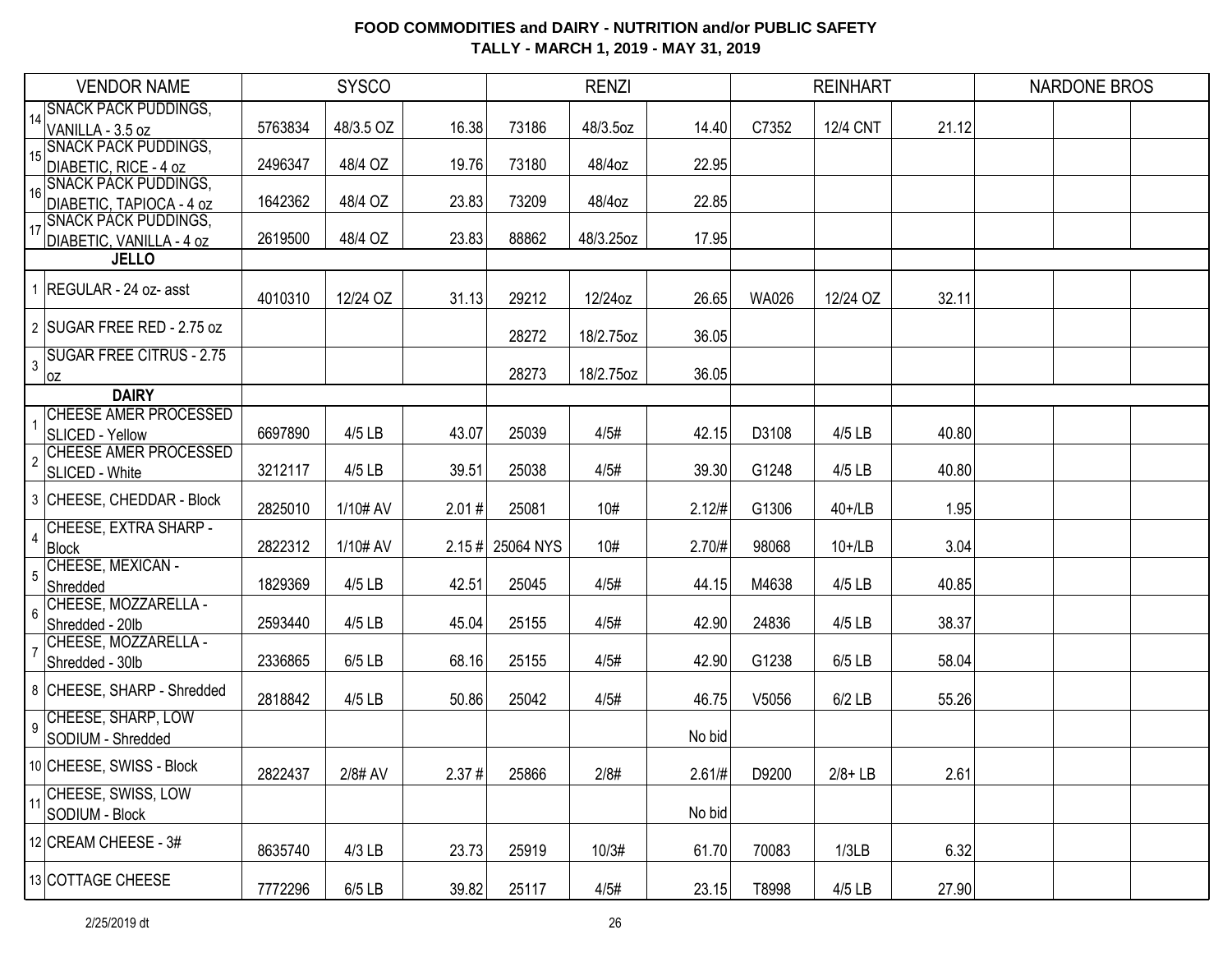| <b>VENDOR NAME</b> |                                                                                            | <b>SYSCO</b> |                |       | <b>RENZI</b>                                           |           |        |       | <b>REINHART</b> |       | <b>NARDONE BROS</b> |                         |         |
|--------------------|--------------------------------------------------------------------------------------------|--------------|----------------|-------|--------------------------------------------------------|-----------|--------|-------|-----------------|-------|---------------------|-------------------------|---------|
|                    | 14 COTTAGE CHEESE, 1%                                                                      | 5020169      | $2/5$ LB       | 20.71 | 25109                                                  | 4/5#      | 37.61  | T8998 | 4/5 LB          | 27.90 |                     |                         |         |
|                    | 15 LIQUID BUTTER                                                                           | 3355757      | 3/1 GAL        | 31.57 | 58470                                                  | $3/1$ gal | 27.47  | 71022 | 3/1GAL          | 32.32 |                     |                         |         |
|                    | 16 MARGARINE                                                                               | 4549099      | 30/1 LB        | 23.37 | 29088                                                  | 30/1#     | 20.15  | 98400 | 30/1 LB         | 18.79 |                     |                         |         |
|                    | 17 PARMESAN CHEESE                                                                         | 6370571      | 4/5 LB         | 56.18 | 25330                                                  | 4/5#      | 51.55  | 20028 | 4/5 LB          | 79.19 |                     |                         |         |
| 18                 | PIZZA CRUST, rectangular par<br>baked                                                      | 2972923      | 16/17 OZ       | 36.81 | 37807                                                  | 10/43oz   | 24.00  | MB340 | 14/20 OZ        | 45.18 | 2WPS                | 10/40 oz<br>whole wheat | \$28.00 |
|                    | 19 SOUR CREAM                                                                              | 1309194      | $6/5$ LB       | 38.58 | 25328                                                  | 4/5#      | 23.10  | G1372 | 6/5 LB          | 35.60 |                     |                         |         |
|                    | 20 YOGURT - assorted                                                                       | 8221958      | 24/4 OZ        | 14.50 | 26086 Straw,<br>26088 Straw-<br>Bana, 26087<br>Vanilla | 48/4oz    | 14.50  | F4544 | 48/4 OZ         | 20.52 |                     |                         |         |
| 21                 | YOGURT, LIGHT - assorted<br>flavors                                                        | 7849706      | 48/4 OZ        | 19.87 | 26078                                                  | 48/4oz    | 17.15  |       |                 |       |                     |                         |         |
|                    | 22 YOGURT, VANILLA - 2 lb - 5 lb                                                           | 6472502      | $6/4$ LB       | 26.22 | 76516                                                  | $6/32$ oz | 13.18  | E8888 | 6/32 OZ         | 18.55 |                     |                         |         |
|                    | 23 YOGURT, VANILLA - 4 - 6 oz                                                              | 9903576      | 12/5.3 OZ      | 8.80  | 26154                                                  | 12/6oz    | 7.71   |       |                 |       |                     |                         |         |
|                    | <b>COOKIES &amp; CRACKERS</b>                                                              |              |                |       |                                                        |           |        |       |                 |       |                     |                         |         |
|                    | COOKIES, CHOCOLATE CHIP,<br>1   frozen ready to bake dough - 1<br>oz - 1.5 oz              | 1412642      | 240/1.33<br>OZ | 76.67 | 39976                                                  | 320/1oz   | 40.85  | 17858 | 16/LB           | 30.71 |                     |                         |         |
| $\overline{2}$     | COOKIES, OATMEAL, frozen<br>ready to bake dough - 1 oz - 1.5                               |              |                |       |                                                        |           | No bid |       |                 |       |                     |                         |         |
|                    | COOKIES, OATMEAL RAISIN,<br>3 frozen ready to bake dough - 1<br>loz - 1.5 oz               | 1412667      | 240/1.33<br>OZ | 76.79 | 51466                                                  | 213/1.5oz | 45.45  | 17868 | 16/LB           | 30.43 |                     |                         |         |
|                    | <b>COOKIES, PEANUT BUTTER,</b><br>4   frozen ready to bake dough - 1<br>oz - 1.5 oz        | 7220346      | 213/1.5 OZ     | 54.24 | 11453                                                  | 324/1oz   | 36.14  | 17678 | <b>16/LB</b>    | 33.10 |                     |                         |         |
|                    | COOKIES, SUGAR, frozen<br>ready to bake dough - 1 oz - 1.5                                 | 7040512      | 320/1 OZ       | 41.87 | 39988                                                  | 320/1oz   | 37.96  | 17888 | <b>16/LB</b>    | 24.97 |                     |                         |         |
|                    | <b>COOKIES, WHITE CHIP</b><br>6 MACADAMIAN NUT, frozen<br>ready to bake dough - 1 oz - 1.5 | 7220684      | 213/1.5 OZ     | 55.50 | 51594                                                  | 213/1.5oz | 51.21  | 17676 | 16/LB           | 41.48 |                     |                         |         |
|                    | 7 FIG NEWTONS                                                                              | 4221461      | 120/2 PK       | 52.61 | 72051                                                  | 120/2oz   | 47.10  | 25096 | 120/2CNT        | 49.16 |                     |                         |         |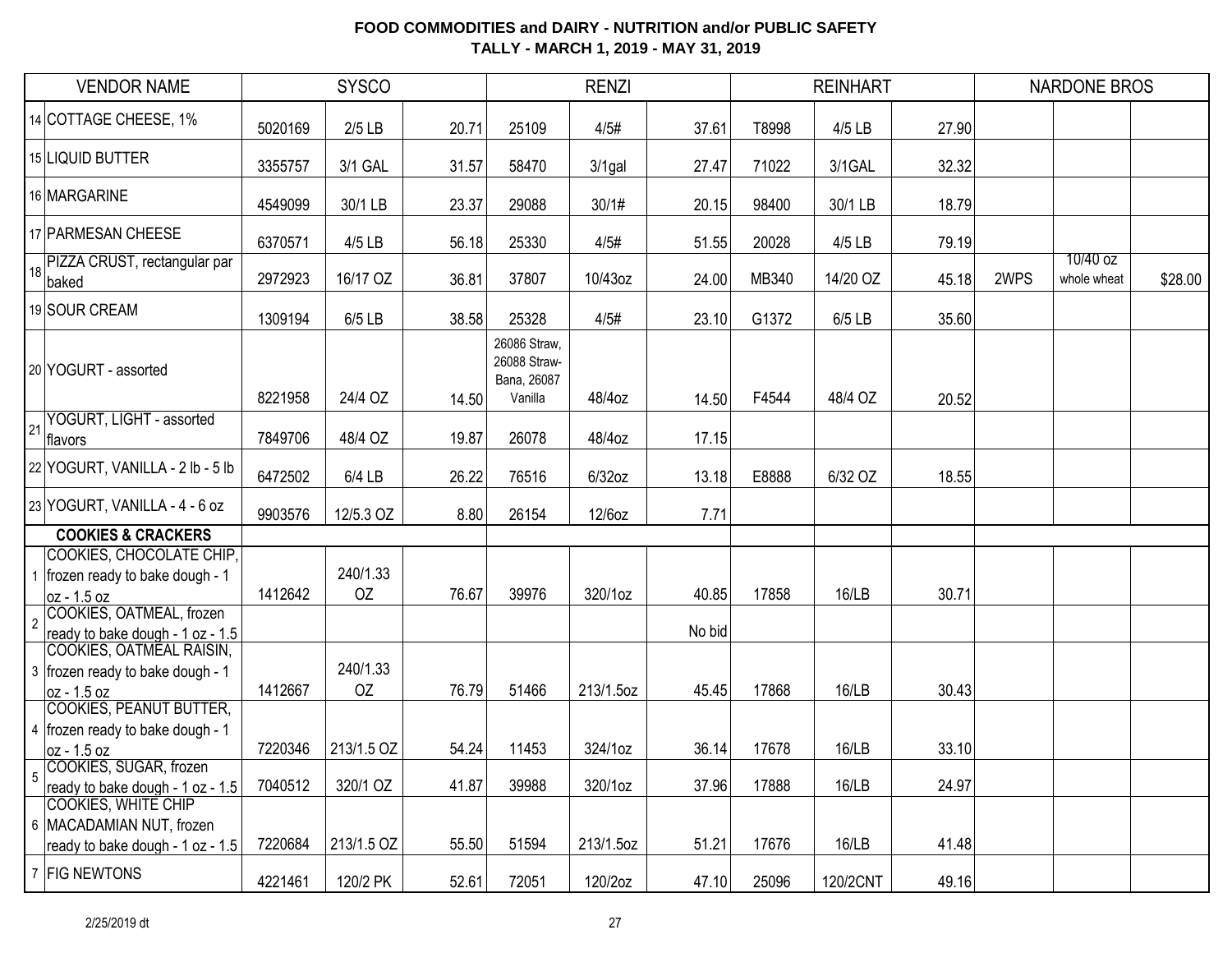| <b>VENDOR NAME</b> |                                           | <b>SYSCO</b> |            |       | <b>RENZI</b>      |                       |       |              | <b>REINHART</b> |        | <b>NARDONE BROS</b> |  |  |
|--------------------|-------------------------------------------|--------------|------------|-------|-------------------|-----------------------|-------|--------------|-----------------|--------|---------------------|--|--|
| 8                  | <b>FIG NEWTONS, individual</b>            |              |            |       |                   |                       |       |              |                 |        |                     |  |  |
|                    | package                                   | 4220554      | 120/1 OZ   | 44.13 | 72024             | 120/1oz               | 39.05 | 25096        | 120/2CNT        | 49.16  |                     |  |  |
| 9                  | <b>GRAHAM CRACKERS,</b>                   |              |            |       |                   |                       |       |              |                 |        |                     |  |  |
|                    | individual package                        | 5278718      | 200/2 PK   | 17.77 | 28125             | 200/2ct               | 19.99 | 22796        | 200/2CNT        | 24.38  |                     |  |  |
| 10                 | LORNA DOONE COOKIE,                       |              |            |       |                   |                       |       |              |                 |        |                     |  |  |
|                    | individual package                        | 4125852      | 120/1 OZ   | 36.89 | 72022             | 120/4ct 1oz           | 33.05 | 38092        | <b>72/CNT</b>   | 27.96  |                     |  |  |
| 11                 | SALTINE - KRISPY, individual              |              |            | 16.42 | 73314             | 500/2ct               |       | 21110        | 500/2CNT        |        |                     |  |  |
|                    | package<br>12 SALTINES UNSALTED TOPS,     | 4204996      | 500/2 CT   |       |                   |                       | 10.25 |              |                 | 14.96  |                     |  |  |
|                    | individual package                        | 4114914      | 300/2 PK   | 16.48 | 73312             | 500/2ct               | 19.01 |              |                 |        |                     |  |  |
|                    | 13 SUGAR FREE COOKIE,                     |              |            |       |                   |                       |       |              |                 |        |                     |  |  |
|                    | Chocolate, individual package             |              |            |       | 32509             | 106/.75oz             | 29.15 |              |                 |        |                     |  |  |
|                    | <b>SUGAR FREE COOKIE,</b>                 |              |            |       |                   |                       |       |              |                 |        |                     |  |  |
| 14                 | emon, individual package                  |              |            |       | 32510             | 106/.75oz             | 29.15 |              |                 |        |                     |  |  |
|                    | 15 SUGAR FREE COOKIE, Short               |              |            |       |                   |                       |       |              |                 |        |                     |  |  |
|                    | Bread, individual package                 | 3294980      | 120/8 CT   | 42.29 | 83086             | 120/1oz               | 42.98 |              |                 |        |                     |  |  |
|                    | <b>MISC</b>                               |              |            |       |                   |                       |       |              |                 |        |                     |  |  |
|                    | 1 COFFEE, REGULAR - 2 oz                  |              |            |       |                   |                       |       |              |                 |        |                     |  |  |
|                    |                                           | 4116158      | 96/2 OZ    | 86.79 | 71021             | 84/2oz                | 56.50 | 10948        | 128/2 OZ        | 102.96 |                     |  |  |
|                    | 2 COFFEE, DECAF - 2 oz                    |              |            |       |                   |                       |       |              |                 |        |                     |  |  |
|                    |                                           | 4115739      | 96/2 OZ    | 95.36 | 71216             | 84/2oz                | 66.10 | 10554        | 128/2 OZ        | 117.57 |                     |  |  |
| 3                  | <b>BLACK PEPPER SHAKER -</b>              |              |            |       |                   |                       |       |              |                 |        |                     |  |  |
|                    | disposable<br><b>BREAD STICKS - WHOLE</b> | 4941555      | 48/1.5 OZ  | 44.25 | 67190             | 48/1.5oz<br>144/1.5oz | 39.20 | CA406        | 48/1.5OZ        | 43.31  |                     |  |  |
| 4                  | <b>WHEAT</b>                              | 4898226      | 144/1.5 OZ | 31.36 | 51412             | Not WW                | 18.45 |              |                 |        |                     |  |  |
|                    | <b>GARLIC BREAD -</b>                     |              |            |       |                   |                       |       |              |                 |        |                     |  |  |
| 5                  | <b>BUTTERTOP</b>                          |              |            |       | 51399             | 12/10oz               | 21.20 |              |                 |        |                     |  |  |
|                    |                                           |              |            |       |                   |                       |       |              |                 |        |                     |  |  |
|                    | 6 GLUTEN FREE - BAGELS, asst              | 1249727      | 24/3.5 OZ  | 28.57 | 51171             | 24/3.5oz              | 25.81 | G1434        | 24/CNT          | 27.24  |                     |  |  |
|                    |                                           |              |            |       |                   |                       |       |              |                 |        |                     |  |  |
|                    | 7 GLUTEN FREE - BREAD                     | 7040473      | 6/24 OZ    | 46.29 | 10377             | 12/14oz               | 49.44 | <b>HR240</b> | 6/24 OZ         | 44.92  |                     |  |  |
|                    | <b>GLUTEN FREE - CHEX</b>                 |              |            |       |                   |                       |       |              |                 |        |                     |  |  |
| 8                  | CEREAL                                    | 7560147      | 4/33 OZ    | 32.53 | 84166             | 96/1oz                | 32.29 | <b>BR654</b> | 10/12 OZ        | 33.07  |                     |  |  |
| 9                  | <b>GLUTEN FREE - FROZEN</b>               |              |            |       | 93577,            |                       |       |              |                 |        |                     |  |  |
|                    | SHERBERT, asst                            |              |            |       | 93578,            | 96/4oz                | 31.89 |              |                 |        |                     |  |  |
| 10 <sup>1</sup>    | <b>GLUTEN FREE - MUFFINS,</b>             |              |            |       |                   |                       |       |              |                 |        |                     |  |  |
|                    | lasst                                     | 758411       | 36/3 OZ    |       | 44.93 51170 Blueb | 36/3oz                | 41.30 | 56472        | 36/CNT          | 43.32  |                     |  |  |
|                    | 11 HAMBURGER ROLL                         |              |            |       |                   |                       |       |              |                 |        |                     |  |  |
|                    |                                           | 124636       | 10/12 CT   | 35.01 | 10365             | 4.5" 6/8ct            | 21.05 | G2160        | 8/12 CNT        | 32.96  |                     |  |  |
|                    | 12 HOT DOG ROLL                           |              |            |       |                   |                       |       |              |                 |        |                     |  |  |
|                    |                                           | 2496451      | 12/12 CT   | 35.26 | 37615             | 8/12ct                | 23.75 | K2466        | 96/CNT          | 22.86  |                     |  |  |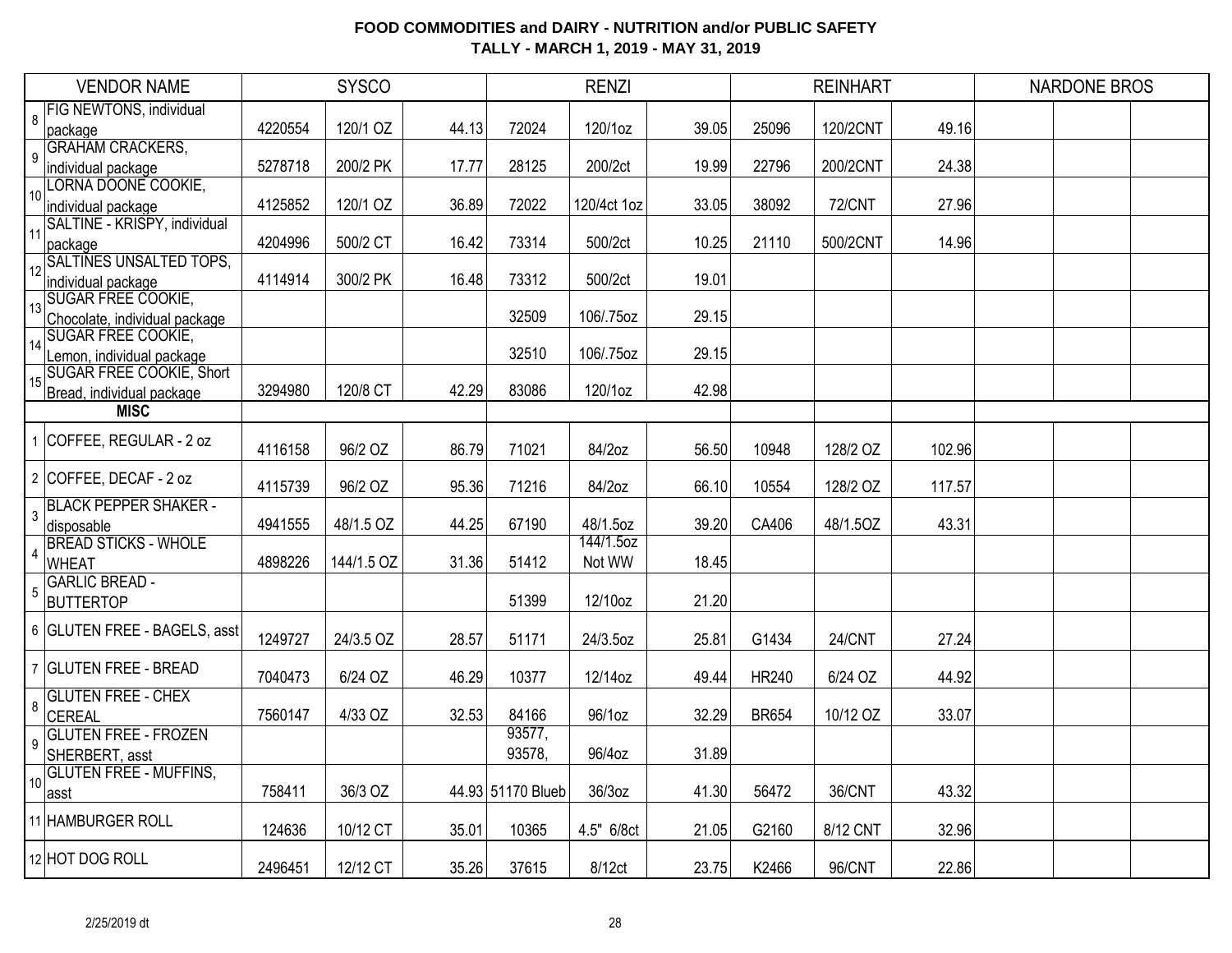| <b>VENDOR NAME</b>                           |         | <b>SYSCO</b> |       | <b>RENZI</b> |           |        | <b>REINHART</b> |          |       | <b>NARDONE BROS</b> |  |  |
|----------------------------------------------|---------|--------------|-------|--------------|-----------|--------|-----------------|----------|-------|---------------------|--|--|
| 13 KOSHER - BREAD                            | 2492199 | 10/36 OZ     | 37.01 |              |           | No bid |                 |          |       |                     |  |  |
| 14 KOSHER - CHOW MEIN<br><b>DINNER</b>       |         |              |       |              |           | No bid |                 |          |       |                     |  |  |
| 15 KOSHER - CHICKEN DINNER                   | 5572989 | 6/13.5 OZ    | 35.91 |              |           | No bid |                 |          |       |                     |  |  |
| KOSHER - CHICKEN LEG<br>DINNER               |         |              |       |              |           | No bid |                 |          |       |                     |  |  |
| 17 KOSHER - COLD CUTS                        |         |              |       |              |           | No bid |                 |          |       |                     |  |  |
| 18 KOSHER - FISH DINNER                      |         |              |       |              |           | No bid |                 |          |       |                     |  |  |
| 19 KOSHER - POT ROAST<br>DINNER              | 5735749 | 6/12 OZ      | 37.49 |              |           | No bid |                 |          |       |                     |  |  |
| <b>ZO KOSHER - SALISBURY STEAK</b><br>DINNER |         |              |       |              |           | No bid |                 |          |       |                     |  |  |
| 21 KOSHER - SLICED CHEESE                    | 3212117 | 4/5 LB       | 39.51 |              |           | No bid |                 |          |       |                     |  |  |
| KOSHER - SPAGHETTI &<br>MEATBALL DINNER      | 5574410 | 6/13 OZ      | 35.75 |              |           | No bid |                 |          |       |                     |  |  |
| 23 KOSHER - TURKEY DINNER                    | 5735756 | 6/12 OZ      | 35.77 |              |           | No bid |                 |          |       |                     |  |  |
| 24 READY MADE BISCUITS - 3"                  | 5622873 | 120/2.25 OZ  | 32.40 | 36832        | 100/2oz   | 25.50  | B5526           | 120/2.25 | 31.05 |                     |  |  |
| 25 READY MADE BISCUITS - 2"                  | 5622873 | 120/2.25 OZ  | 32.40 | 36843        | 105/2"    | 20.10  |                 |          |       |                     |  |  |
| 26 SALT SHAKER - disposable                  | 4941548 | 48/4 OZ      | 14.16 | 67189        | 48/4oz    | 10.45  | CA408           | 48/4 OZ  | 12.15 |                     |  |  |
| 27 SPRAY COATING (pan)                       | 4135380 | 6/17 OZ      | 18.30 | 66424        | 6/17oz    | 15.40  | 87650           | 6/17 OZ  | 24.95 |                     |  |  |
| 28 TORTILLA CHIPS                            | 2272690 | $6/2$ LB     | 22.21 | 60054        | 3/2#      | 10.10  | P6574           | 8/16 OZ  | 14.25 |                     |  |  |
| 29 TORTILLA SHELLS                           | 2385748 | 24/12 CT     | 20.18 | 60052        | 200/5.25" | 11.70  | 66060           | 12/12CNT | 28.29 |                     |  |  |
| <b>MILK</b>                                  |         |              |       |              |           |        |                 |          |       |                     |  |  |
| 1 WHOLE MILK - gal                           | 4666695 | 4/1 GAL      | 20.08 |              |           | No Bid | J4458           | 4/1 GAL  | 16.39 |                     |  |  |
| 2 WHOLE MILK - 1/2 gal                       | 4666727 | 6/64 OZ      | 18.43 |              |           | No Bid | J9324           | 9/.5 GAL | 18.79 |                     |  |  |
| 3 WHOLE MILK - 8 oz                          | 9164195 | 20/8 OZ      | 7.73  |              |           | No Bid | J9318           | 50/8 OZ  | 11.43 |                     |  |  |